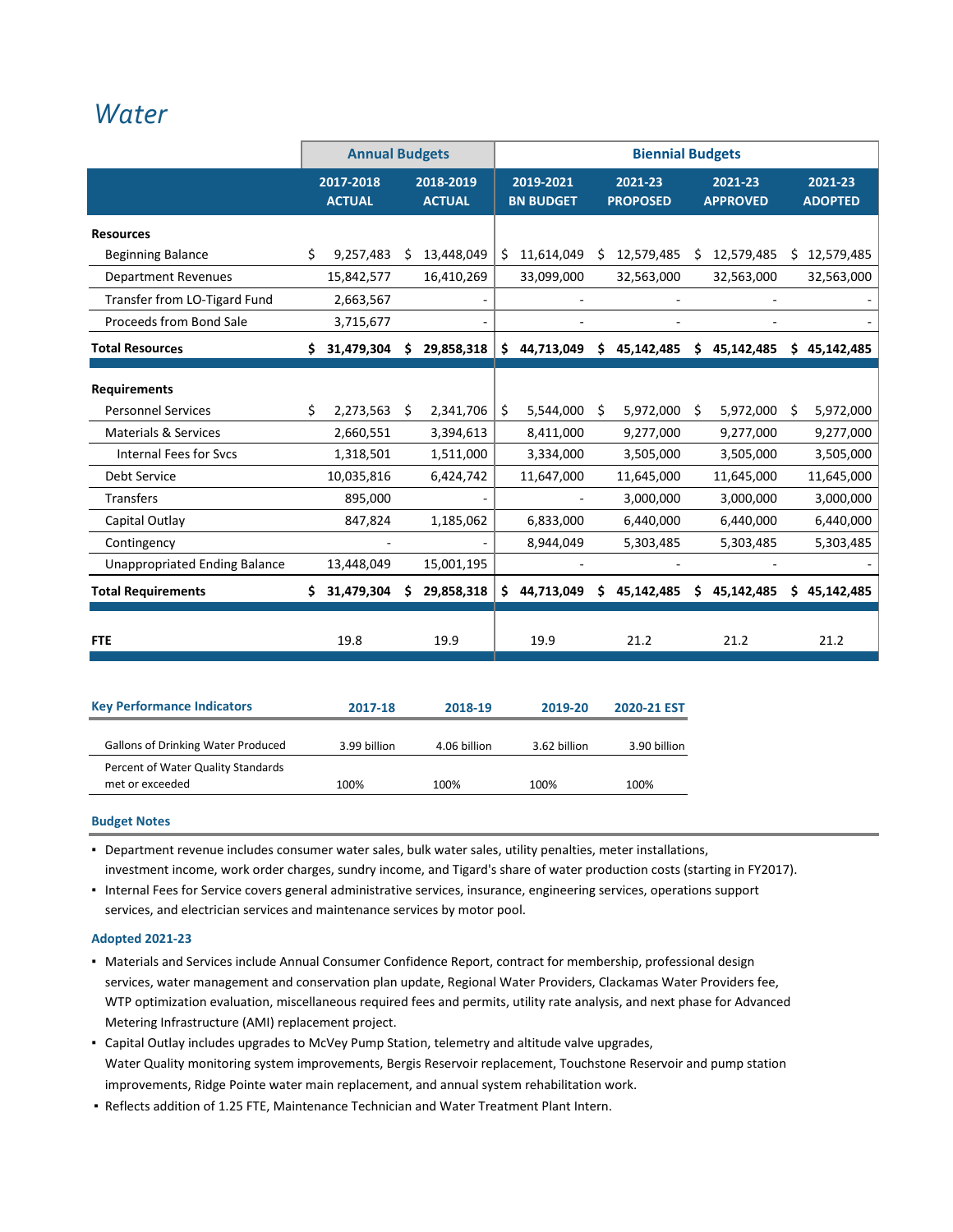

### CITY OF LAKE OSWEGO GROUP SUMMARY

## **Budget Document - PW Funds**

For 2021-23

| Category                                       | 2017-2018<br><b>ACTUAL</b> | 2018-2019<br><b>ACTUAL</b> | 2019-2021<br><b>BUDGET</b> | 2021-2022<br><b>Biennium-Prop</b> | 2021-2022<br>Biennium-Appr | 2021-2022<br>Biennium-Adopt |
|------------------------------------------------|----------------------------|----------------------------|----------------------------|-----------------------------------|----------------------------|-----------------------------|
| Fund: 610 - WATER FUND                         |                            |                            |                            |                                   |                            |                             |
| Department: 610 - Water Fund Resources         |                            |                            |                            |                                   |                            |                             |
| Revenue                                        |                            |                            |                            |                                   |                            |                             |
| Category: 302 - BEGINNING FUND BALANCES        |                            |                            |                            |                                   |                            |                             |
| 3020 - Beginning Fund Balances                 | 9,257,483.31               | 13,448,048.94              | 11,614,049.00              | 12,579,485.00                     | 12,579,485.00              | 12,579,485.00               |
| Category: 302 - BEGINNING FUND BALANCES Total: | 9,257,483.31               | 13,448,048.94              | 11,614,049.00              | 12,579,485.00                     | 12,579,485.00              | 12,579,485.00               |
| Category: 305 - INTERGOVERNMENTAL              |                            |                            |                            |                                   |                            |                             |
| 3050 - Intergovernmental                       | 2,015,431.70               | 1,985,365.00               | 3,520,000.00               | 4,203,000.00                      | 4,203,000.00               | 4,203,000.00                |
| Category: 305 - INTERGOVERNMENTAL Total:       | 2,015,431.70               | 1,985,365.00               | 3,520,000.00               | 4,203,000.00                      | 4,203,000.00               | 4,203,000.00                |
| Category: 308 - SALES AND SERVICES             |                            |                            |                            |                                   |                            |                             |
| 3080 - Sales and Services                      | 13,682,427.56              | 13,927,423.21              | 28,974,000.00              | 28,100,000.00                     | 28,100,000.00              | 28,100,000.00               |
| Category: 308 - SALES AND SERVICES Total:      | 13,682,427.56              | 13,927,423.21              | 28,974,000.00              | 28,100,000.00                     | 28,100,000.00              | 28,100,000.00               |
| Category: 310 - MISCELLANEOUS REVENUES         |                            |                            |                            |                                   |                            |                             |
| 3100 - Miscellaneous Revenues                  | 109,808.50                 | 455,164.19                 | 535,000.00                 | 160,000.00                        | 160,000.00                 | 160,000.00                  |
| Category: 310 - MISCELLANEOUS REVENUES Total:  | 109,808.50                 | 455,164.19                 | 535,000.00                 | 160,000.00                        | 160,000.00                 | 160,000.00                  |
| Category: 320 - TRANSFERS                      |                            |                            |                            |                                   |                            |                             |
| 3260 - Residual Equity Transfers               | 2,663,567.19               | 0.00                       | 0.00                       | 0.00                              | 0.00                       | 0.00                        |
| Category: 320 - TRANSFERS Total:               | 2,663,567.19               | 0.00                       | 0.00                       | 0.00                              | 0.00                       | 0.00                        |
| Category: 355 - OTHER FINANCING SOURCES        |                            |                            |                            |                                   |                            |                             |
| 3550 - Other Financing Sources                 | 3,715,677.40               | 0.00                       | 0.00                       | 0.00                              | 0.00                       | 0.00                        |
| Category: 355 - OTHER FINANCING SOURCES Total: | 3,715,677.40               | 0.00                       | 0.00                       | 0.00                              | 0.00                       | 0.00                        |
| <b>Revenue Total:</b>                          | 31,444,395.66              | 29,816,001.34              | 44,643,049.00              | 45,042,485.00                     | 45,042,485.00              | 45,042,485.00               |
| Department: 610 - Water Fund Resources Total:  | 31,444,395.66              | 29,816,001.34              | 44,643,049.00              | 45,042,485.00                     | 45,042,485.00              | 45,042,485.00               |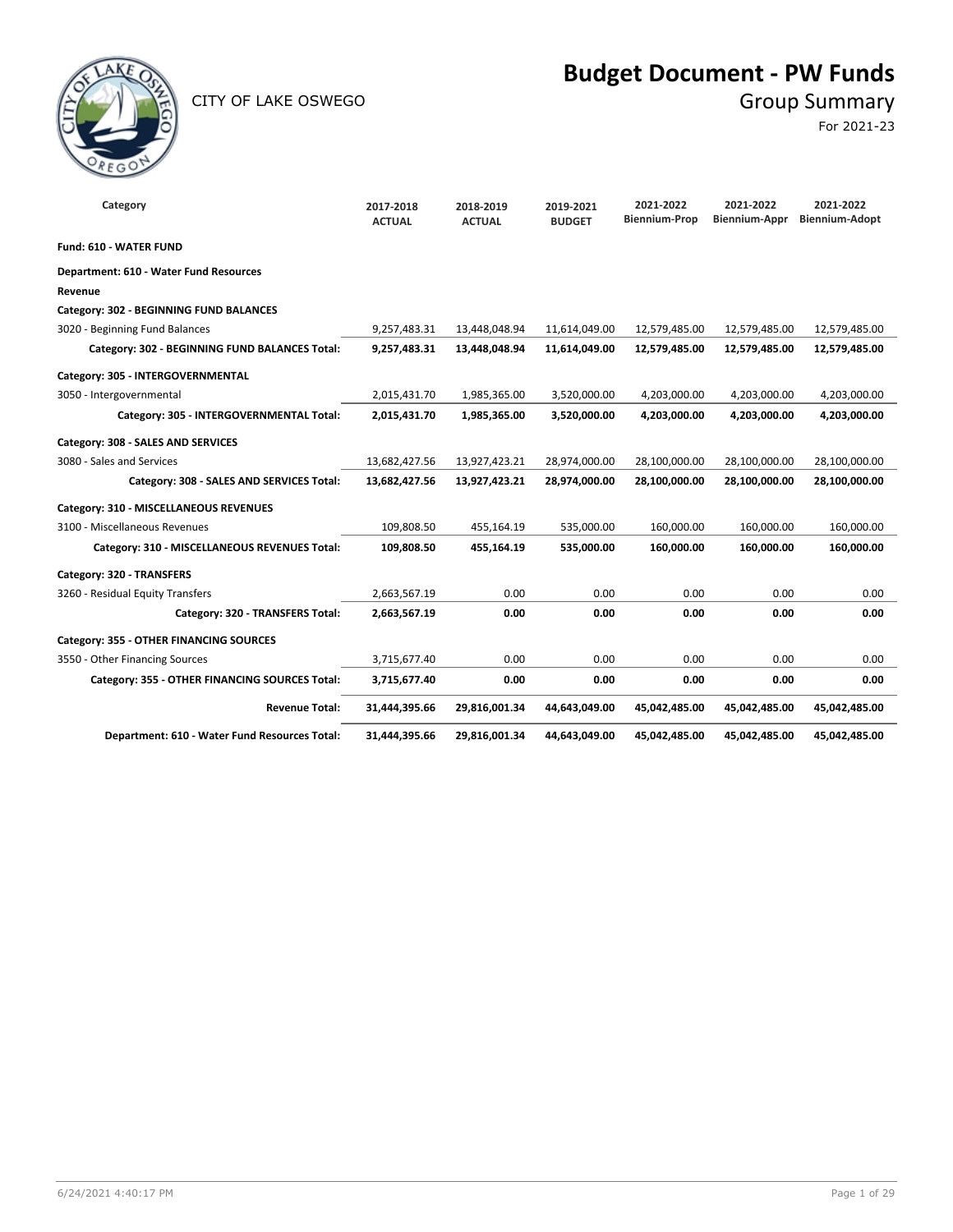| Category                                              | 2017-2018<br><b>ACTUAL</b> | 2018-2019<br><b>ACTUAL</b> | 2019-2021<br><b>BUDGET</b> | 2021-2022<br><b>Biennium-Prop</b> | 2021-2022<br>Biennium-Appr | 2021-2022<br><b>Biennium-Adopt</b> |
|-------------------------------------------------------|----------------------------|----------------------------|----------------------------|-----------------------------------|----------------------------|------------------------------------|
| Department: 611 - Water Treatment Plant Intake Fac    |                            |                            |                            |                                   |                            |                                    |
| Revenue                                               |                            |                            |                            |                                   |                            |                                    |
| Category: 305 - INTERGOVERNMENTAL                     |                            |                            |                            |                                   |                            |                                    |
| 3050 - Intergovernmental                              | 0.00                       | 0.00                       | 0.00                       | 0.00                              | 0.00                       | 0.00                               |
| Category: 305 - INTERGOVERNMENTAL Total:              | 0.00                       | 0.00                       | 0.00                       | 0.00                              | 0.00                       | 0.00                               |
| Category: 310 - MISCELLANEOUS REVENUES                |                            |                            |                            |                                   |                            |                                    |
| 3100 - Miscellaneous Revenues                         | 34,908.68                  | 42,316.36                  | 70,000.00                  | 100,000.00                        | 100,000.00                 | 100,000.00                         |
| Category: 310 - MISCELLANEOUS REVENUES Total:         | 34,908.68                  | 42,316.36                  | 70,000.00                  | 100,000.00                        | 100,000.00                 | 100,000.00                         |
| <b>Revenue Total:</b>                                 | 34,908.68                  | 42,316.36                  | 70,000.00                  | 100,000.00                        | 100,000.00                 | 100,000.00                         |
|                                                       |                            |                            |                            |                                   |                            |                                    |
| Expense<br>Category: 410 - PERSONNEL SERVICES         |                            |                            |                            |                                   |                            |                                    |
| 4111 - Full-time Salaries                             | 786,276.07                 | 793,489.72                 | 1,899,000.00               | 2,112,000.00                      | 2,112,000.00               | 2,112,000.00                       |
| 4112 - Part-time salaries                             | 994.50                     | 24,555.85                  | 0.00                       | 9,000.00                          | 9,000.00                   | 9,000.00                           |
| 4113 - Overtime Salaries                              | 14,807.05                  | 17,766.86                  | 39,000.00                  | 43,000.00                         | 43,000.00                  | 43,000.00                          |
| 4114 - Special Pay                                    | 57,437.22                  | 47,457.28                  | 70,000.00                  | 76,000.00                         | 76,000.00                  | 76,000.00                          |
| 4121 - Payroll Taxes                                  | 73,902.11                  | 75,746.55                  | 170,000.00                 | 189,000.00                        | 189,000.00                 | 189,000.00                         |
| 4122 - PERS                                           | 219,097.64                 | 232,570.65                 | 603,000.00                 | 674,000.00                        | 674,000.00                 | 674,000.00                         |
| 4123 - Health Insurance                               | 180,758.11                 | 199,923.20                 | 506,000.00                 | 496,000.00                        | 496,000.00                 | 496,000.00                         |
| 4124 - Other Benefits                                 | 28,025.84                  | 27,228.93                  | 73,000.00                  | 80,000.00                         | 80,000.00                  | 80,000.00                          |
| Category: 410 - PERSONNEL SERVICES Total:             | 1,361,298.54               | 1,418,739.04               | 3,360,000.00               | 3,679,000.00                      | 3,679,000.00               | 3,679,000.00                       |
| Category: 420 - MATERIALS & SERVICES                  |                            |                            |                            |                                   |                            |                                    |
| 4210 - General Office Supplies                        | 3,349.55                   | 2,372.39                   | 6,000.00                   | 6,000.00                          | 6,000.00                   | 6,000.00                           |
| 4220 - Printing, Binding and Postage                  | 43.97                      | 58.43                      | 2,000.00                   | 4,000.00                          | 4,000.00                   | 4,000.00                           |
| 4270 - Uniforms and Safety Materials                  | 6,513.17                   | 8,459.62                   | 18,000.00                  | 20,000.00                         | 20,000.00                  | 20,000.00                          |
| 4280 - Small Tools and Supplies                       | 18,093.04                  | 3,248.91                   | 10,000.00                  | 11,000.00                         | 11,000.00                  | 11,000.00                          |
| 4290 - Other Materials and Supplies                   | 11,379.05                  | 7,930.16                   | 14,000.00                  | 18,000.00                         | 18,000.00                  | 18,000.00                          |
| 4310 - Professional & Technical Svcs                  | 158,927.89                 | 284,267.59                 | 481,000.00                 | 680,000.00                        | 680,000.00                 | 680,000.00                         |
| 4320 - Development and Training                       | 7,015.36                   | 14,598.60                  | 46,000.00                  | 40,000.00                         | 40,000.00                  | 40,000.00                          |
| 4340 - Merchandise & Svcs for Resale                  | 62,213.86                  | 47,153.72                  | 120,000.00                 | 105,000.00                        | 105,000.00                 | 105,000.00                         |
| 4350 - Other Purchased Services                       | 10,374.84                  | 11,968.22                  | 38,000.00                  | 45,000.00                         | 45,000.00                  | 45,000.00                          |
| 4370<br>- Repairs and Maintenance                     | 1,061,469.34               | 1,407,773.99               | 2,895,000.00               | 3,144,000.00                      | 3,144,000.00               | 3,144,000.00                       |
| 4380 - Internal Fees for Service                      | 150,000.00                 | 155,000.00                 | 445,000.00                 | 546,000.00                        | 546,000.00                 | 546,000.00                         |
| 4390 - Miscellaneous Charges                          | 0.00                       | 530.41                     | 0.00                       | 10,000.00                         | 10,000.00                  | 10,000.00                          |
| Category: 420 - MATERIALS & SERVICES Total:           | 1,489,380.07               | 1,943,362.04               | 4,075,000.00               | 4,629,000.00                      | 4,629,000.00               | 4,629,000.00                       |
| Category: 480 - CAPITAL OUTLAY                        |                            |                            |                            |                                   |                            |                                    |
| 4810 - Capital and Improvements                       | 0.00                       | 0.00                       | 500,000.00                 | 0.00                              | 0.00                       | 0.00                               |
| 4850 - Vehicles & Equipment                           | 28,979.31                  | 0.00                       | 0.00                       | 0.00                              | 0.00                       | 0.00                               |
| Category: 480 - CAPITAL OUTLAY Total:                 | 28,979.31                  | 0.00                       | 500,000.00                 | 0.00                              | 0.00                       | 0.00                               |
| <b>Expense Total:</b>                                 | 2,879,657.92               | 3,362,101.08               | 7,935,000.00               | 8,308,000.00                      | 8,308,000.00               | 8,308,000.00                       |
| Department: 611 - Water Treatment Plant Intake Fac Su | -2,844,749.24              | -3,319,784.72              | -7,865,000.00              | $-8,208,000.00$                   | -8,208,000.00              | -8,208,000.00                      |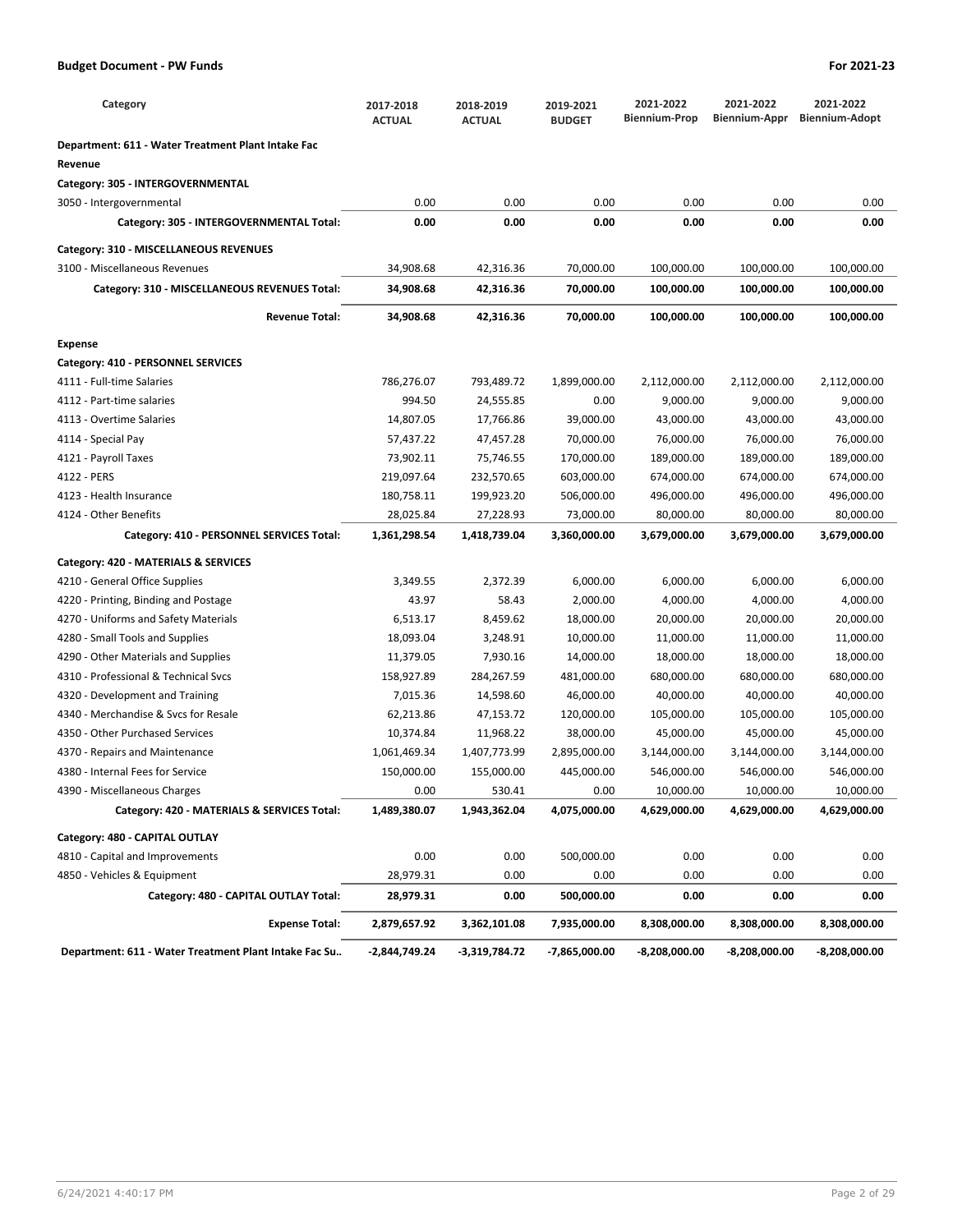| Category                                    | 2017-2018<br><b>ACTUAL</b> | 2018-2019<br><b>ACTUAL</b> | 2019-2021<br><b>BUDGET</b> | 2021-2022<br><b>Biennium-Prop</b> | 2021-2022<br>Biennium-Appr | 2021-2022<br><b>Biennium-Adopt</b> |
|---------------------------------------------|----------------------------|----------------------------|----------------------------|-----------------------------------|----------------------------|------------------------------------|
| Department: 612 - Water Maintenance         |                            |                            |                            |                                   |                            |                                    |
| <b>Expense</b>                              |                            |                            |                            |                                   |                            |                                    |
| Category: 410 - PERSONNEL SERVICES          |                            |                            |                            |                                   |                            |                                    |
| 4111 - Full-time Salaries                   | 445,439.09                 | 467,296.43                 | 1,063,000.00               | 1,123,000.00                      | 1,123,000.00               | 1,123,000.00                       |
| 4113 - Overtime Salaries                    | 9,536.55                   | 7,763.22                   | 32,000.00                  | 34,000.00                         | 34,000.00                  | 34,000.00                          |
| 4114 - Special Pay                          | 7,029.11                   | 15,967.63                  | 20,000.00                  | 20,000.00                         | 20,000.00                  | 20,000.00                          |
| 4121 - Payroll Taxes                        | 39,744.61                  | 40,561.80                  | 95,000.00                  | 100,000.00                        | 100,000.00                 | 100,000.00                         |
| 4122 - PERS                                 | 106,587.95                 | 100,962.06                 | 309,000.00                 | 343,000.00                        | 343,000.00                 | 343,000.00                         |
| 4123 - Health Insurance                     | 158,358.02                 | 151,361.57                 | 347,000.00                 | 331,000.00                        | 331,000.00                 | 331,000.00                         |
| 4124 - Other Benefits                       | 18,105.52                  | 13,873.71                  | 43,000.00                  | 45,000.00                         | 45,000.00                  | 45,000.00                          |
| Category: 410 - PERSONNEL SERVICES Total:   | 784,800.85                 | 797,786.42                 | 1,909,000.00               | 1,996,000.00                      | 1,996,000.00               | 1,996,000.00                       |
| Category: 420 - MATERIALS & SERVICES        |                            |                            |                            |                                   |                            |                                    |
| 4220 - Printing, Binding and Postage        | 0.00                       | 796.03                     | 2,000.00                   | 4,000.00                          | 4,000.00                   | 4,000.00                           |
| 4270 - Uniforms and Safety Materials        | 4,362.69                   | 5,821.48                   | 8,000.00                   | 11,000.00                         | 11,000.00                  | 11,000.00                          |
| 4280 - Small Tools and Supplies             | 18,921.09                  | 22,925.62                  | 46,000.00                  | 46,000.00                         | 46,000.00                  | 46,000.00                          |
| 4310 - Professional & Technical Svcs        | 222,382.79                 | 87,544.05                  | 500,000.00                 | 697,000.00                        | 697,000.00                 | 697,000.00                         |
| 4320 - Development and Training             | 7,783.54                   | 10,306.20                  | 16,000.00                  | 24,000.00                         | 24,000.00                  | 24,000.00                          |
| 4350 - Other Purchased Services             | 7,540.21                   | 9,399.99                   | 18,000.00                  | 20,000.00                         | 20,000.00                  | 20,000.00                          |
| 4370 - Repairs and Maintenance              | 222,996.52                 | 233,413.07                 | 2,180,000.00               | 2,349,000.00                      | 2,349,000.00               | 2,349,000.00                       |
| 4380 - Internal Fees for Service            | 527,000.00                 | 546,000.00                 | 1,114,000.00               | 1,060,000.00                      | 1,060,000.00               | 1,060,000.00                       |
| 4390 - Miscellaneous Charges                | 264.66                     | 11.08                      | 0.00                       | 0.00                              | 0.00                       | 0.00                               |
| Category: 420 - MATERIALS & SERVICES Total: | 1,011,251.50               | 916,217.52                 | 3,884,000.00               | 4,211,000.00                      | 4,211,000.00               | 4,211,000.00                       |
| Category: 470 - TRANSFERS                   |                            |                            |                            |                                   |                            |                                    |
| 4720 - Operating Transfers                  | 895,000.00                 | 0.00                       | 0.00                       | 0.00                              | 0.00                       | 0.00                               |
| Category: 470 - TRANSFERS Total:            | 895,000.00                 | 0.00                       | 0.00                       | 0.00                              | 0.00                       | 0.00                               |
| Category: 480 - CAPITAL OUTLAY              |                            |                            |                            |                                   |                            |                                    |
| 4850 - Vehicles & Equipment                 | 118,854.67                 | 118,534.33                 | 315,000.00                 | 55,000.00                         | 55,000.00                  | 55,000.00                          |
| Category: 480 - CAPITAL OUTLAY Total:       | 118,854.67                 | 118,534.33                 | 315,000.00                 | 55,000.00                         | 55,000.00                  | 55,000.00                          |
| <b>Expense Total:</b>                       | 2,809,907.02               | 1,832,538.27               | 6,108,000.00               | 6,262,000.00                      | 6,262,000.00               | 6,262,000.00                       |
| Department: 612 - Water Maintenance Total:  | 2,809,907.02               | 1,832,538.27               | 6,108,000.00               | 6,262,000.00                      | 6,262,000.00               | 6,262,000.00                       |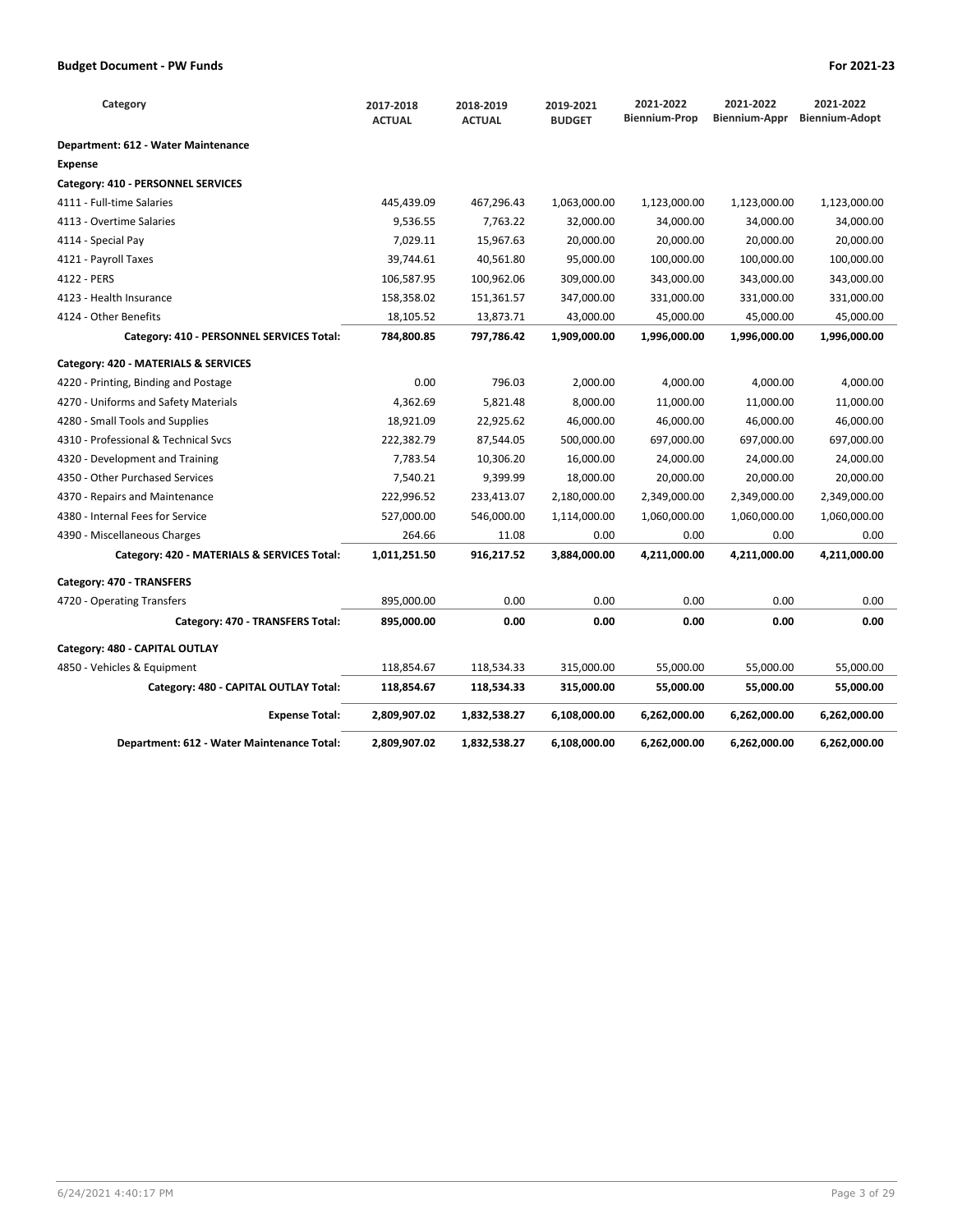| Category                                          | 2017-2018<br><b>ACTUAL</b> | 2018-2019<br><b>ACTUAL</b> | 2019-2021<br><b>BUDGET</b> | 2021-2022<br><b>Biennium-Prop</b> | 2021-2022<br>Biennium-Appr | 2021-2022<br><b>Biennium-Adopt</b> |
|---------------------------------------------------|----------------------------|----------------------------|----------------------------|-----------------------------------|----------------------------|------------------------------------|
| Department: 613 - Water Project Management        |                            |                            |                            |                                   |                            |                                    |
| <b>Expense</b>                                    |                            |                            |                            |                                   |                            |                                    |
| Category: 420 - MATERIALS & SERVICES              |                            |                            |                            |                                   |                            |                                    |
| 4210 - General Office Supplies                    | 2,596.86                   | 1,060.54                   | 4,000.00                   | 4,000.00                          | 4,000.00                   | 4,000.00                           |
| 4220 - Printing, Binding and Postage              | 29,749.97                  | 28,819.42                  | 70,000.00                  | 65,000.00                         | 65,000.00                  | 65,000.00                          |
| 4310 - Professional & Technical Svcs              | 364,017.31                 | 211,049.57                 | 772,000.00                 | 649,000.00                        | 649,000.00                 | 649,000.00                         |
| 4320 - Development and Training                   | 0.00                       | 3.896.00                   | 8.000.00                   | 18,000.00                         | 18,000.00                  | 18,000.00                          |
| 4370 - Repairs and Maintenance                    | 0.00                       | 0.00                       | 2,000.00                   | 2,000.00                          | 2,000.00                   | 2,000.00                           |
| 4380 - Internal Fees for Service                  | 623,501.00                 | 792,000.00                 | 1,719,000.00               | 1,824,000.00                      | 1,824,000.00               | 1,824,000.00                       |
| 4390 - Miscellaneous Charges                      | 43,035.23                  | 133.53                     | 4,000.00                   | 4,000.00                          | 4,000.00                   | 4,000.00                           |
| Category: 420 - MATERIALS & SERVICES Total:       | 1,062,900.37               | 1,036,959.06               | 2,579,000.00               | 2,566,000.00                      | 2,566,000.00               | 2,566,000.00                       |
| Category: 460 - DEBT SERVICE                      |                            |                            |                            |                                   |                            |                                    |
| 4610 - Principal Payments                         | 6,605,000.00               | 3,090,000.00               | 5,345,000.00               | 5,790,000.00                      | 5,790,000.00               | 5,790,000.00                       |
| 4620 - Interest Payments                          | 3,430,816.26               | 3,334,742.36               | 6,302,000.00               | 5,855,000.00                      | 5,855,000.00               | 5,855,000.00                       |
| Category: 460 - DEBT SERVICE Total:               | 10,035,816.26              | 6,424,742.36               | 11,647,000.00              | 11,645,000.00                     | 11,645,000.00              | 11,645,000.00                      |
| Category: 470 - TRANSFERS                         |                            |                            |                            |                                   |                            |                                    |
| 4720 - Operating Transfers                        | 0.00                       | 0.00                       | 0.00                       | 3,000,000.00                      | 3,000,000.00               | 3,000,000.00                       |
| Category: 470 - TRANSFERS Total:                  | 0.00                       | 0.00                       | 0.00                       | 3,000,000.00                      | 3,000,000.00               | 3,000,000.00                       |
| Category: 480 - CAPITAL OUTLAY                    |                            |                            |                            |                                   |                            |                                    |
| 4810 - Capital and Improvements                   | 699,990.18                 | 1,066,527.88               | 6,018,000.00               | 6,385,000.00                      | 6,385,000.00               | 6,385,000.00                       |
| Category: 480 - CAPITAL OUTLAY Total:             | 699,990.18                 | 1,066,527.88               | 6,018,000.00               | 6,385,000.00                      | 6,385,000.00               | 6,385,000.00                       |
| Category: 490 - CONTINGENCY                       |                            |                            |                            |                                   |                            |                                    |
| 4900 - Contingency                                | 0.00                       | 0.00                       | 8,944,049.00               | 5,303,485.00                      | 5,303,485.00               | 5,303,485.00                       |
| Category: 490 - CONTINGENCY Total:                | 0.00                       | 0.00                       | 8,944,049.00               | 5,303,485.00                      | 5,303,485.00               | 5,303,485.00                       |
| <b>Expense Total:</b>                             | 11,798,706.81              | 8,528,229.30               | 29,188,049.00              | 28,899,485.00                     | 28,899,485.00              | 28,899,485.00                      |
| Department: 613 - Water Project Management Total: | 11,798,706.81              | 8,528,229.30               | 29,188,049.00              | 28,899,485.00                     | 28,899,485.00              | 28,899,485.00                      |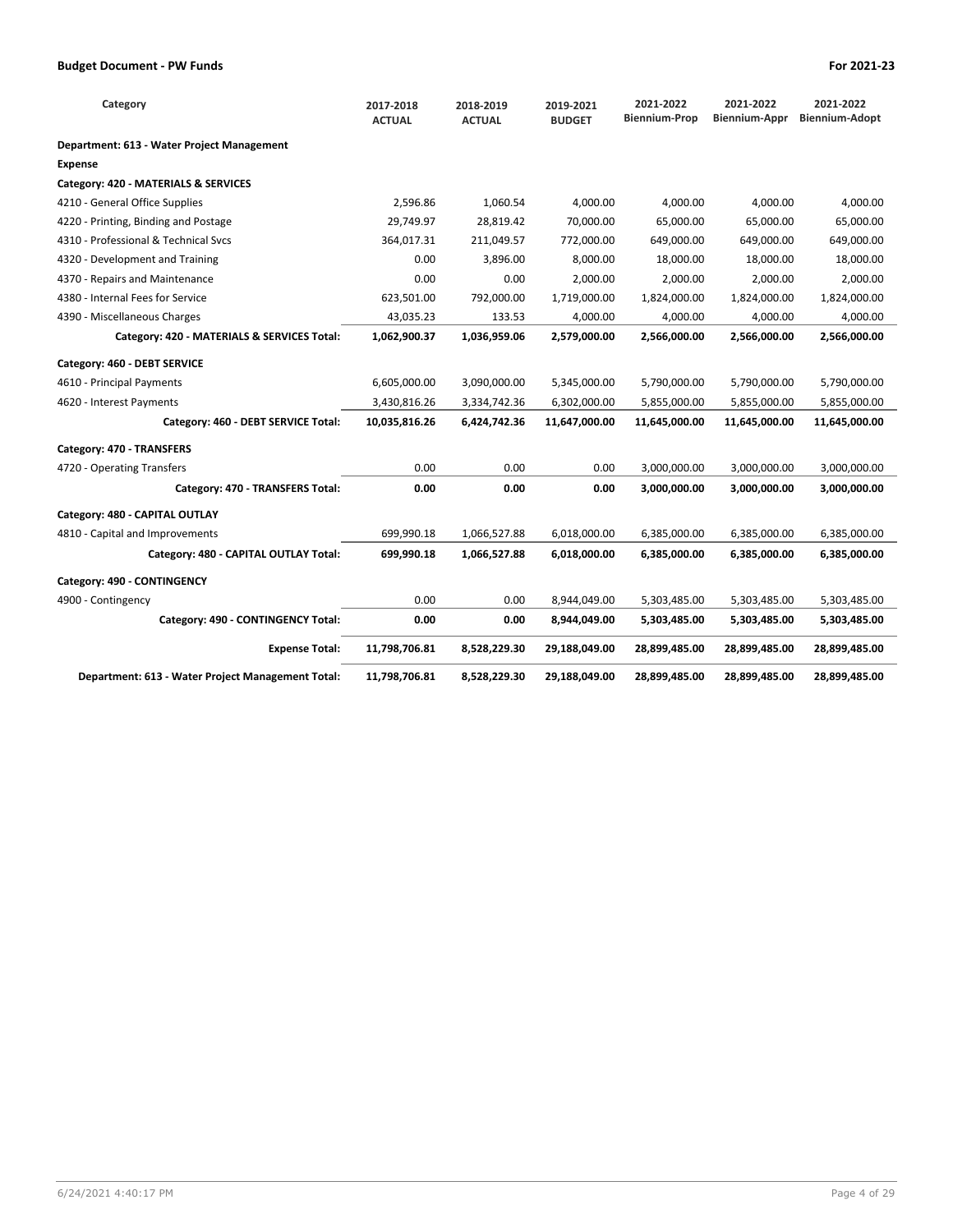| Category                                    | 2017-2018<br><b>ACTUAL</b> | 2018-2019<br><b>ACTUAL</b> | 2019-2021<br><b>BUDGET</b> | 2021-2022<br><b>Biennium-Prop</b> | 2021-2022<br>Biennium-Appr | 2021-2022<br><b>Biennium-Adopt</b> |
|---------------------------------------------|----------------------------|----------------------------|----------------------------|-----------------------------------|----------------------------|------------------------------------|
| Department: 614 - Water Distribution        |                            |                            |                            |                                   |                            |                                    |
| <b>Expense</b>                              |                            |                            |                            |                                   |                            |                                    |
| Category: 410 - PERSONNEL SERVICES          |                            |                            |                            |                                   |                            |                                    |
| 4111 - Full-time Salaries                   | 82,063.60                  | 81,372.73                  | 170,000.00                 | 181,000.00                        | 181,000.00                 | 181,000.00                         |
| 4113 - Overtime Salaries                    | 0.00                       | 0.00                       | 2,000.00                   | 2,000.00                          | 2,000.00                   | 2,000.00                           |
| 4121 - Payroll Taxes                        | 6,774.82                   | 6,673.28                   | 14,000.00                  | 16,000.00                         | 16,000.00                  | 16,000.00                          |
| 4122 - PERS                                 | 16,594.23                  | 16,836.00                  | 43,000.00                  | 50,000.00                         | 50,000.00                  | 50,000.00                          |
| 4123 - Health Insurance                     | 19,940.46                  | 18,517.68                  | 40,000.00                  | 42,000.00                         | 42,000.00                  | 42,000.00                          |
| 4124 - Other Benefits                       | 2,090.18                   | 1,780.86                   | 6,000.00                   | 6,000.00                          | 6,000.00                   | 6,000.00                           |
| Category: 410 - PERSONNEL SERVICES Total:   | 127,463.29                 | 125,180.55                 | 275,000.00                 | 297,000.00                        | 297,000.00                 | 297,000.00                         |
| Category: 420 - MATERIALS & SERVICES        |                            |                            |                            |                                   |                            |                                    |
| 4270 - Uniforms and Safety Materials        | 103.50                     | 82.96                      | 2,000.00                   | 2,000.00                          | 2,000.00                   | 2,000.00                           |
| 4290 - Other Materials and Supplies         | 23,895.85                  | 31,332.53                  | 100,000.00                 | 100,000.00                        | 100,000.00                 | 100,000.00                         |
| 4310 - Professional & Technical Sycs        | 90,349.69                  | 80,110.51                  | 200,000.00                 | 340,000.00                        | 340,000.00                 | 340,000.00                         |
| 4320 - Development and Training             | 2,201.12                   | 2,962.94                   | 4,000.00                   | 4,000.00                          | 4,000.00                   | 4,000.00                           |
| 4340 - Merchandise & Sycs for Resale        | 18,752.00                  | 13,716.77                  | 55,000.00                  | 120,000.00                        | 120,000.00                 | 120,000.00                         |
| 4370 - Repairs and Maintenance              | 262,218.20                 | 414,883.41                 | 790,000.00                 | 735,000.00                        | 735,000.00                 | 735,000.00                         |
| 4380 - Internal Fees for Service            | 18,000.00                  | 18,000.00                  | 56,000.00                  | 75,000.00                         | 75,000.00                  | 75,000.00                          |
| 4420 - Intergovernmental Expense            | 0.00                       | 447,984.00                 | 0.00                       | 0.00                              | 0.00                       | 0.00                               |
| Category: 420 - MATERIALS & SERVICES Total: | 415,520.36                 | 1,009,073.12               | 1,207,000.00               | 1,376,000.00                      | 1,376,000.00               | 1,376,000.00                       |
| <b>Expense Total:</b>                       | 542,983.65                 | 1,134,253.67               | 1,482,000.00               | 1,673,000.00                      | 1,673,000.00               | 1,673,000.00                       |
| Department: 614 - Water Distribution Total: | 542,983.65                 | 1,134,253.67               | 1,482,000.00               | 1,673,000.00                      | 1,673,000.00               | 1,673,000.00                       |
| Fund: 610 - WATER FUND Surplus (Deficit):   | 13,448,048.94              | 15,001,195.38              | 0.00                       | 0.00                              | 0.00                       | 0.00                               |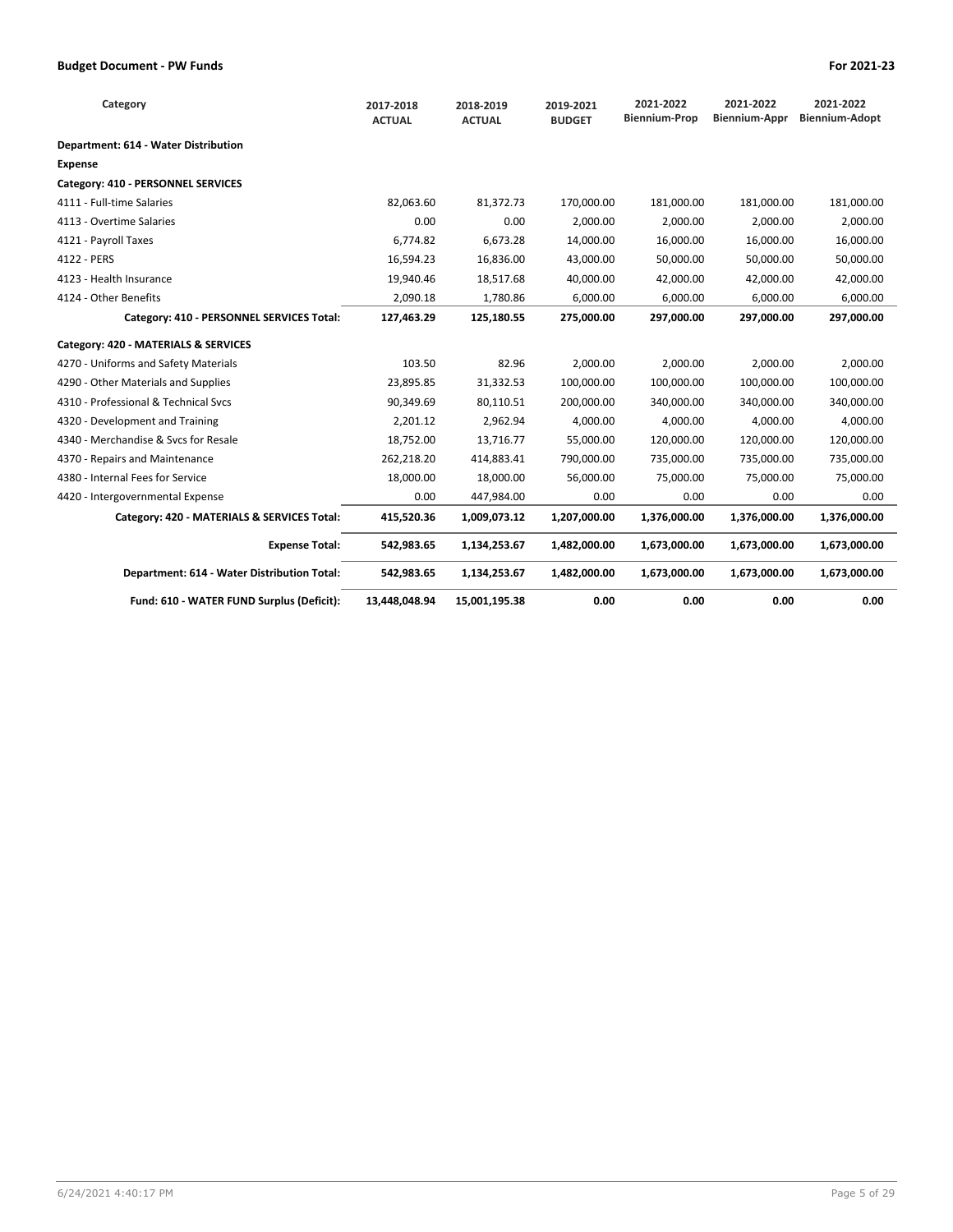## *[Sewer](http://www.ci.oswego.or.us/publicworks/sewer)*

|                                      |                            | <b>Annual Budgets</b>      |                               |                            | <b>Biennial Budgets</b>    |                           |
|--------------------------------------|----------------------------|----------------------------|-------------------------------|----------------------------|----------------------------|---------------------------|
|                                      | 2017-2018<br><b>ACTUAL</b> | 2018-2019<br><b>ACTUAL</b> | 2019-2021<br><b>BN BUDGET</b> | 2021-23<br><b>PROPOSED</b> | 2021-23<br><b>APPROVED</b> | 2021-23<br><b>ADOPTED</b> |
| <b>Resources</b>                     |                            |                            |                               |                            |                            |                           |
| <b>Beginning Balance</b>             | \$19,412,866               | \$20,774,535               | \$19,344,535                  | \$17,216,773               | \$17,216,773               | \$17,216,773              |
| <b>Department Revenues</b>           | 14,299,657                 | 15,295,623                 | 31,257,000                    | 33,282,000                 | 33,282,000                 | 33,282,000                |
| Proceeds from Bond Sale              | 49,116,750                 |                            | 26,000,000                    |                            |                            |                           |
| <b>Total Resources</b>               | \$ 82,829,273              | \$36,070,158               | \$76,601,535                  | \$50,498,773               | \$50,498,773               | \$50,498,773              |
| <b>Requirements</b>                  |                            |                            |                               |                            |                            |                           |
| <b>Personnel Services</b>            | Ś.<br>758,425              | Ŝ.<br>725,593              | 1,738,000<br>\$               | 1,786,000<br>Ŝ.            | 1,786,000<br>S             | Ŝ.<br>1,786,000           |
| <b>Materials &amp; Services</b>      | 4,382,991                  | 3,895,709                  | 10,173,000                    | 11,220,000                 | 11,220,000                 | 11,220,000                |
| <b>Internal Fees for Svcs</b>        | 1,096,249                  | 1,288,000                  | 2,959,000                     | 3,231,000                  | 3,231,000                  | 3,231,000                 |
| Debt Service                         | 54,824,271                 | 5,944,938                  | 37,277,000                    | 11,251,000                 | 11,251,000                 | 11,251,000                |
| Capital Outlay                       | 992,802                    | 3,053,701                  | 12,094,000                    | 7,530,000                  | 7,530,000                  | 7,530,000                 |
| Contingency                          |                            |                            | 12,360,535                    | 15,480,773                 | 15,480,773                 | 15,480,773                |
| <b>Unappropriated Ending Balance</b> | 20,774,535                 | 21,162,217                 |                               |                            |                            |                           |
| <b>Total Requirements</b>            | \$ 82,829,273              | \$36,070,158               | \$76,601,535                  | \$50,498,773               | \$50,498,773               | \$50,498,773              |
| <b>FTE</b>                           | 7.2                        | 7.2                        | 7.2                           | 7.8                        | 7.8                        | 7.8                       |

#### **Budget Notes**

▪ Department revenue includes sewer fee revenue, utility penalties, SDC and line charges from the City of Portland, investment income, and zone of benefit fees.

#### **Adopted 2021‐23**

- Materials & Services includes cleaning/televising, main line repair and lining contracts, Fats, Oils, and Grease (FOG) program contracts, smart manhole project, condition assessment, inflow/infiltration program analysis, utility rate analysis, and remittance to the City of Portland and Clean Water Services for sewer treatment.
- Capital Outlay includes annual system wide rehabilitation, replacement of Blue Heron, Canal and Lakewood Trunks, LOIS manhole repairs and upgrades, I/I Reduction Project, and South Shore rehab work.
- Reflects addition of .55 FTE, Sewer Intern.
- Contingency is recommended for proposed work towards the Tryon Creek Wastewater Treatment Plant redevelopment.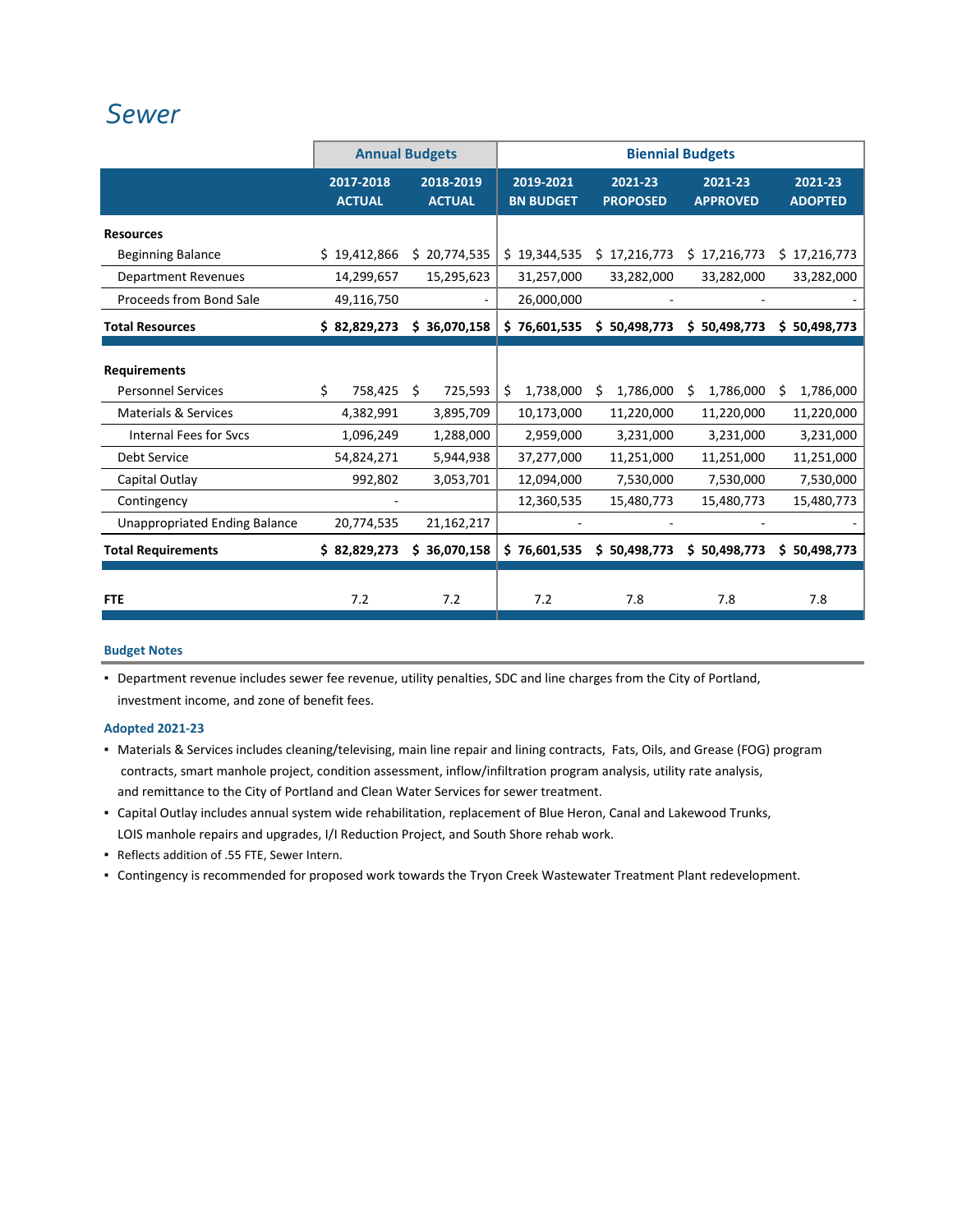| Category                                             | 2017-2018<br><b>ACTUAL</b> | 2018-2019<br><b>ACTUAL</b> | 2019-2021<br><b>BUDGET</b> | 2021-2022<br><b>Biennium-Prop</b> | 2021-2022<br>Biennium-Appr | 2021-2022<br>Biennium-Adopt |
|------------------------------------------------------|----------------------------|----------------------------|----------------------------|-----------------------------------|----------------------------|-----------------------------|
| <b>Fund: 620 - SEWER FUND</b>                        |                            |                            |                            |                                   |                            |                             |
| Department: 620 - Sewer Resources                    |                            |                            |                            |                                   |                            |                             |
| Revenue                                              |                            |                            |                            |                                   |                            |                             |
| Category: 302 - BEGINNING FUND BALANCES              |                            |                            |                            |                                   |                            |                             |
| 3020 - Beginning Fund Balances                       | 19,412,865.92              | 20,774,535.20              | 19,344,535.00              | 17,216,773.00                     | 17,216,773.00              | 17,216,773.00               |
| Category: 302 - BEGINNING FUND BALANCES Total:       | 19,412,865.92              | 20,774,535.20              | 19,344,535.00              | 17,216,773.00                     | 17,216,773.00              | 17,216,773.00               |
| Category: 306 - LICENSES AND FEES                    |                            |                            |                            |                                   |                            |                             |
| 3060 - Licenses and Fees                             | 44,342.53                  | 28,381.76                  | 0.00                       | 0.00                              | 0.00                       | 0.00                        |
| Category: 306 - LICENSES AND FEES Total:             | 44,342.53                  | 28,381.76                  | 0.00                       | 0.00                              | 0.00                       | 0.00                        |
| Category: 308 - SALES AND SERVICES                   |                            |                            |                            |                                   |                            |                             |
| 3080 - Sales and Services                            | 14,052,140.76              | 14,650,887.40              | 30,552,000.00              | 33,122,000.00                     | 33,122,000.00              | 33,122,000.00               |
| Category: 308 - SALES AND SERVICES Total:            | 14,052,140.76              | 14,650,887.40              | 30,552,000.00              | 33,122,000.00                     | 33,122,000.00              | 33,122,000.00               |
| Category: 310 - MISCELLANEOUS REVENUES               |                            |                            |                            |                                   |                            |                             |
| 3100 - Miscellaneous Revenues                        | 203,173.59                 | 616,353.57                 | 705,000.00                 | 160,000.00                        | 160,000.00                 | 160,000.00                  |
| Category: 310 - MISCELLANEOUS REVENUES Total:        | 203,173.59                 | 616,353.57                 | 705,000.00                 | 160,000.00                        | 160,000.00                 | 160,000.00                  |
| Category: 344 - PROCEEDS SALE OF CAPITAL ASSETS      |                            |                            |                            |                                   |                            |                             |
| 3440 - Proceeds from Sale of Capital Assets          | 0.00                       | 0.00                       | 0.00                       | 0.00                              | 0.00                       | 0.00                        |
| Category: 344 - PROCEEDS SALE OF CAPITAL ASSETS Tota | 0.00                       | 0.00                       | 0.00                       | 0.00                              | 0.00                       | 0.00                        |
| Category: 355 - OTHER FINANCING SOURCES              |                            |                            |                            |                                   |                            |                             |
| 3550 - Other Financing Sources                       | 49,116,750.25              | 0.00                       | 26,000,000.00              | 0.00                              | 0.00                       | 0.00                        |
| Category: 355 - OTHER FINANCING SOURCES Total:       | 49,116,750.25              | 0.00                       | 26,000,000.00              | 0.00                              | 0.00                       | 0.00                        |
| <b>Revenue Total:</b>                                | 82,829,273.05              | 36,070,157.93              | 76,601,535.00              | 50,498,773.00                     | 50,498,773.00              | 50,498,773.00               |
| Department: 620 - Sewer Resources Total:             | 82,829,273.05              | 36,070,157.93              | 76,601,535.00              | 50,498,773.00                     | 50,498,773.00              | 50,498,773.00               |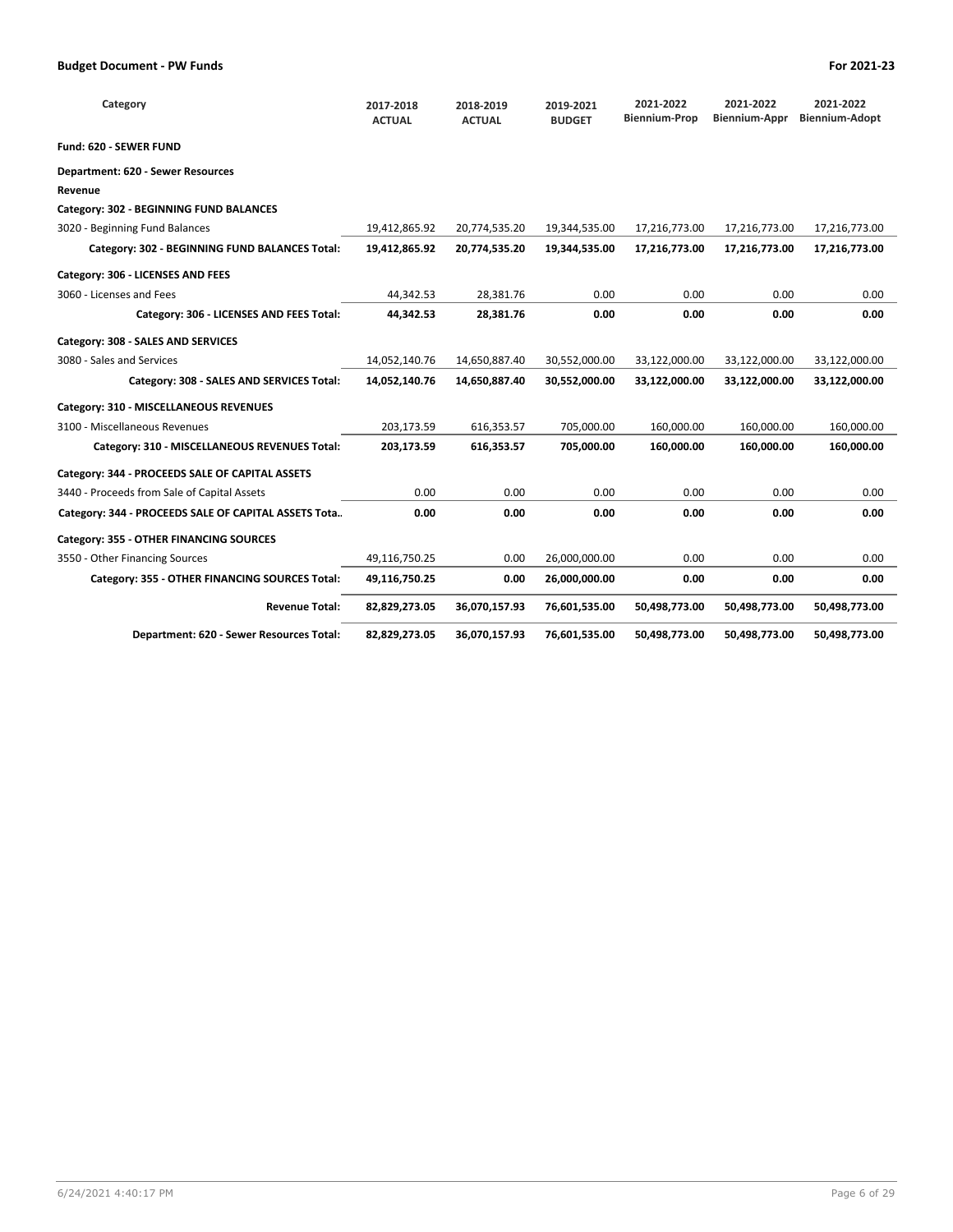| Category                                          | 2017-2018<br><b>ACTUAL</b> | 2018-2019<br><b>ACTUAL</b> | 2019-2021<br><b>BUDGET</b> | 2021-2022<br><b>Biennium-Prop</b> | 2021-2022<br><b>Biennium-Appr</b> | 2021-2022<br><b>Biennium-Adopt</b> |
|---------------------------------------------------|----------------------------|----------------------------|----------------------------|-----------------------------------|-----------------------------------|------------------------------------|
| Department: 621 - Sewer Project Management        |                            |                            |                            |                                   |                                   |                                    |
| <b>Expense</b>                                    |                            |                            |                            |                                   |                                   |                                    |
| Category: 420 - MATERIALS & SERVICES              |                            |                            |                            |                                   |                                   |                                    |
| 4210 - General Office Supplies                    | 691.56                     | 900.68                     | 2.000.00                   | 2,000.00                          | 2,000.00                          | 2,000.00                           |
| 4220 - Printing, Binding and Postage              | 30,516.89                  | 29,615.46                  | 60,000.00                  | 60,000.00                         | 60,000.00                         | 60,000.00                          |
| 4310 - Professional & Technical Svcs              | 215,294.54                 | 335,581.61                 | 1,448,000.00               | 2,435,000.00                      | 2,435,000.00                      | 2,435,000.00                       |
| 4320 - Development and Training                   | 907.50                     | 0.00                       | 4.000.00                   | 4.000.00                          | 4.000.00                          | 4.000.00                           |
| 4340 - Merchandise & Svcs for Resale              | 3,087,276.93               | 2,808,317.70               | 6,380,000.00               | 7,280,000.00                      | 7,280,000.00                      | 7,280,000.00                       |
| 4370 - Repairs and Maintenance                    | 5,194.20                   | 1,720.80                   | 0.00                       | 0.00                              | 0.00                              | 0.00                               |
| 4380 - Internal Fees for Service                  | 715,249.00                 | 891,000.00                 | 2,141,000.00               | 2,182,000.00                      | 2,182,000.00                      | 2,182,000.00                       |
| 4390 - Miscellaneous Charges                      | 365,390.69                 | 755.07                     | 504,000.00                 | 4,000.00                          | 4,000.00                          | 4,000.00                           |
| Category: 420 - MATERIALS & SERVICES Total:       | 4,420,521.31               | 4,067,891.32               | 10,539,000.00              | 11,967,000.00                     | 11,967,000.00                     | 11,967,000.00                      |
| Category: 480 - CAPITAL OUTLAY                    |                            |                            |                            |                                   |                                   |                                    |
| 4810 - Capital and Improvements                   | 992,802.36                 | 2,959,665.42               | 11,819,000.00              | 7,455,000.00                      | 7,455,000.00                      | 7,455,000.00                       |
| Category: 480 - CAPITAL OUTLAY Total:             | 992,802.36                 | 2,959,665.42               | 11,819,000.00              | 7,455,000.00                      | 7,455,000.00                      | 7,455,000.00                       |
| Category: 490 - CONTINGENCY                       |                            |                            |                            |                                   |                                   |                                    |
| 4900 - Contingency                                | 0.00                       | 0.00                       | 12,360,535.00              | 15,480,773.00                     | 15,480,773.00                     | 15,480,773.00                      |
| Category: 490 - CONTINGENCY Total:                | 0.00                       | 0.00                       | 12,360,535.00              | 15,480,773.00                     | 15,480,773.00                     | 15,480,773.00                      |
| <b>Expense Total:</b>                             | 5,413,323.67               | 7,027,556.74               | 34,718,535.00              | 34,902,773.00                     | 34,902,773.00                     | 34,902,773.00                      |
| Department: 621 - Sewer Project Management Total: | 5,413,323.67               | 7,027,556.74               | 34,718,535.00              | 34,902,773.00                     | 34,902,773.00                     | 34,902,773.00                      |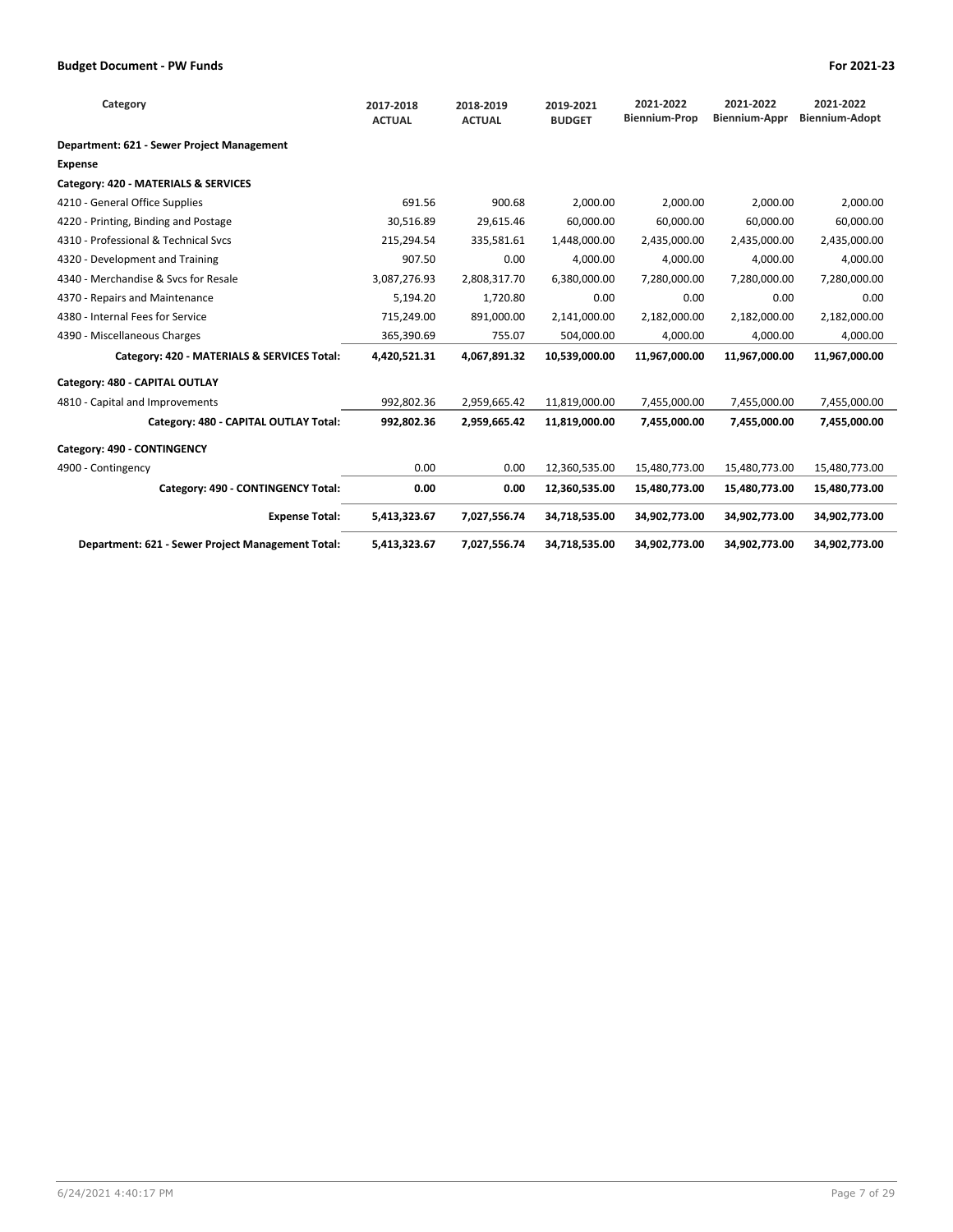| Category                                    | 2017-2018<br><b>ACTUAL</b> | 2018-2019<br><b>ACTUAL</b> | 2019-2021<br><b>BUDGET</b> | 2021-2022<br><b>Biennium-Prop</b> | 2021-2022<br>Biennium-Appr | 2021-2022<br><b>Biennium-Adopt</b> |
|---------------------------------------------|----------------------------|----------------------------|----------------------------|-----------------------------------|----------------------------|------------------------------------|
| Department: 622 - Sewer Maintenance         |                            |                            |                            |                                   |                            |                                    |
| <b>Expense</b>                              |                            |                            |                            |                                   |                            |                                    |
| Category: 410 - PERSONNEL SERVICES          |                            |                            |                            |                                   |                            |                                    |
| 4111 - Full-time Salaries                   | 414,284.94                 | 418,194.64                 | 971,000.00                 | 992,000.00                        | 992,000.00                 | 992,000.00                         |
| 4112 - Part-time salaries                   | 26,676.25                  | 0.00                       | 0.00                       | 24,000.00                         | 24,000.00                  | 24,000.00                          |
| 4113 - Overtime Salaries                    | 13,167.39                  | 7,223.30                   | 24,000.00                  | 24,000.00                         | 24,000.00                  | 24,000.00                          |
| 4114 - Special Pay                          | 11,837.91                  | 12,921.06                  | 28,000.00                  | 28,000.00                         | 28,000.00                  | 28,000.00                          |
| 4121 - Payroll Taxes                        | 39,664.16                  | 38,078.36                  | 87,000.00                  | 91,000.00                         | 91,000.00                  | 91,000.00                          |
| 4122 - PERS                                 | 109,271.83                 | 103,148.36                 | 293,000.00                 | 302,000.00                        | 302,000.00                 | 302,000.00                         |
| 4123 - Health Insurance                     | 130,776.41                 | 130,449.40                 | 301,000.00                 | 291,000.00                        | 291,000.00                 | 291,000.00                         |
| 4124 - Other Benefits                       | 12,746.05                  | 15,577.40                  | 34,000.00                  | 34,000.00                         | 34,000.00                  | 34,000.00                          |
| Category: 410 - PERSONNEL SERVICES Total:   | 758,424.94                 | 725,592.52                 | 1,738,000.00               | 1,786,000.00                      | 1,786,000.00               | 1,786,000.00                       |
| Category: 420 - MATERIALS & SERVICES        |                            |                            |                            |                                   |                            |                                    |
| 4220 - Printing, Binding and Postage        | 0.00                       | 174.77                     | 1,000.00                   | 2,000.00                          | 2,000.00                   | 2,000.00                           |
| 4270 - Uniforms and Safety Materials        | 14,137.98                  | 20,304.45                  | 18,000.00                  | 18,000.00                         | 18,000.00                  | 18,000.00                          |
| 4280 - Small Tools and Supplies             | 30,130.69                  | 15,079.31                  | 40,000.00                  | 40,000.00                         | 40,000.00                  | 40,000.00                          |
| 4290 - Other Materials and Supplies         | 157.12                     | 7,725.96                   | 0.00                       | 0.00                              | 0.00                       | 0.00                               |
| 4310 - Professional & Technical Svcs        | 453,387.93                 | 505,962.36                 | 1,428,000.00               | 1,008,000.00                      | 1,008,000.00               | 1,008,000.00                       |
| 4320 - Development and Training             | 7,301.20                   | 4,289.64                   | 22,000.00                  | 22,000.00                         | 22,000.00                  | 22,000.00                          |
| 4350 - Other Purchased Services             | 5,867.27                   | 14,065.89                  | 30,000.00                  | 30,000.00                         | 30,000.00                  | 30,000.00                          |
| 4370 - Repairs and Maintenance              | 165,333.66                 | 151,041.95                 | 236,000.00                 | 315,000.00                        | 315,000.00                 | 315,000.00                         |
| 4380 - Internal Fees for Service            | 381,000.00                 | 397,000.00                 | 818,000.00                 | 1,049,000.00                      | 1,049,000.00               | 1,049,000.00                       |
| 4390 - Miscellaneous Charges                | 1,402.42                   | 173.62                     | 0.00                       | 0.00                              | 0.00                       | 0.00                               |
| Category: 420 - MATERIALS & SERVICES Total: | 1,058,718.27               | 1,115,817.95               | 2,593,000.00               | 2,484,000.00                      | 2,484,000.00               | 2,484,000.00                       |
| Category: 480 - CAPITAL OUTLAY              |                            |                            |                            |                                   |                            |                                    |
| 4850 - Vehicles & Equipment                 | 0.00                       | 94,036.02                  | 275,000.00                 | 75,000.00                         | 75,000.00                  | 75,000.00                          |
| Category: 480 - CAPITAL OUTLAY Total:       | 0.00                       | 94,036.02                  | 275,000.00                 | 75,000.00                         | 75,000.00                  | 75,000.00                          |
| <b>Expense Total:</b>                       | 1,817,143.21               | 1,935,446.49               | 4,606,000.00               | 4,345,000.00                      | 4,345,000.00               | 4,345,000.00                       |
| Department: 622 - Sewer Maintenance Total:  | 1,817,143.21               | 1,935,446.49               | 4,606,000.00               | 4,345,000.00                      | 4,345,000.00               | 4,345,000.00                       |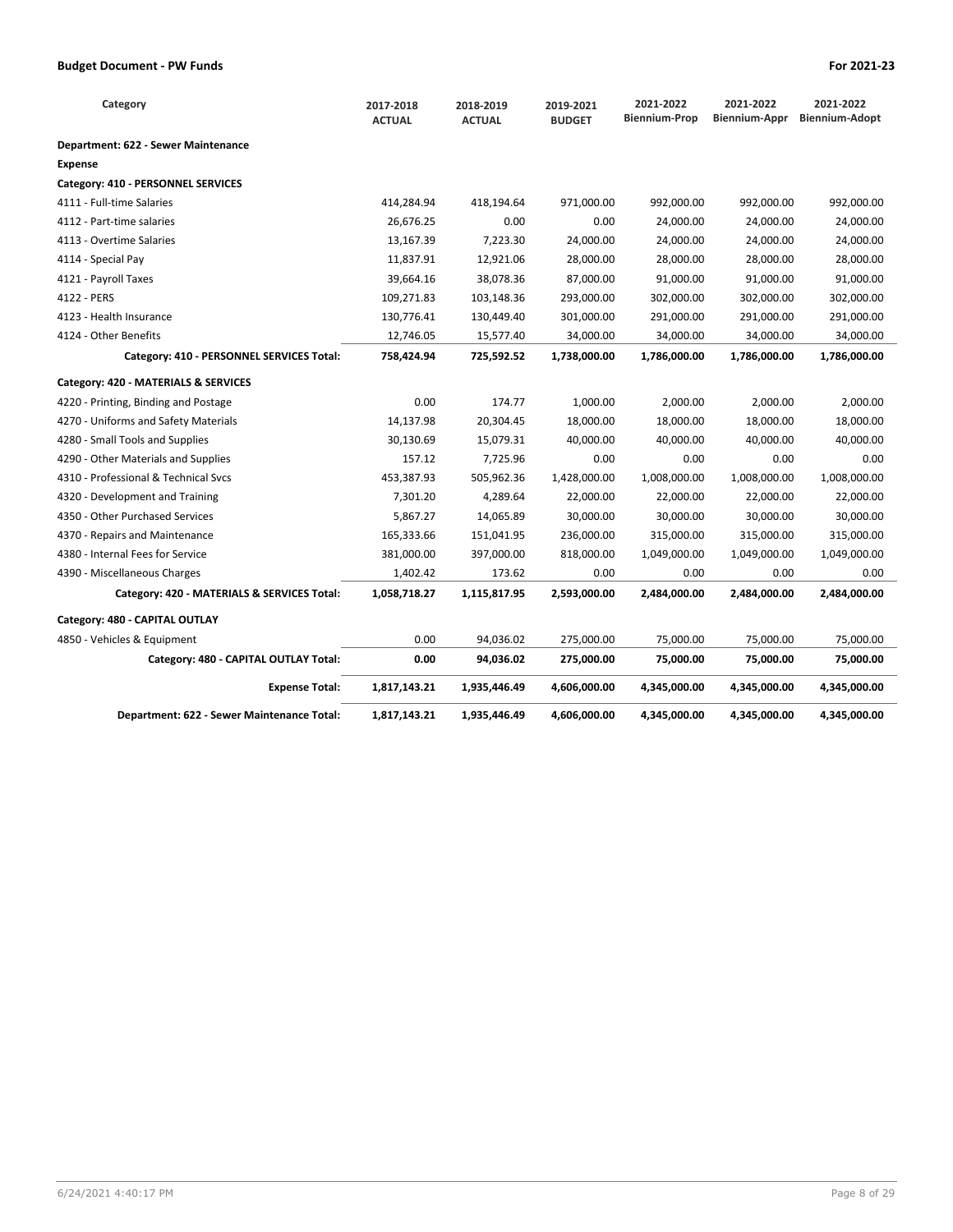| Category                                           | 2017-2018<br><b>ACTUAL</b> | 2018-2019<br><b>ACTUAL</b> | 2019-2021<br><b>BUDGET</b> | 2021-2022<br><b>Biennium-Prop</b> | 2021-2022<br><b>Biennium-Appr</b> | 2021-2022<br>Biennium-Adopt |
|----------------------------------------------------|----------------------------|----------------------------|----------------------------|-----------------------------------|-----------------------------------|-----------------------------|
| Department: 623 - LO Interceptor Swr (LOIS)        |                            |                            |                            |                                   |                                   |                             |
| Expense                                            |                            |                            |                            |                                   |                                   |                             |
| Category: 460 - DEBT SERVICE                       |                            |                            |                            |                                   |                                   |                             |
| 4610 - Principal Payments                          | 50,255,000.00              | 3,300,000.00               | 32,340,000.00              | 6,500,000.00                      | 6,500,000.00                      | 6,500,000.00                |
| 4620 - Interest Payments                           | 4.569.270.97               | 2,644,937.50               | 4.937.000.00               | 4,751,000.00                      | 4,751,000.00                      | 4,751,000.00                |
| Category: 460 - DEBT SERVICE Total:                | 54,824,270.97              | 5,944,937.50               | 37,277,000.00              | 11,251,000.00                     | 11,251,000.00                     | 11,251,000.00               |
| <b>Expense Total:</b>                              | 54,824,270.97              | 5,944,937.50               | 37,277,000.00              | 11.251.000.00                     | 11,251,000.00                     | 11,251,000.00               |
| Department: 623 - LO Interceptor Swr (LOIS) Total: | 54,824,270.97              | 5,944,937.50               | 37,277,000.00              | 11.251.000.00                     | 11,251,000.00                     | 11,251,000.00               |
| Fund: 620 - SEWER FUND Surplus (Deficit):          | 20,774,535.20              | 21,162,217.20              | 0.00                       | 0.00                              | 0.00                              | 0.00                        |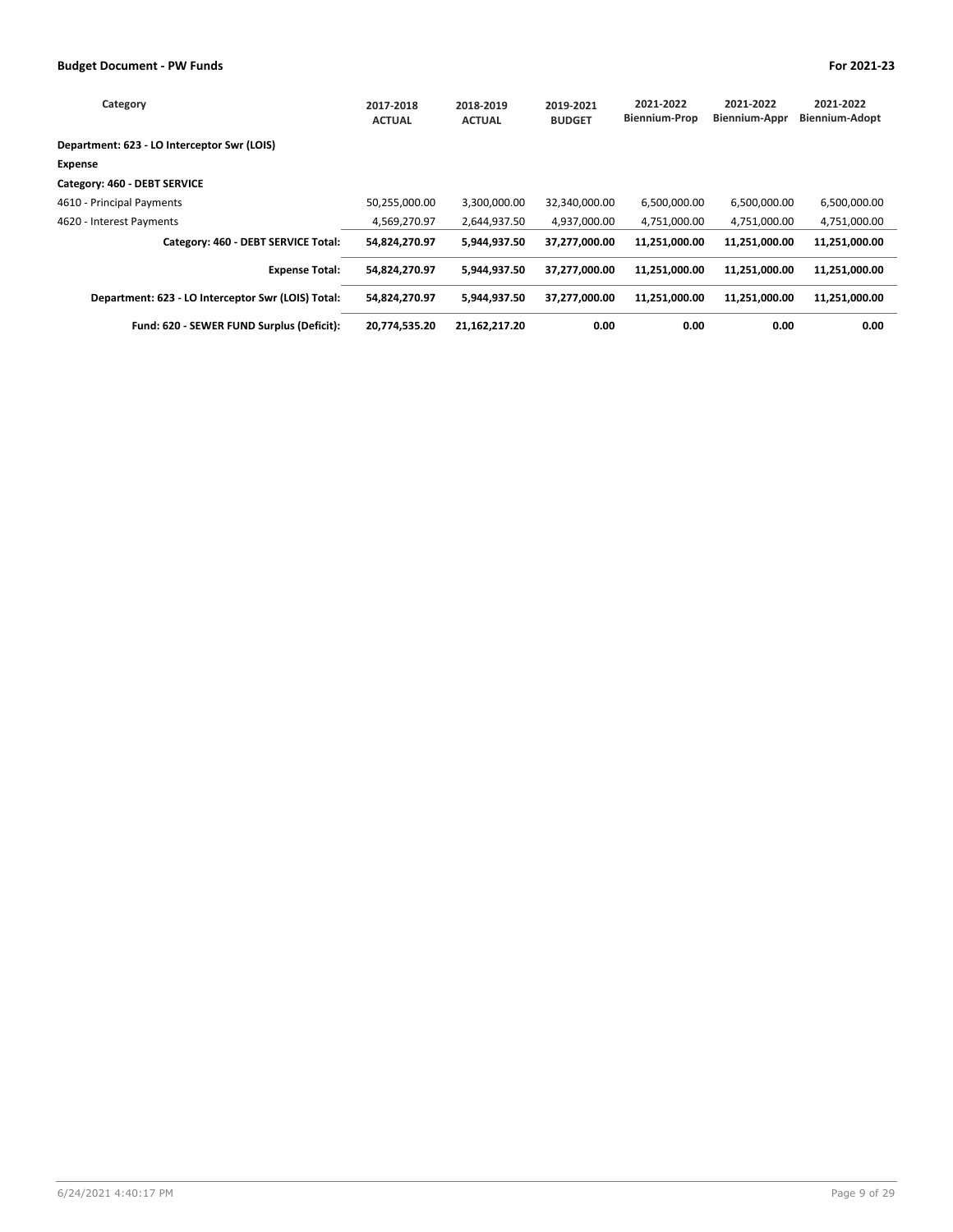## *[Street](http://www.ci.oswego.or.us/publicworks/streets)*

|                                      | <b>Annual Budgets</b>      |    |                            |    |                               |                              | <b>Biennial Budgets</b>    |      |                           |
|--------------------------------------|----------------------------|----|----------------------------|----|-------------------------------|------------------------------|----------------------------|------|---------------------------|
|                                      | 2017-2018<br><b>ACTUAL</b> |    | 2018-2019<br><b>ACTUAL</b> |    | 2019-2021<br><b>BN BUDGET</b> | 2021-23<br><b>PROPOSED</b>   | 2021-23<br><b>APPROVED</b> |      | 2021-23<br><b>ADOPTED</b> |
| <b>Resources</b>                     |                            |    |                            |    |                               |                              |                            |      |                           |
| <b>Beginning Balance</b>             | 9,516,832<br>\$            | \$ | 8,567,239                  | \$ | 651,239                       | 6,647,088<br>\$              | 6,647,088<br>\$            | \$   | 6,647,088                 |
| <b>Department Revenues</b>           | 5,255,086                  |    | 6,099,334                  |    | 11,972,000                    | 13,103,000                   | 13,103,000                 |      | 13,103,000                |
| <b>Transfer from General Fund</b>    | 3,930,000                  |    | 3,160,000                  |    | 6,000,000                     | 8,000,000                    | 8,000,000                  |      | 8,000,000                 |
| Transfer from Capital Reserve Fd     | 670,000                    |    |                            |    |                               |                              |                            |      |                           |
| Proceeds from Bond Sale              |                            |    |                            |    | 10,400,000                    |                              |                            |      |                           |
| <b>Total Resources</b>               | \$19,371,918               | Ś  | 17,826,573                 |    | \$29,023,239                  | \$27,750,088                 | \$27,750,088               |      | \$27,750,088              |
| <b>Requirements</b>                  |                            |    |                            |    |                               |                              |                            |      |                           |
| <b>Personnel Services</b>            | Ś.<br>473,311 \$           |    | 490,646                    | Ś. | 1,096,000                     | 1,125,000<br>Ŝ.              | 1,125,000<br>Ŝ.            | - \$ | 1,125,000                 |
| <b>Materials &amp; Services</b>      | 1,449,204                  |    | 1,610,905                  |    | 3,385,000                     | 3,656,000                    | 3,656,000                  |      | 3,656,000                 |
| <b>Internal Fees for Services</b>    | 1,353,499                  |    | 1,577,000                  |    | 3,212,000                     | 3,572,000                    | 3,572,000                  |      | 3,572,000                 |
| <b>Debt Service</b>                  |                            |    |                            |    | 1,600,000                     | 1,594,000                    | 1,594,000                  |      | 1,594,000                 |
| Capital Outlay                       | 7,528,665                  |    | 12,028,382                 |    | 17,394,000                    | 10,560,000                   | 12,060,000                 |      | 12,060,000                |
| Contingency                          |                            |    |                            |    | 2,336,239                     | 7,243,088                    | 5,743,088                  |      | 5,743,088                 |
| <b>Unappropriated Ending Balance</b> | 8,567,239                  |    | 2,119,640                  |    |                               |                              |                            |      |                           |
| <b>Total Requirements</b>            | \$19,371,918               | Ŝ  | 17,826,573                 |    | \$29,023,239                  | $$27,750,088$$ $$27,750,088$ |                            |      | \$27,750,088              |
|                                      |                            |    |                            |    |                               |                              |                            |      |                           |
| <b>FTE</b>                           | 4.0                        |    | 4.0                        |    | 4.0                           | 4.5                          | 4.5                        |      | 4.5                       |
|                                      |                            |    |                            |    |                               |                              |                            |      |                           |
| <b>Key Performance Indicators</b>    | 2017-18                    |    | 2018-19                    |    | 2019-20                       | 2020-21                      |                            |      |                           |
| <b>Pavement Condition Index</b>      | 68                         |    | 68                         |    | 69                            | 69                           |                            |      |                           |

#### **Budget Notes**

▪ Department revenue includes the street maintenance fee, motor vehicle fees and gas tax from State Revenue Sharing, investment income, insurance reimbursement, and sundry income.

▪ Internal Fees for Service covers general administrative services, insurance, engineering services, Public Works support services, electrician services, and maintenance services by Motor Pool.

#### **Adopted 2021‐23**

- Materials & Services includes sidewalk repairs, proactive right of way tree maintenance, annual striping work, sign repair and replacement, right of way landscaping services, traffic signal maintenance and repair, invasive species removal in City right‐of‐way.
- Capital Outlay pavement projects include ADA sidewalk ramp program, Third St. curb ramps, bike/pedestrian pathway improvements, and City-wide pavement preservation, crack sealing, resurfacing. Also planned is the purchase of a new pickup and service truck.
- Reflects addition of .5 FTE, Temporary On-Call and moved Temporary On-Call from Stormwater.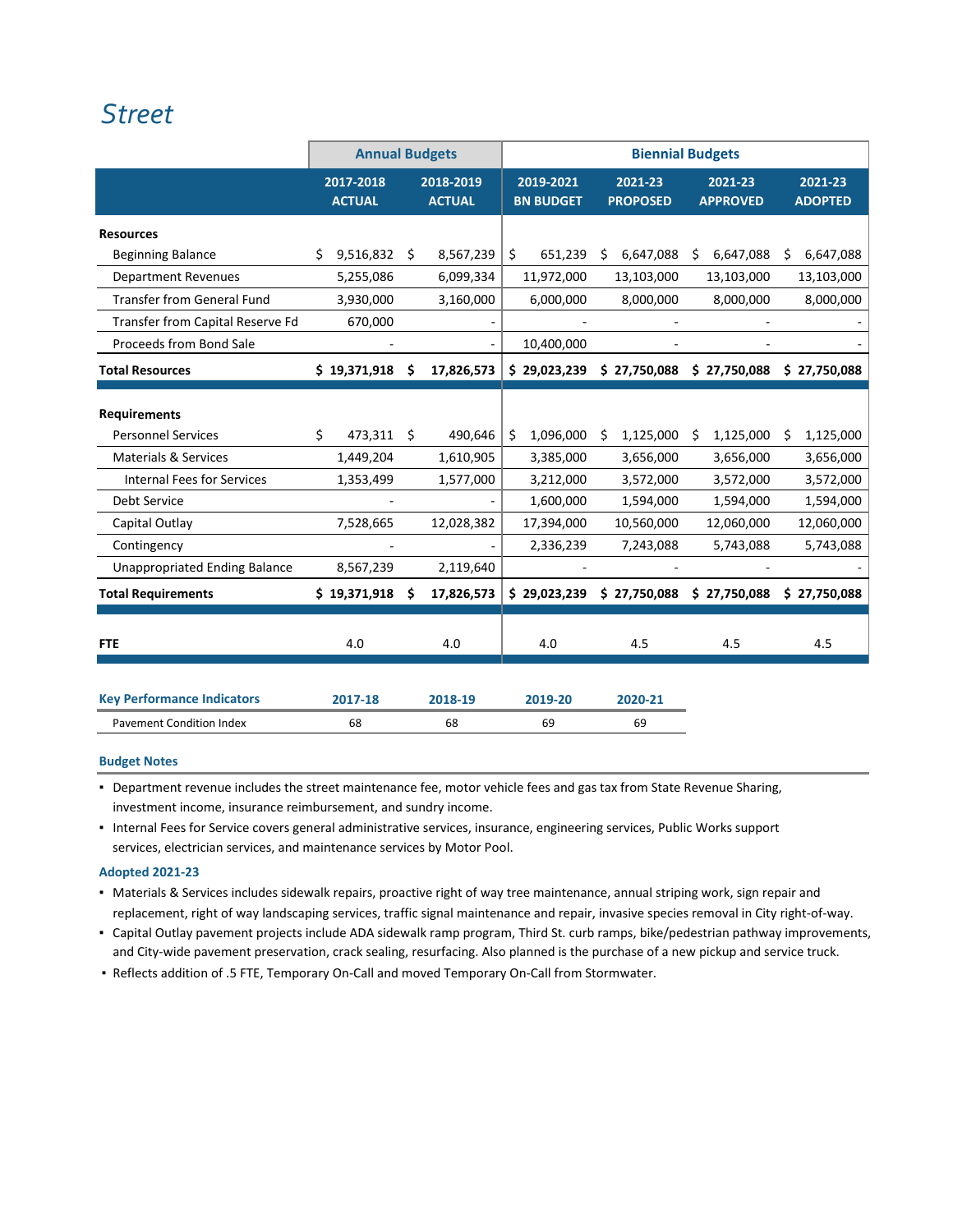| Category                                             | 2017-2018<br><b>ACTUAL</b> | 2018-2019<br><b>ACTUAL</b> | 2019-2021<br><b>BUDGET</b> | 2021-2022<br><b>Biennium-Prop</b> | 2021-2022<br>Biennium-Appr | 2021-2022<br><b>Biennium-Adopt</b> |
|------------------------------------------------------|----------------------------|----------------------------|----------------------------|-----------------------------------|----------------------------|------------------------------------|
| Fund: 650 - STREET FUND                              |                            |                            |                            |                                   |                            |                                    |
| Department: 650 - Street Fund Resources              |                            |                            |                            |                                   |                            |                                    |
| Revenue                                              |                            |                            |                            |                                   |                            |                                    |
| Category: 302 - BEGINNING FUND BALANCES              |                            |                            |                            |                                   |                            |                                    |
| 3020 - Beginning Fund Balances                       | 9,516,832.14               | 8,567,239.31               | 651,239.00                 | 6,647,088.00                      | 6,647,088.00               | 6,647,088.00                       |
| Category: 302 - BEGINNING FUND BALANCES Total:       | 9,516,832.14               | 8,567,239.31               | 651,239.00                 | 6,647,088.00                      | 6,647,088.00               | 6,647,088.00                       |
| Category: 305 - INTERGOVERNMENTAL                    |                            |                            |                            |                                   |                            |                                    |
| 3050 - Intergovernmental                             | 2,447,735.04               | 3,122,843.13               | 5,900,000.00               | 6,830,000.00                      | 6,830,000.00               | 6,830,000.00                       |
| Category: 305 - INTERGOVERNMENTAL Total:             | 2,447,735.04               | 3,122,843.13               | 5,900,000.00               | 6,830,000.00                      | 6,830,000.00               | 6,830,000.00                       |
| Category: 306 - LICENSES AND FEES                    |                            |                            |                            |                                   |                            |                                    |
| 3060 - Licenses and Fees                             | 2,709,877.94               | 2,840,322.48               | 5,963,000.00               | 6,205,000.00                      | 6,205,000.00               | 6,205,000.00                       |
| Category: 306 - LICENSES AND FEES Total:             | 2,709,877.94               | 2,840,322.48               | 5,963,000.00               | 6,205,000.00                      | 6,205,000.00               | 6,205,000.00                       |
| Category: 310 - MISCELLANEOUS REVENUES               |                            |                            |                            |                                   |                            |                                    |
| 3100 - Miscellaneous Revenues                        | 97,473.17                  | 136,168.22                 | 109,000.00                 | 68,000.00                         | 68,000.00                  | 68,000.00                          |
| Category: 310 - MISCELLANEOUS REVENUES Total:        | 97,473.17                  | 136,168.22                 | 109,000.00                 | 68,000.00                         | 68,000.00                  | 68,000.00                          |
| Category: 320 - TRANSFERS                            |                            |                            |                            |                                   |                            |                                    |
| 3220 - Operating Transfers                           | 4,600,000.00               | 3,160,000.00               | 6,000,000.00               | 8,000,000.00                      | 8,000,000.00               | 8,000,000.00                       |
| Category: 320 - TRANSFERS Total:                     | 4,600,000.00               | 3,160,000.00               | 6,000,000.00               | 8,000,000.00                      | 8,000,000.00               | 8,000,000.00                       |
| Category: 344 - PROCEEDS SALE OF CAPITAL ASSETS      |                            |                            |                            |                                   |                            |                                    |
| 3440 - Proceeds from Sale of Capital Assets          | 0.00                       | 0.00                       | 0.00                       | 0.00                              | 0.00                       | 0.00                               |
| Category: 344 - PROCEEDS SALE OF CAPITAL ASSETS Tota | 0.00                       | 0.00                       | 0.00                       | 0.00                              | 0.00                       | 0.00                               |
| Category: 355 - OTHER FINANCING SOURCES              |                            |                            |                            |                                   |                            |                                    |
| 3550 - Other Financing Sources                       | 0.00                       | 0.00                       | 10,400,000.00              | 0.00                              | 0.00                       | 0.00                               |
| Category: 355 - OTHER FINANCING SOURCES Total:       | 0.00                       | 0.00                       | 10,400,000.00              | 0.00                              | 0.00                       | 0.00                               |
| <b>Revenue Total:</b>                                | 19,371,918.29              | 17,826,573.14              | 29,023,239.00              | 27,750,088.00                     | 27,750,088.00              | 27,750,088.00                      |
| Department: 650 - Street Fund Resources Total:       | 19,371,918.29              | 17,826,573.14              | 29,023,239.00              | 27,750,088.00                     | 27,750,088.00              | 27,750,088.00                      |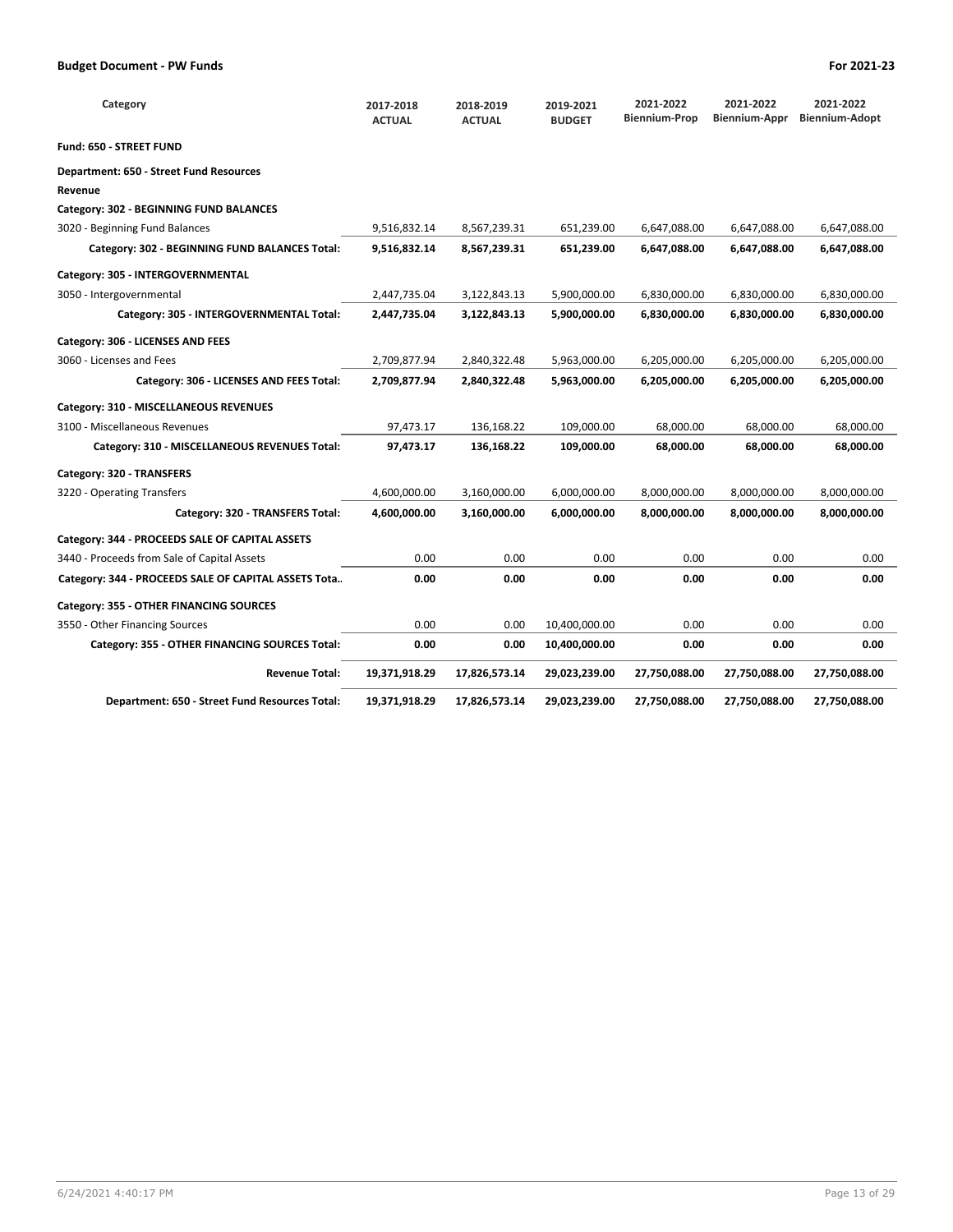| Category                                           | 2017-2018<br><b>ACTUAL</b> | 2018-2019<br><b>ACTUAL</b> | 2019-2021<br><b>BUDGET</b> | 2021-2022<br><b>Biennium-Prop</b> | 2021-2022<br><b>Biennium-Appr</b> | 2021-2022<br><b>Biennium-Adopt</b> |
|----------------------------------------------------|----------------------------|----------------------------|----------------------------|-----------------------------------|-----------------------------------|------------------------------------|
| Department: 651 - Street Project Management        |                            |                            |                            |                                   |                                   |                                    |
| <b>Expense</b>                                     |                            |                            |                            |                                   |                                   |                                    |
| Category: 420 - MATERIALS & SERVICES               |                            |                            |                            |                                   |                                   |                                    |
| 4210 - General Office Supplies                     | 1,492.98                   | 1,267.02                   | 4.000.00                   | 4.000.00                          | 4.000.00                          | 4.000.00                           |
| 4220 - Printing, Binding and Postage               | 5,666.62                   | 6,641.05                   | 14,000.00                  | 14,000.00                         | 14,000.00                         | 14,000.00                          |
| 4310 - Professional & Technical Sycs               | 335,209.77                 | 423,968.82                 | 445,000.00                 | 485,000.00                        | 485,000.00                        | 485,000.00                         |
| 4370 - Repairs and Maintenance                     | 3,457.85                   | 0.00                       | 0.00                       | 0.00                              | 0.00                              | 0.00                               |
| 4380 - Internal Fees for Service                   | 722,499.00                 | 927,000.00                 | 1,830,000.00               | 2,226,000.00                      | 2,226,000.00                      | 2,226,000.00                       |
| 4390 - Miscellaneous Charges                       | 286.66                     | 50.85                      | 214,000.00                 | 4,000.00                          | 4,000.00                          | 4,000.00                           |
| Category: 420 - MATERIALS & SERVICES Total:        | 1,068,612.88               | 1,358,927.74               | 2,507,000.00               | 2,733,000.00                      | 2,733,000.00                      | 2,733,000.00                       |
| Category: 460 - DEBT SERVICE                       |                            |                            |                            |                                   |                                   |                                    |
| 4610 - Principal Payments                          | 0.00                       | 0.00                       | 709,000.00                 | 895,000.00                        | 895,000.00                        | 895,000.00                         |
| 4620 - Interest Payments                           | 0.00                       | 0.00                       | 891,000.00                 | 699,000.00                        | 699,000.00                        | 699,000.00                         |
| Category: 460 - DEBT SERVICE Total:                | 0.00                       | 0.00                       | 1,600,000.00               | 1,594,000.00                      | 1,594,000.00                      | 1,594,000.00                       |
| Category: 480 - CAPITAL OUTLAY                     |                            |                            |                            |                                   |                                   |                                    |
| 4810 - Capital and Improvements                    | 7,446,977.57               | 11,998,801.92              | 16,964,000.00              | 10,466,000.00                     | 11,966,000.00                     | 11,966,000.00                      |
| Category: 480 - CAPITAL OUTLAY Total:              | 7,446,977.57               | 11,998,801.92              | 16,964,000.00              | 10,466,000.00                     | 11,966,000.00                     | 11,966,000.00                      |
| Category: 490 - CONTINGENCY                        |                            |                            |                            |                                   |                                   |                                    |
| 4900 - Contingency                                 | 0.00                       | 0.00                       | 2,336,239.00               | 7,243,088.00                      | 5,743,088.00                      | 5,743,088.00                       |
| Category: 490 - CONTINGENCY Total:                 | 0.00                       | 0.00                       | 2,336,239.00               | 7,243,088.00                      | 5,743,088.00                      | 5,743,088.00                       |
| <b>Expense Total:</b>                              | 8,515,590.45               | 13,357,729.66              | 23,407,239.00              | 22,036,088.00                     | 22,036,088.00                     | 22,036,088.00                      |
| Department: 651 - Street Project Management Total: | 8,515,590.45               | 13,357,729.66              | 23,407,239.00              | 22,036,088.00                     | 22,036,088.00                     | 22,036,088.00                      |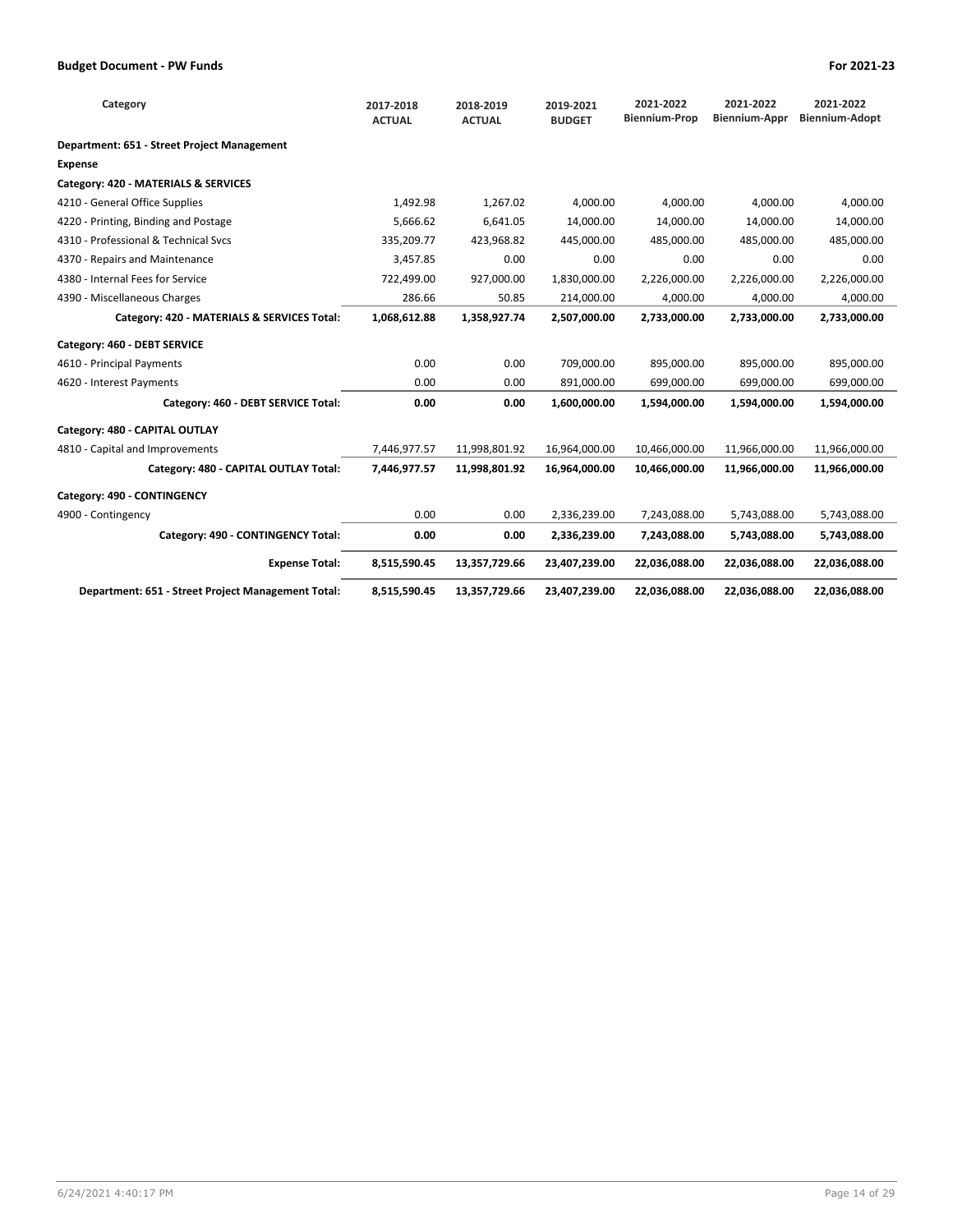| Category                                    | 2017-2018<br><b>ACTUAL</b> | 2018-2019<br><b>ACTUAL</b> | 2019-2021<br><b>BUDGET</b> | 2021-2022<br><b>Biennium-Prop</b> | 2021-2022<br>Biennium-Appr | 2021-2022<br><b>Biennium-Adopt</b> |
|---------------------------------------------|----------------------------|----------------------------|----------------------------|-----------------------------------|----------------------------|------------------------------------|
| Department: 652 - Street Maintenance        |                            |                            |                            |                                   |                            |                                    |
| Expense                                     |                            |                            |                            |                                   |                            |                                    |
| Category: 410 - PERSONNEL SERVICES          |                            |                            |                            |                                   |                            |                                    |
| 4111 - Full-time Salaries                   | 264,194.91                 | 270,279.48                 | 578,000.00                 | 591,000.00                        | 591,000.00                 | 591,000.00                         |
| 4112 - Part-time salaries                   | 2,448.00                   | 15,304.25                  | 32,000.00                  | 32,000.00                         | 32,000.00                  | 32,000.00                          |
| 4113 - Overtime Salaries                    | 6,064.37                   | 5,133.58                   | 16,000.00                  | 16,000.00                         | 16,000.00                  | 16,000.00                          |
| 4114 - Special Pay                          | 7,257.73                   | 5,373.77                   | 8,000.00                   | 8,000.00                          | 8,000.00                   | 8,000.00                           |
| 4121 - Payroll Taxes                        | 24,657.72                  | 26,088.15                  | 51,000.00                  | 55,000.00                         | 55,000.00                  | 55,000.00                          |
| 4122 - PERS                                 | 68,942.44                  | 74,398.31                  | 175,000.00                 | 196,000.00                        | 196,000.00                 | 196,000.00                         |
| 4123 - Health Insurance                     | 75,500.84                  | 75,654.32                  | 176,000.00                 | 164,000.00                        | 164,000.00                 | 164,000.00                         |
| 4124 - Other Benefits                       | 24,245.23                  | 18,414.07                  | 60,000.00                  | 63,000.00                         | 63,000.00                  | 63,000.00                          |
| Category: 410 - PERSONNEL SERVICES Total:   | 473,311.24                 | 490,645.93                 | 1,096,000.00               | 1,125,000.00                      | 1,125,000.00               | 1,125,000.00                       |
| Category: 420 - MATERIALS & SERVICES        |                            |                            |                            |                                   |                            |                                    |
| 4270 - Uniforms and Safety Materials        | 4,214.64                   | 4,968.41                   | 12,000.00                  | 10,000.00                         | 10,000.00                  | 10,000.00                          |
| 4280 - Small Tools and Supplies             | 14,777.19                  | 22,502.05                  | 28,000.00                  | 28,000.00                         | 28,000.00                  | 28,000.00                          |
| 4310 - Professional & Technical Sycs        | 77,063.79                  | 91,774.89                  | 368,000.00                 | 346,000.00                        | 346,000.00                 | 346,000.00                         |
| 4320 - Development and Training             | 1,400.22                   | 3,964.32                   | 14,000.00                  | 14,000.00                         | 14,000.00                  | 14,000.00                          |
| 4350 - Other Purchased Services             | 5,394.59                   | 6,283.94                   | 14,000.00                  | 12,000.00                         | 12,000.00                  | 12,000.00                          |
| 4370 - Repairs and Maintenance              | 1,000,170.39               | 1,049,417.04               | 2,268,000.00               | 2,739,000.00                      | 2,739,000.00               | 2,739,000.00                       |
| 4380 - Internal Fees for Service            | 631,000.00                 | 650,000.00                 | 1,386,000.00               | 1,346,000.00                      | 1,346,000.00               | 1,346,000.00                       |
| 4390 - Miscellaneous Charges                | 69.51                      | 67.27                      | 0.00                       | 0.00                              | 0.00                       | 0.00                               |
| Category: 420 - MATERIALS & SERVICES Total: | 1,734,090.33               | 1,828,977.92               | 4,090,000.00               | 4,495,000.00                      | 4,495,000.00               | 4,495,000.00                       |
| Category: 480 - CAPITAL OUTLAY              |                            |                            |                            |                                   |                            |                                    |
| 4850 - Vehicles & Equipment                 | 81,686.96                  | 29,580.00                  | 430,000.00                 | 94,000.00                         | 94,000.00                  | 94,000.00                          |
| Category: 480 - CAPITAL OUTLAY Total:       | 81,686.96                  | 29,580.00                  | 430,000.00                 | 94,000.00                         | 94,000.00                  | 94,000.00                          |
| <b>Expense Total:</b>                       | 2,289,088.53               | 2,349,203.85               | 5,616,000.00               | 5,714,000.00                      | 5,714,000.00               | 5,714,000.00                       |
| Department: 652 - Street Maintenance Total: | 2,289,088.53               | 2,349,203.85               | 5,616,000.00               | 5,714,000.00                      | 5,714,000.00               | 5,714,000.00                       |
| Fund: 650 - STREET FUND Surplus (Deficit):  | 8,567,239.31               | 2,119,639.63               | 0.00                       | 0.00                              | 0.00                       | 0.00                               |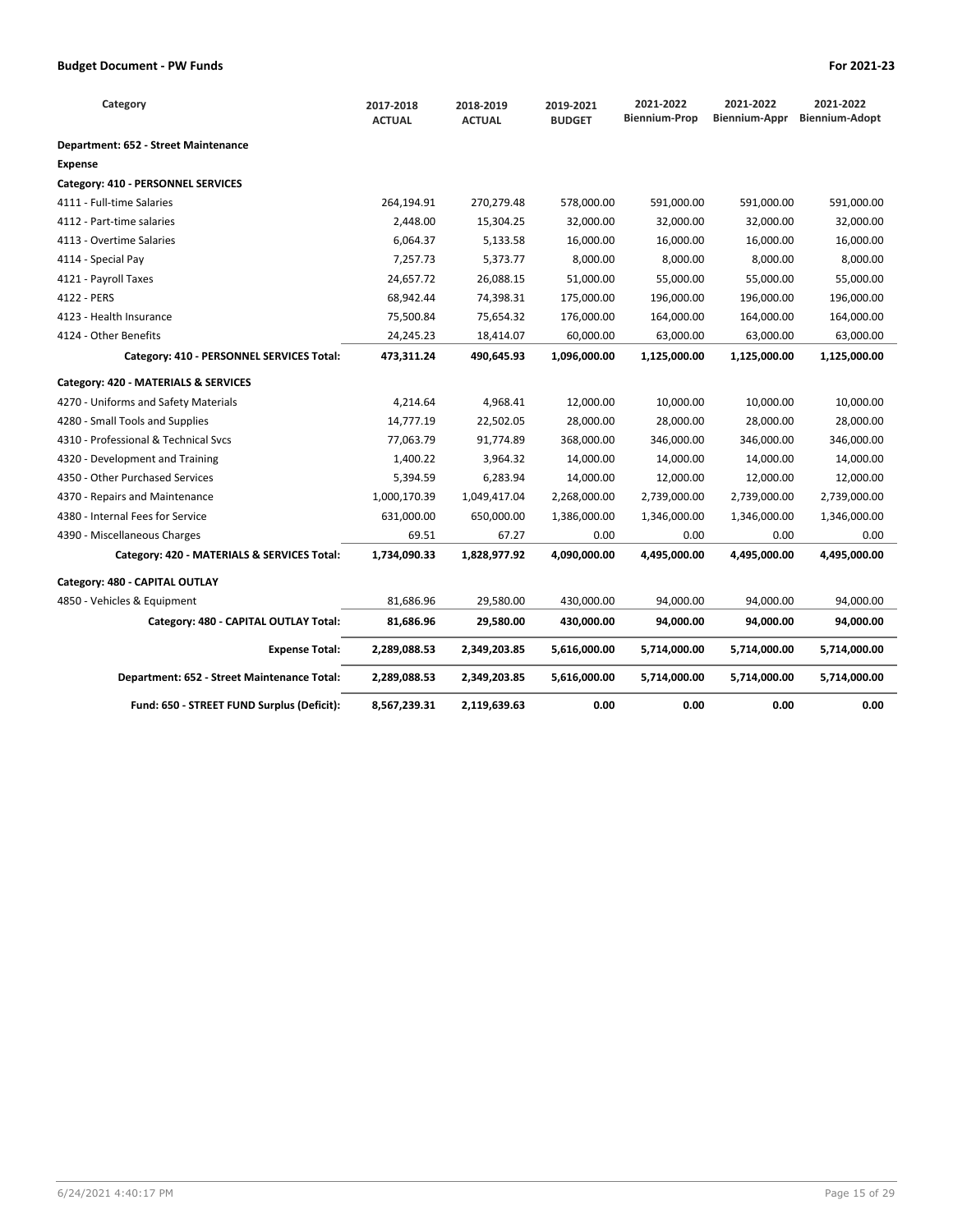### *[Stormwater](http://www.ci.oswego.or.us/publicworks/surface-water)*

|                                      |     | <b>Annual Budgets</b>      |      |                            | <b>Biennial Budgets</b> |                               |    |                            |    |                            |    |                           |
|--------------------------------------|-----|----------------------------|------|----------------------------|-------------------------|-------------------------------|----|----------------------------|----|----------------------------|----|---------------------------|
|                                      |     | 2017-2018<br><b>ACTUAL</b> |      | 2018-2019<br><b>ACTUAL</b> |                         | 2019-2021<br><b>BN BUDGET</b> |    | 2021-23<br><b>PROPOSED</b> |    | 2021-23<br><b>APPROVED</b> |    | 2021-23<br><b>ADOPTED</b> |
| <b>Resources</b>                     |     |                            |      |                            |                         |                               |    |                            |    |                            |    |                           |
| <b>Beginning Balance</b>             | Ŝ.  | 1,938,950                  | Ŝ.   | 1,961,393                  | \$                      | 1,186,393                     | Ŝ  | 1,889,684                  | Ŝ  | 1,889,684                  | Ŝ. | 1,889,684                 |
| <b>Department Revenues</b>           |     | 3,344,094                  |      | 3,597,069                  |                         | 7,882,000                     |    | 9,118,000                  |    | 9,118,000                  |    | 9,118,000                 |
| Proceeds from Bond Sale              |     | 1,276,996                  |      |                            |                         |                               |    |                            |    |                            |    |                           |
| <b>Total Resources</b>               | \$. | 6,560,040                  | S    | 5,558,462                  | Ś                       | 9,068,393                     |    | \$11,007,684               | Ś  | 11,007,684                 |    | \$11,007,684              |
| <b>Requirements</b>                  |     |                            |      |                            |                         |                               |    |                            |    |                            |    |                           |
| <b>Personnel Services</b>            | \$  | 393,213                    | - \$ | 403,360                    | \$                      | 895,000                       | Ŝ. | 941,000                    | Ŝ. | 941,000 \$                 |    | 941,000                   |
| <b>Materials &amp; Services</b>      |     | 243,213                    |      | 361,025                    |                         | 884,000                       |    | 915,000                    |    | 915,000                    |    | 915,000                   |
| <b>Internal Fees for Services</b>    |     | 1,085,500                  |      | 1,333,000                  |                         | 2,622,000                     |    | 2,577,000                  |    | 2,577,000                  |    | 2,577,000                 |
| Debt Service                         |     | 1,462,120                  |      | 224,088                    |                         | 453,000                       |    | 454,000                    |    | 454,000                    |    | 454,000                   |
| Capital Outlay                       |     | 1,414,601                  |      | 1,707,052                  |                         | 3,512,000                     |    | 2,535,000                  |    | 2,535,000                  |    | 2,535,000                 |
| Contingency                          |     |                            |      |                            |                         | 702,393                       |    | 3,585,684                  |    | 3,585,684                  |    | 3,585,684                 |
| <b>Unappropriated Ending Balance</b> |     | 1,961,393                  |      | 1,529,937                  |                         |                               |    |                            |    |                            |    |                           |
| <b>Total Requirements</b>            | Ś.  | 6,560,040                  | S    | 5,558,462                  | Ś                       | 9,068,393                     |    | \$11,007,684               | Ś  | 11,007,684                 |    | \$11,007,684              |
| <b>FTE</b>                           |     | 3.9                        |      | 3.9                        |                         | 3.9                           |    | 3.6                        |    | 3.6                        |    | 3.6                       |

#### **Budget Notes**

**•** Department revenue includes the stormwater water fee, utility penalties, and investment income.

▪ Internal Fees for Service covers general administrative services, insurance, engineering services, operations support services, services, electrician services and maintenance services by Motor Pool.

#### **Adopted 2021‐23**

- Materials and Services includes services needed to meet the State of Oregon's MS4 permit requirements and Total Maximum Daily Loads (TMDL) requirements.
- Capital Outlay includes purchase of new street sweeper, Daniel Way stream stabilization, Fosberg Road drainage improvements, Redfern Avenue drainage improvements, Jean Road UIC retrofits, and annual rehabilitation/replacement work on lines, catch basins, and UIC retrofits.
- Reflects decrease of .3 FTE, moved Temporary On‐Call to Street.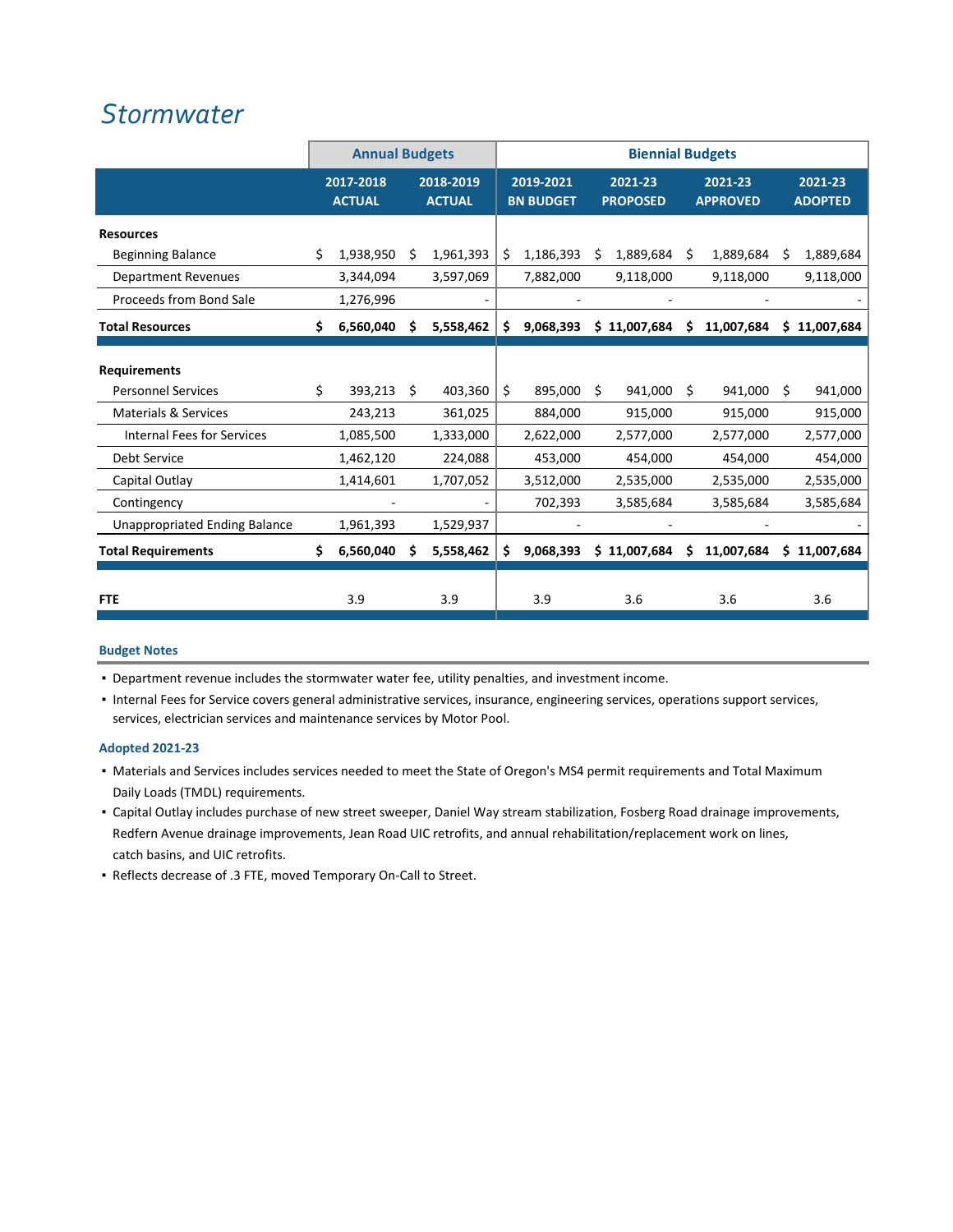| Category                                             | 2017-2018<br><b>ACTUAL</b> | 2018-2019<br><b>ACTUAL</b> | 2019-2021<br><b>BUDGET</b> | 2021-2022<br><b>Biennium-Prop</b> | 2021-2022<br><b>Biennium-Appr</b> | 2021-2022<br><b>Biennium-Adopt</b> |
|------------------------------------------------------|----------------------------|----------------------------|----------------------------|-----------------------------------|-----------------------------------|------------------------------------|
| <b>Fund: 625 - STORMWATER FUND</b>                   |                            |                            |                            |                                   |                                   |                                    |
| Department: 625 - Stormwater Resources               |                            |                            |                            |                                   |                                   |                                    |
| Revenue                                              |                            |                            |                            |                                   |                                   |                                    |
| Category: 302 - BEGINNING FUND BALANCES              |                            |                            |                            |                                   |                                   |                                    |
| 3020 - Beginning Fund Balances                       | 1,938,950.45               | 1,961,392.62               | 1,186,393.00               | 1,889,684.00                      | 1,889,684.00                      | 1,889,684.00                       |
| Category: 302 - BEGINNING FUND BALANCES Total:       | 1,938,950.45               | 1,961,392.62               | 1,186,393.00               | 1,889,684.00                      | 1,889,684.00                      | 1,889,684.00                       |
| Category: 308 - SALES AND SERVICES                   |                            |                            |                            |                                   |                                   |                                    |
| 3080 - Sales and Services                            | 3,326,958.94               | 3,553,960.15               | 7,840,000.00               | 9,106,000.00                      | 9,106,000.00                      | 9,106,000.00                       |
| Category: 308 - SALES AND SERVICES Total:            | 3,326,958.94               | 3,553,960.15               | 7,840,000.00               | 9,106,000.00                      | 9,106,000.00                      | 9,106,000.00                       |
| Category: 310 - MISCELLANEOUS REVENUES               |                            |                            |                            |                                   |                                   |                                    |
| 3100 - Miscellaneous Revenues                        | 17,134.17                  | 43,109.03                  | 42,000.00                  | 12,000.00                         | 12,000.00                         | 12,000.00                          |
| Category: 310 - MISCELLANEOUS REVENUES Total:        | 17,134.17                  | 43.109.03                  | 42.000.00                  | 12.000.00                         | 12.000.00                         | 12,000.00                          |
| Category: 344 - PROCEEDS SALE OF CAPITAL ASSETS      |                            |                            |                            |                                   |                                   |                                    |
| 3440 - Proceeds from Sale of Capital Assets          | 0.00                       | 0.00                       | 0.00                       | 0.00                              | 0.00                              | 0.00                               |
| Category: 344 - PROCEEDS SALE OF CAPITAL ASSETS Tota | 0.00                       | 0.00                       | 0.00                       | 0.00                              | 0.00                              | 0.00                               |
| Category: 355 - OTHER FINANCING SOURCES              |                            |                            |                            |                                   |                                   |                                    |
| 3550 - Other Financing Sources                       | 1,276,996.25               | 0.00                       | 0.00                       | 0.00                              | 0.00                              | 0.00                               |
| Category: 355 - OTHER FINANCING SOURCES Total:       | 1,276,996.25               | 0.00                       | 0.00                       | 0.00                              | 0.00                              | 0.00                               |
| <b>Revenue Total:</b>                                | 6,560,039.81               | 5,558,461.80               | 9,068,393.00               | 11,007,684.00                     | 11,007,684.00                     | 11,007,684.00                      |
| Department: 625 - Stormwater Resources Total:        | 6,560,039.81               | 5,558,461.80               | 9,068,393.00               | 11,007,684.00                     | 11,007,684.00                     | 11,007,684.00                      |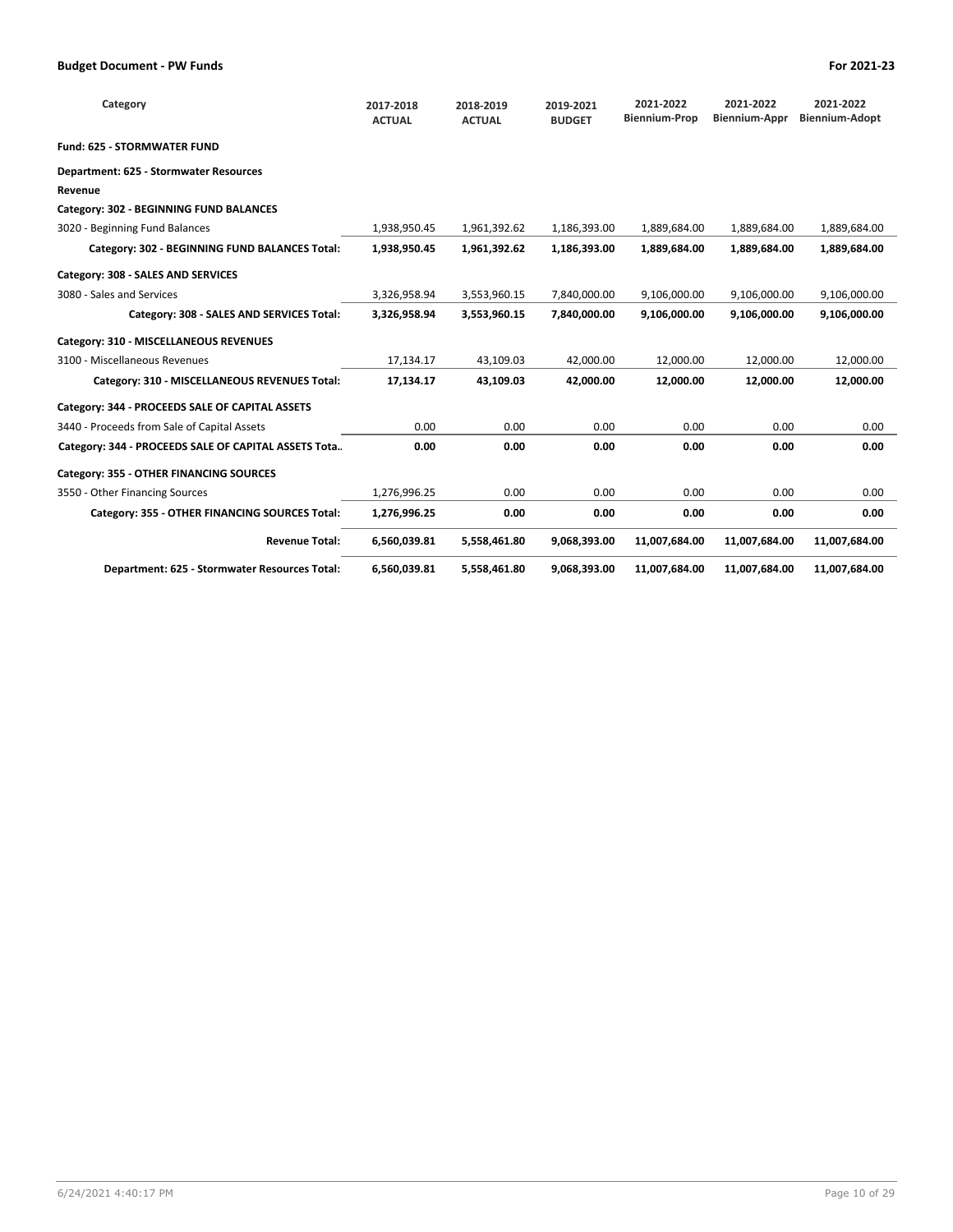| Category                                           | 2017-2018<br><b>ACTUAL</b> | 2018-2019<br><b>ACTUAL</b> | 2019-2021<br><b>BUDGET</b> | 2021-2022<br><b>Biennium-Prop</b> | 2021-2022<br>Biennium-Appr | 2021-2022<br><b>Biennium-Adopt</b> |
|----------------------------------------------------|----------------------------|----------------------------|----------------------------|-----------------------------------|----------------------------|------------------------------------|
| Department: 626 - Stormwater Project Management    |                            |                            |                            |                                   |                            |                                    |
| <b>Expense</b>                                     |                            |                            |                            |                                   |                            |                                    |
| Category: 420 - MATERIALS & SERVICES               |                            |                            |                            |                                   |                            |                                    |
| 4220 - Printing, Binding and Postage               | 5,666.67                   | 5,641.02                   | 22,000.00                  | 14,000.00                         | 14,000.00                  | 14,000.00                          |
| 4290 - Other Materials and Supplies                | 63.48                      | 58.85                      | 6,000.00                   | 6,000.00                          | 6,000.00                   | 6,000.00                           |
| 4310 - Professional & Technical Sycs               | 42,466.66                  | 190,218.88                 | 416,000.00                 | 437,000.00                        | 437,000.00                 | 437,000.00                         |
| 4320 - Development and Training                    | 4,570.41                   | 3,089.04                   | 16,000.00                  | 16,000.00                         | 16,000.00                  | 16,000.00                          |
| 4350 - Other Purchased Services                    | 288.54                     | 397.31                     | 4.000.00                   | 4,000.00                          | 4.000.00                   | 4,000.00                           |
| 4370 - Repairs and Maintenance                     | 11,403.64                  | 3,165.71                   | 0.00                       | 0.00                              | 0.00                       | 0.00                               |
| 4380 - Internal Fees for Service                   | 760,500.00                 | 994,000.00                 | 2,002,000.00               | 1,970,000.00                      | 1,970,000.00               | 1,970,000.00                       |
| 4390 - Miscellaneous Charges                       | 15,381.70                  | 0.00                       | 6,000.00                   | 6,000.00                          | 6,000.00                   | 6,000.00                           |
| Category: 420 - MATERIALS & SERVICES Total:        | 840,341.10                 | 1,196,570.81               | 2,472,000.00               | 2,453,000.00                      | 2,453,000.00               | 2,453,000.00                       |
| Category: 460 - DEBT SERVICE                       |                            |                            |                            |                                   |                            |                                    |
| 4610 - Principal Payments                          | 1,400,000.00               | 165,000.00                 | 370,000.00                 | 410,000.00                        | 410,000.00                 | 410,000.00                         |
| 4620 - Interest Payments                           | 62,120.00                  | 59,087.50                  | 83,000.00                  | 44,000.00                         | 44,000.00                  | 44,000.00                          |
| Category: 460 - DEBT SERVICE Total:                | 1,462,120.00               | 224,087.50                 | 453,000.00                 | 454,000.00                        | 454,000.00                 | 454,000.00                         |
| Category: 480 - CAPITAL OUTLAY                     |                            |                            |                            |                                   |                            |                                    |
| 4810 - Capital and Improvements                    | 1,414,600.62               | 1,707,051.92               | 3,512,000.00               | 2,250,000.00                      | 2,250,000.00               | 2,250,000.00                       |
| Category: 480 - CAPITAL OUTLAY Total:              | 1,414,600.62               | 1,707,051.92               | 3,512,000.00               | 2,250,000.00                      | 2,250,000.00               | 2,250,000.00                       |
| Category: 490 - CONTINGENCY                        |                            |                            |                            |                                   |                            |                                    |
| 4900 - Contingency                                 | 0.00                       | 0.00                       | 702,393.00                 | 3,585,684.00                      | 3,585,684.00               | 3,585,684.00                       |
| Category: 490 - CONTINGENCY Total:                 | 0.00                       | 0.00                       | 702,393.00                 | 3,585,684.00                      | 3,585,684.00               | 3,585,684.00                       |
| <b>Expense Total:</b>                              | 3,717,061.72               | 3,127,710.23               | 7,139,393.00               | 8,742,684.00                      | 8,742,684.00               | 8,742,684.00                       |
| Department: 626 - Stormwater Project Management To | 3,717,061.72               | 3,127,710.23               | 7,139,393.00               | 8,742,684.00                      | 8,742,684.00               | 8,742,684.00                       |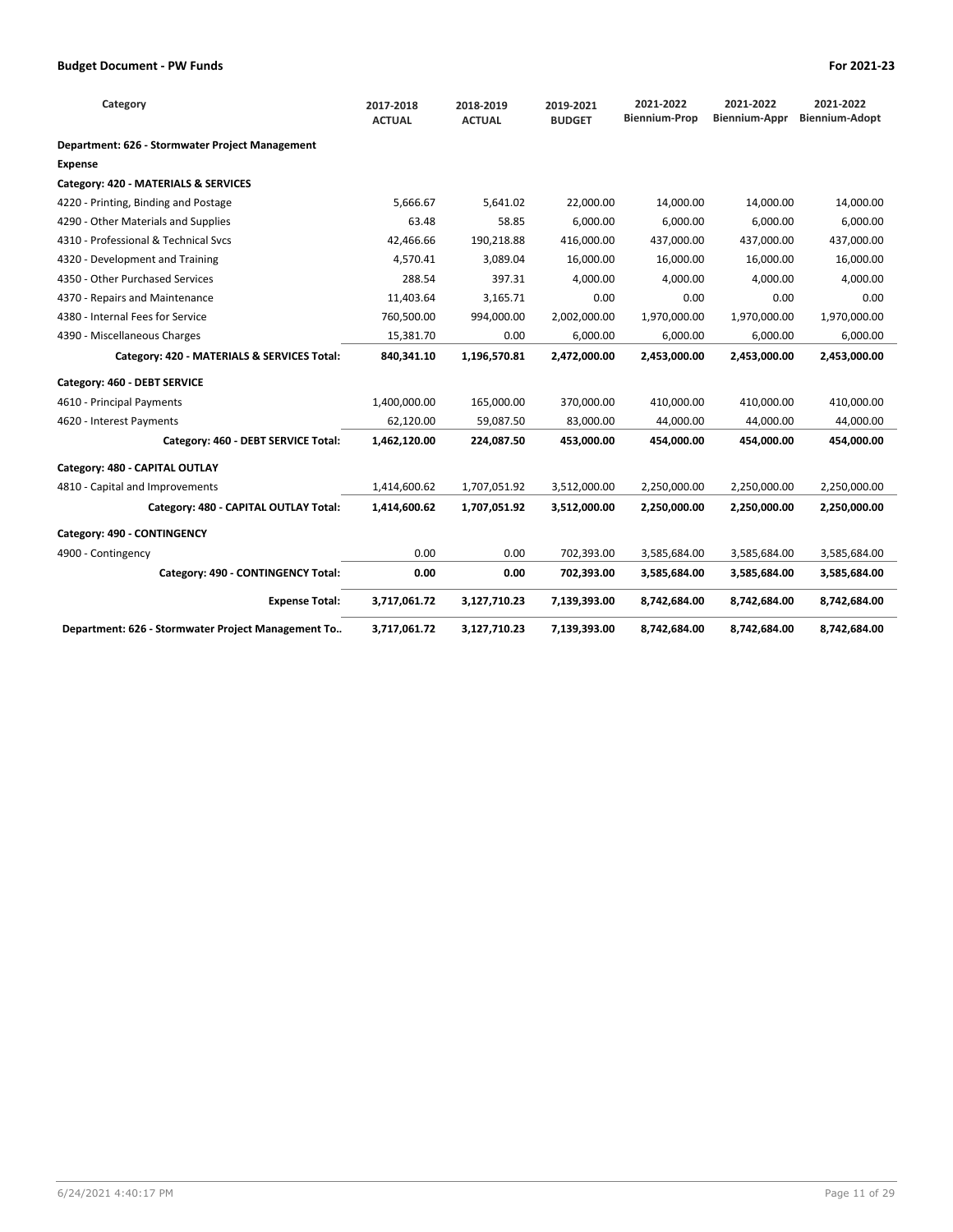| Category                                        | 2017-2018<br><b>ACTUAL</b> | 2018-2019<br><b>ACTUAL</b> | 2019-2021<br><b>BUDGET</b> | 2021-2022<br><b>Biennium-Prop</b> | 2021-2022<br><b>Biennium-Appr</b> | 2021-2022<br><b>Biennium-Adopt</b> |
|-------------------------------------------------|----------------------------|----------------------------|----------------------------|-----------------------------------|-----------------------------------|------------------------------------|
| Department: 627 - Stormwater Maintenance        |                            |                            |                            |                                   |                                   |                                    |
| Expense                                         |                            |                            |                            |                                   |                                   |                                    |
| Category: 410 - PERSONNEL SERVICES              |                            |                            |                            |                                   |                                   |                                    |
| 4111 - Full-time Salaries                       | 227,955.68                 | 234,440.02                 | 512,000.00                 | 538,000.00                        | 538,000.00                        | 538,000.00                         |
| 4113 - Overtime Salaries                        | 5,068.74                   | 8,217.53                   | 10,000.00                  | 10,000.00                         | 10,000.00                         | 10,000.00                          |
| 4114 - Special Pay                              | 9,335.99                   | 5,350.83                   | 14,000.00                  | 14,000.00                         | 14,000.00                         | 14,000.00                          |
| 4121 - Payroll Taxes                            | 20,532.17                  | 21,033.54                  | 45,000.00                  | 48,000.00                         | 48.000.00                         | 48,000.00                          |
| 4122 - PERS                                     | 53,755.85                  | 59,960.93                  | 140,000.00                 | 162,000.00                        | 162,000.00                        | 162,000.00                         |
| 4123 - Health Insurance                         | 70,194.44                  | 68,702.36                  | 156,000.00                 | 151,000.00                        | 151,000.00                        | 151,000.00                         |
| 4124 - Other Benefits                           | 6,370.16                   | 5,654.91                   | 18,000.00                  | 18,000.00                         | 18,000.00                         | 18,000.00                          |
| Category: 410 - PERSONNEL SERVICES Total:       | 393,213.03                 | 403,360.12                 | 895,000.00                 | 941,000.00                        | 941,000.00                        | 941,000.00                         |
| Category: 420 - MATERIALS & SERVICES            |                            |                            |                            |                                   |                                   |                                    |
| 4270 - Uniforms and Safety Materials            | 1,203.51                   | 2,170.73                   | 8,000.00                   | 6,000.00                          | 6,000.00                          | 6,000.00                           |
| 4280 - Small Tools and Supplies                 | 8,832.60                   | 7,347.26                   | 20,000.00                  | 20,000.00                         | 20,000.00                         | 20,000.00                          |
| 4310 - Professional & Technical Svcs            | 450.25                     | 304.62                     | 0.00                       | 2,000.00                          | 2,000.00                          | 2,000.00                           |
| 4320 - Development and Training                 | 0.00                       | 385.00                     | 6,000.00                   | 4.000.00                          | 4.000.00                          | 4,000.00                           |
| 4370 - Repairs and Maintenance                  | 152,886.08                 | 148,246.54                 | 380,000.00                 | 400,000.00                        | 400,000.00                        | 400,000.00                         |
| 4380 - Internal Fees for Service                | 325,000.00                 | 339,000.00                 | 620,000.00                 | 607,000.00                        | 607,000.00                        | 607,000.00                         |
| Category: 420 - MATERIALS & SERVICES Total:     | 488,372.44                 | 497,454.15                 | 1,034,000.00               | 1,039,000.00                      | 1,039,000.00                      | 1,039,000.00                       |
| Category: 480 - CAPITAL OUTLAY                  |                            |                            |                            |                                   |                                   |                                    |
| 4850 - Vehicles & Equipment                     | 0.00                       | 0.00                       | 0.00                       | 285.000.00                        | 285.000.00                        | 285,000.00                         |
| Category: 480 - CAPITAL OUTLAY Total:           | 0.00                       | 0.00                       | 0.00                       | 285,000.00                        | 285,000.00                        | 285,000.00                         |
| <b>Expense Total:</b>                           | 881,585.47                 | 900,814.27                 | 1,929,000.00               | 2,265,000.00                      | 2,265,000.00                      | 2,265,000.00                       |
| Department: 627 - Stormwater Maintenance Total: | 881,585.47                 | 900,814.27                 | 1,929,000.00               | 2,265,000.00                      | 2,265,000.00                      | 2,265,000.00                       |
| Fund: 625 - STORMWATER FUND Surplus (Deficit):  | 1,961,392.62               | 1,529,937.30               | 0.00                       | 0.00                              | 0.00                              | 0.00                               |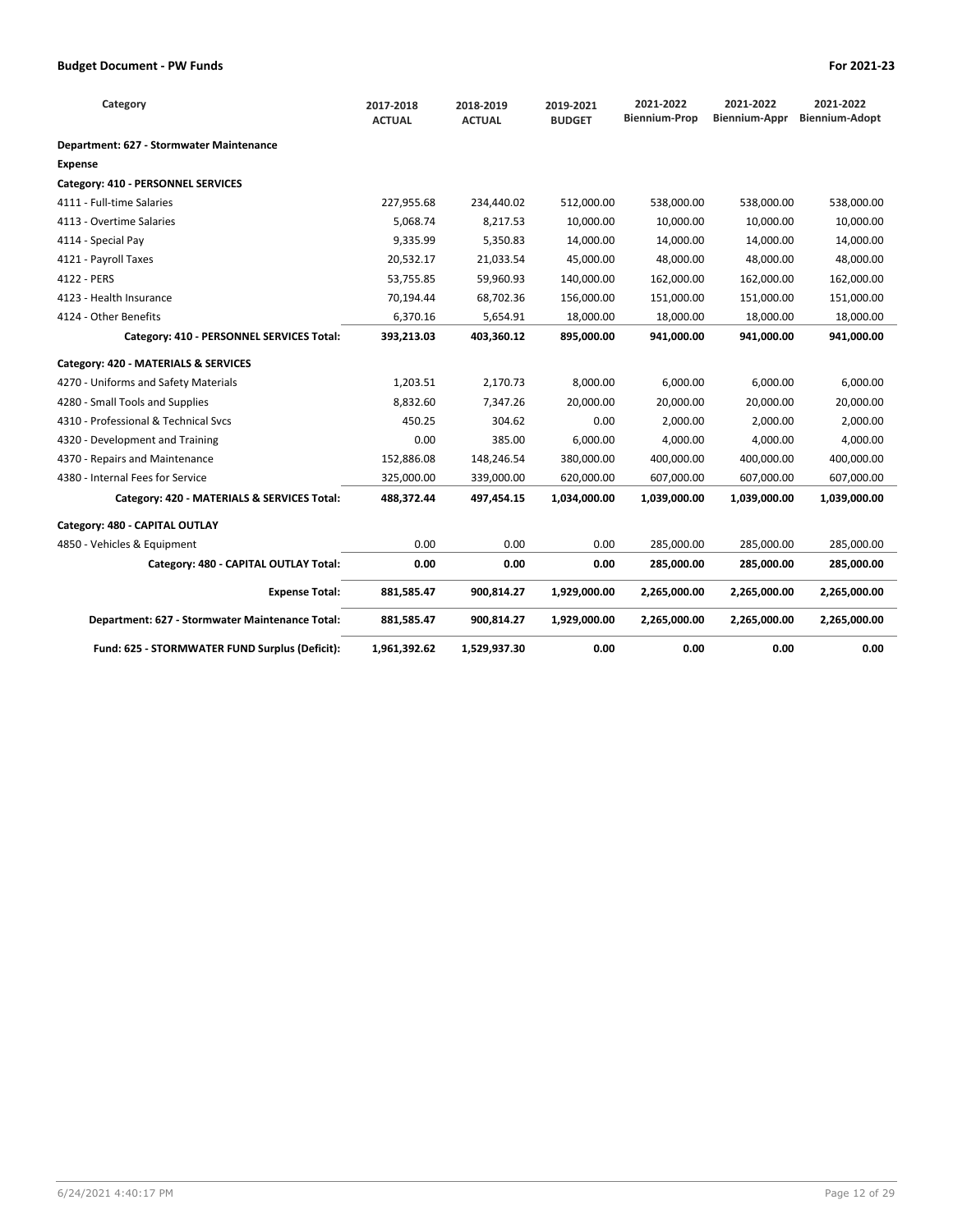## *Systems [Development](https://www.ci.oswego.or.us/building/building-frequently-asked-questions) Charges (SDCs)*

|                                                      | <b>Annual Budgets</b>        |                            |                               |                            | <b>Biennial Budgets</b>                                 |                           |
|------------------------------------------------------|------------------------------|----------------------------|-------------------------------|----------------------------|---------------------------------------------------------|---------------------------|
|                                                      | 2017-2018<br><b>ACTUAL</b>   | 2018-2019<br><b>ACTUAL</b> | 2019-2021<br><b>BN BUDGET</b> | 2021-23<br><b>PROPOSED</b> | $2021 - 23$<br><b>APPROVED</b>                          | 2021-23<br><b>ADOPTED</b> |
| <b>Resources</b>                                     |                              |                            |                               |                            |                                                         |                           |
| <b>Beginning Balance</b>                             |                              |                            |                               |                            |                                                         |                           |
| Parks & Recreation                                   | \$<br>$5,496,916$ \$         | 6,535,180                  | 6,503,180<br>\$               | $5,647,140$ \$<br>S        | 5,647,140 \$                                            | 5,647,140                 |
| Street                                               | 1,836,891                    | 2,341,967                  | 1,233,967                     | 1,690,553                  | 1,690,553                                               | 1,690,553                 |
| Water                                                | 1,136,026                    | 1,924,029                  | 2,269,029                     | 3,369,871                  | 3,369,871                                               | 3,369,871                 |
| Sewer                                                | 2,481,345                    | 2,908,404                  | 3,117,404                     | 3,900,640                  | 3,900,640                                               | 3,900,640                 |
| Stormwater                                           | 214,958                      | 137                        | 8,137                         | 17,762                     | 17,762                                                  | 17,762                    |
| <b>Total Beginning Balances</b>                      | 11,166,136                   | 13,709,717                 | 13,131,717                    | 14,625,966                 | 14,625,966                                              | 14,625,966                |
| <b>Department Revenues</b>                           |                              |                            |                               |                            |                                                         |                           |
| Parks & Recreation                                   | 1,332,566                    | 742,880                    | 2,337,000                     | 1,298,000                  | 1,298,000                                               | 1,298,000                 |
| Street                                               | 666,060                      | 623,252                    | 860,000                       | 1,002,000                  | 1,002,000                                               | 1,002,000                 |
| Water                                                | 788,003                      | 614,991                    | 553,000                       | 584,000                    | 584,000                                                 | 584,000                   |
| Sewer                                                | 427,059                      | 405,924                    | 268,000                       | 297,000                    | 297,000                                                 | 297,000                   |
| Stormwater                                           | 23,179                       | 8,013                      | 10,000                        | 11,000                     | 11,000                                                  | 11,000                    |
| <b>Total Department Revenues</b>                     | 3,236,867                    | 2,395,060                  | 4,028,000                     | 3,192,000                  | 3,192,000                                               | 3,192,000                 |
| <b>Total Resources</b>                               | \$14,403,003                 | \$<br>16,104,777           | \$17,159,717                  | \$17,817,966               | \$17,817,966                                            | \$17,817,966              |
|                                                      |                              |                            |                               |                            |                                                         |                           |
| <b>Requirements</b><br><b>Materials and Services</b> |                              |                            |                               |                            |                                                         |                           |
| Parks - Prof & Tech Svcs                             | \$<br>68,638 \$              | 10,889                     | \$                            | \$<br>$\blacksquare$       | - \$<br>÷,                                              | \$                        |
| Street - Prof & Tech Svcs                            | 1,687                        |                            |                               |                            |                                                         |                           |
| <b>Total Materials and Services</b>                  | 70,325                       | 10,889                     |                               | $\blacksquare$             |                                                         |                           |
| <b>Capital Outlay</b>                                |                              |                            |                               |                            |                                                         |                           |
| Parks Projects                                       | 225,664                      | 863,642                    | 5,045,000                     |                            |                                                         |                           |
| <b>Street Projects</b>                               | 159,297                      | 1,530,352                  | 2,093,000                     | 1,098,000                  | 1,098,000                                               | 1,098,000                 |
| <b>Stormwater Projects</b>                           | 238,000                      |                            |                               |                            |                                                         |                           |
| <b>Total Capital Outlay</b>                          | 622,961                      | 2,393,994                  | 7,138,000                     | 1,098,000                  | 1,098,000                                               | 1,098,000                 |
| Contingency                                          |                              |                            |                               |                            |                                                         |                           |
| Parks & Recreation                                   |                              |                            | 3,795,180                     | 6,945,140                  | 6,945,140                                               | 6,945,140                 |
| Street                                               |                              |                            | 967                           | 1,594,553                  | 1,594,553                                               | 1,594,553                 |
| Water                                                |                              |                            | 2,822,029                     | 3,953,871                  | 3,953,871                                               | 3,953,871                 |
| Sewer                                                |                              |                            | 3,385,404                     | 4,197,640                  | 4,197,640                                               | 4,197,640                 |
| Stormwater                                           |                              |                            | 18,137                        | 28,762                     | 28,762                                                  | 28,762                    |
| <b>Total Contingency</b>                             |                              |                            | 10,021,717                    | 16,719,966                 | 16,719,966                                              | 16,719,966                |
| <b>Unappropriated Ending Balance</b>                 |                              |                            |                               |                            |                                                         |                           |
| Parks & Recreation                                   | 6,535,180                    | 6,403,529                  |                               |                            |                                                         |                           |
| Street                                               | 2,341,967                    | 1,434,867                  |                               |                            |                                                         |                           |
| Water                                                | 1,924,029                    | 2,539,020                  |                               |                            |                                                         |                           |
| Sewer                                                | 2,908,404                    | 3,314,328                  |                               |                            |                                                         |                           |
| Stormwater                                           | 137                          | 8,150                      |                               |                            |                                                         |                           |
| <b>Total Unappropriated End Balance</b>              | 13,709,717                   | 13,699,894                 |                               |                            |                                                         |                           |
| <b>Total Requirements</b>                            | $$14,403,003$$ $$16,104,777$ |                            |                               |                            | $$17,159,717$ $$17,817,966$ $$17,817,966$ $$17,817,966$ |                           |

#### **Budget Notes**

The significant reduction in Street SDC income is because of changes in approved rates.

#### **Adopted 2021‐23**

▪ Capital Outlay is for Jean Rd/Pilkington Intersection Improvements.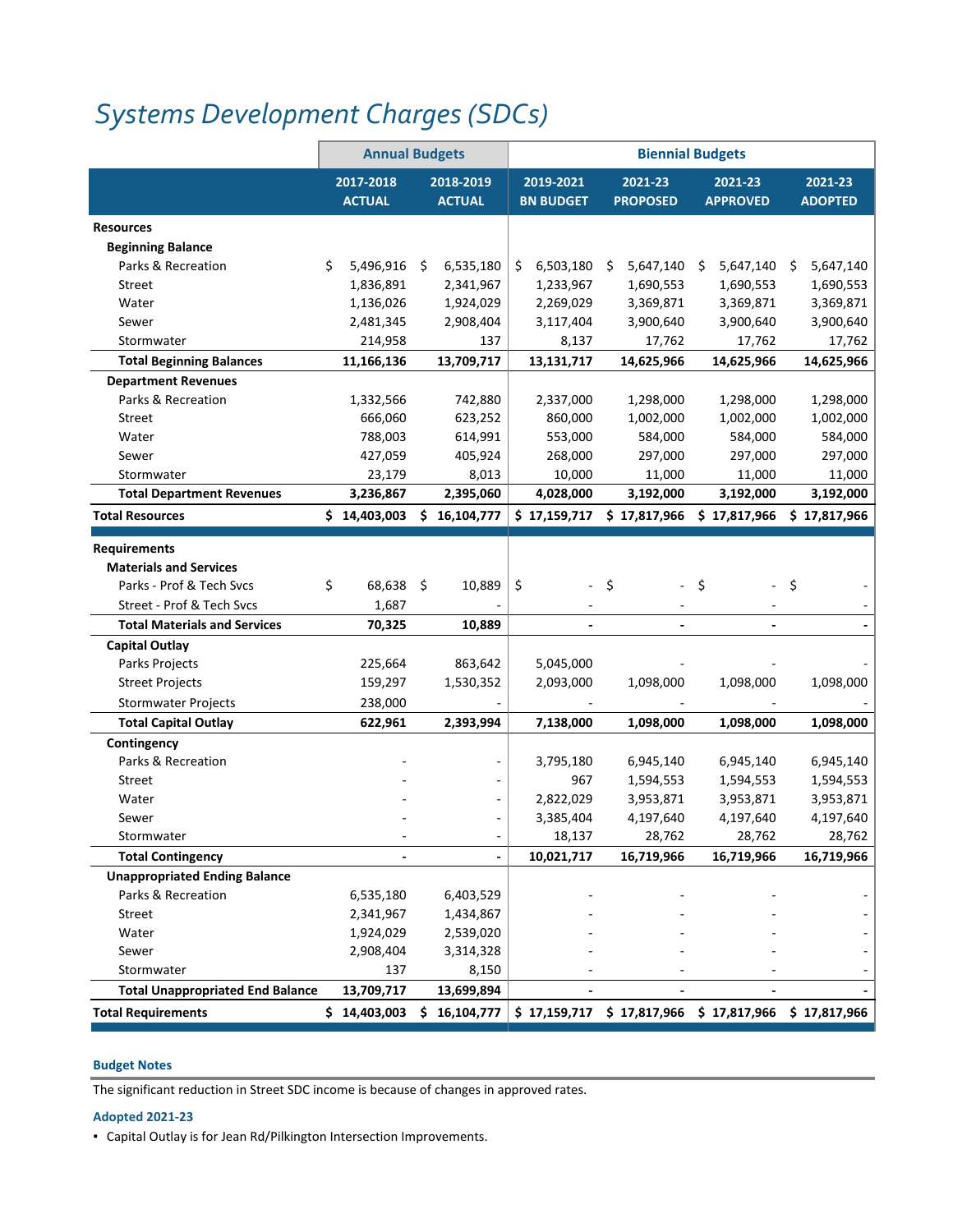| Category                                                | 2017-2018<br><b>ACTUAL</b> | 2018-2019<br><b>ACTUAL</b> | 2019-2021<br><b>BUDGET</b> | 2021-2022<br><b>Biennium-Prop</b> | 2021-2022<br>Biennium-Appr | 2021-2022<br><b>Biennium-Adopt</b> |
|---------------------------------------------------------|----------------------------|----------------------------|----------------------------|-----------------------------------|----------------------------|------------------------------------|
| Fund: 660 - SYSTEMS DEV CHARGES FUND                    |                            |                            |                            |                                   |                            |                                    |
| Department: 661 - SDC-Parks & Rec Projects              |                            |                            |                            |                                   |                            |                                    |
| Revenue                                                 |                            |                            |                            |                                   |                            |                                    |
| Category: 302 - BEGINNING FUND BALANCES                 |                            |                            |                            |                                   |                            |                                    |
| 3020 - Beginning Fund Balances                          | 5,496,916.06               | 6,535,179.50               | 6,503,180.00               | 5,647,140.00                      | 5,647,140.00               | 5,647,140.00                       |
| Category: 302 - BEGINNING FUND BALANCES Total:          | 5,496,916.06               | 6,535,179.50               | 6,503,180.00               | 5,647,140.00                      | 5,647,140.00               | 5,647,140.00                       |
| Category: 306 - LICENSES AND FEES                       |                            |                            |                            |                                   |                            |                                    |
| 3060 - Licenses and Fees                                | 1,277,857.34               | 552,690.09                 | 2,182,000.00               | 1,218,000.00                      | 1,218,000.00               | 1,218,000.00                       |
| Category: 306 - LICENSES AND FEES Total:                | 1,277,857.34               | 552,690.09                 | 2,182,000.00               | 1,218,000.00                      | 1,218,000.00               | 1,218,000.00                       |
| Category: 310 - MISCELLANEOUS REVENUES                  |                            |                            |                            |                                   |                            |                                    |
| 3100 - Miscellaneous Revenues                           | 54,707.70                  | 190,189.72                 | 155,000.00                 | 80,000.00                         | 80,000.00                  | 80,000.00                          |
| Category: 310 - MISCELLANEOUS REVENUES Total:           | 54,707.70                  | 190,189.72                 | 155,000.00                 | 80,000.00                         | 80,000.00                  | 80,000.00                          |
| <b>Revenue Total:</b>                                   | 6,829,481.10               | 7,278,059.31               | 8,840,180.00               | 6,945,140.00                      | 6,945,140.00               | 6,945,140.00                       |
| <b>Expense</b>                                          |                            |                            |                            |                                   |                            |                                    |
| Category: 420 - MATERIALS & SERVICES                    |                            |                            |                            |                                   |                            |                                    |
| 4310 - Professional & Technical Sycs                    | 68,637.66                  | 10,889.01                  | 0.00                       | 0.00                              | 0.00                       | 0.00                               |
| Category: 420 - MATERIALS & SERVICES Total:             | 68,637.66                  | 10,889.01                  | 0.00                       | 0.00                              | 0.00                       | 0.00                               |
| Category: 480 - CAPITAL OUTLAY                          |                            |                            |                            |                                   |                            |                                    |
| 4810 - Capital and Improvements                         | 225,663.94                 | 863,641.73                 | 5,045,000.00               | 0.00                              | 0.00                       | 0.00                               |
| Category: 480 - CAPITAL OUTLAY Total:                   | 225,663.94                 | 863,641.73                 | 5,045,000.00               | 0.00                              | 0.00                       | 0.00                               |
| Category: 490 - CONTINGENCY                             |                            |                            |                            |                                   |                            |                                    |
| 4900 - Contingency                                      | 0.00                       | 0.00                       | 3,795,180.00               | 6,945,140.00                      | 6,945,140.00               | 6,945,140.00                       |
| Category: 490 - CONTINGENCY Total:                      | 0.00                       | 0.00                       | 3,795,180.00               | 6,945,140.00                      | 6,945,140.00               | 6,945,140.00                       |
| <b>Expense Total:</b>                                   | 294,301.60                 | 874,530.74                 | 8,840,180.00               | 6,945,140.00                      | 6,945,140.00               | 6,945,140.00                       |
| Department: 661 - SDC-Parks & Rec Projects Surplus (Def | 6,535,179.50               | 6,403,528.57               | 0.00                       | 0.00                              | 0.00                       | 0.00                               |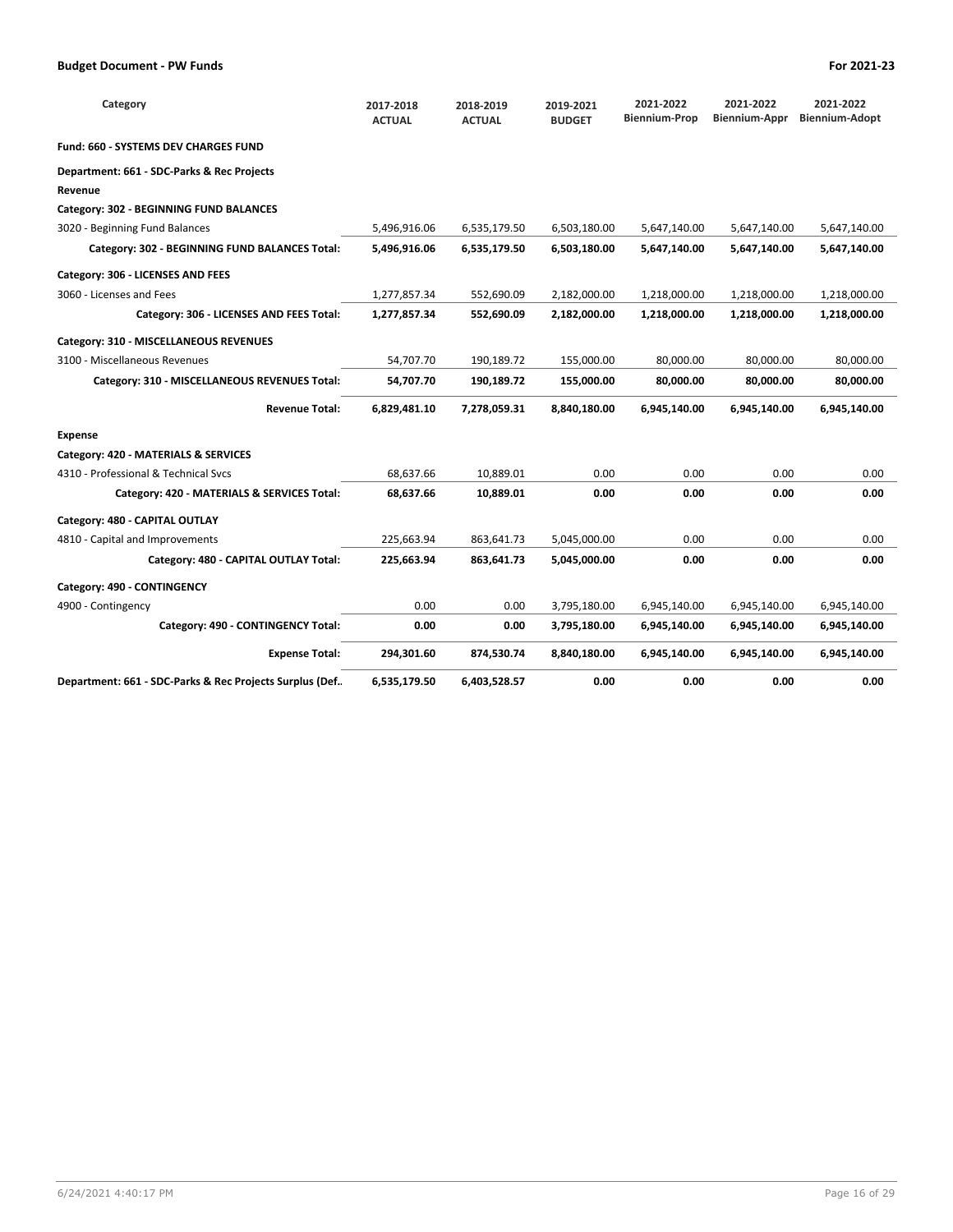| Category                                                 | 2017-2018<br><b>ACTUAL</b> | 2018-2019<br><b>ACTUAL</b> | 2019-2021<br><b>BUDGET</b> | 2021-2022<br><b>Biennium-Prop</b> | 2021-2022<br><b>Biennium-Appr</b> | 2021-2022<br><b>Biennium-Adopt</b> |
|----------------------------------------------------------|----------------------------|----------------------------|----------------------------|-----------------------------------|-----------------------------------|------------------------------------|
| Department: 662 - SDC-Street Projects                    |                            |                            |                            |                                   |                                   |                                    |
| Revenue                                                  |                            |                            |                            |                                   |                                   |                                    |
| Category: 302 - BEGINNING FUND BALANCES                  |                            |                            |                            |                                   |                                   |                                    |
| 3020 - Beginning Fund Balances                           | 1,836,891.50               | 2,341,967.18               | 1,233,967.00               | 1,690,553.00                      | 1,690,553.00                      | 1,690,553.00                       |
| Category: 302 - BEGINNING FUND BALANCES Total:           | 1,836,891.50               | 2,341,967.18               | 1,233,967.00               | 1,690,553.00                      | 1,690,553.00                      | 1,690,553.00                       |
| Category: 306 - LICENSES AND FEES                        |                            |                            |                            |                                   |                                   |                                    |
| 3060 - Licenses and Fees                                 | 647,451.88                 | 577,885.47                 | 820,000.00                 | 962,000.00                        | 962,000.00                        | 962,000.00                         |
| Category: 306 - LICENSES AND FEES Total:                 | 647,451.88                 | 577,885.47                 | 820,000.00                 | 962,000.00                        | 962,000.00                        | 962,000.00                         |
| Category: 310 - MISCELLANEOUS REVENUES                   |                            |                            |                            |                                   |                                   |                                    |
| 3100 - Miscellaneous Revenues                            | 18,608.00                  | 45,367.00                  | 40,000.00                  | 40,000.00                         | 40,000.00                         | 40,000.00                          |
| Category: 310 - MISCELLANEOUS REVENUES Total:            | 18,608.00                  | 45,367.00                  | 40,000.00                  | 40,000.00                         | 40,000.00                         | 40,000.00                          |
| <b>Revenue Total:</b>                                    | 2,502,951.38               | 2,965,219.65               | 2,093,967.00               | 2,692,553.00                      | 2,692,553.00                      | 2,692,553.00                       |
| <b>Expense</b>                                           |                            |                            |                            |                                   |                                   |                                    |
| Category: 420 - MATERIALS & SERVICES                     |                            |                            |                            |                                   |                                   |                                    |
| 4310 - Professional & Technical Sycs                     | 1,687.50                   | 0.00                       | 0.00                       | 0.00                              | 0.00                              | 0.00                               |
| Category: 420 - MATERIALS & SERVICES Total:              | 1,687.50                   | 0.00                       | 0.00                       | 0.00                              | 0.00                              | 0.00                               |
| Category: 480 - CAPITAL OUTLAY                           |                            |                            |                            |                                   |                                   |                                    |
| 4810 - Capital and Improvements                          | 159,296.70                 | 1,530,352.41               | 2,093,000.00               | 1,098,000.00                      | 1,098,000.00                      | 1,098,000.00                       |
| Category: 480 - CAPITAL OUTLAY Total:                    | 159,296.70                 | 1,530,352.41               | 2,093,000.00               | 1,098,000.00                      | 1,098,000.00                      | 1,098,000.00                       |
| Category: 490 - CONTINGENCY                              |                            |                            |                            |                                   |                                   |                                    |
| 4900 - Contingency                                       | 0.00                       | 0.00                       | 967.00                     | 1,594,553.00                      | 1,594,553.00                      | 1,594,553.00                       |
| Category: 490 - CONTINGENCY Total:                       | 0.00                       | 0.00                       | 967.00                     | 1,594,553.00                      | 1,594,553.00                      | 1,594,553.00                       |
| <b>Expense Total:</b>                                    | 160,984.20                 | 1,530,352.41               | 2,093,967.00               | 2,692,553.00                      | 2,692,553.00                      | 2,692,553.00                       |
| Department: 662 - SDC-Street Projects Surplus (Deficit): | 2,341,967.18               | 1,434,867.24               | 0.00                       | 0.00                              | 0.00                              | 0.00                               |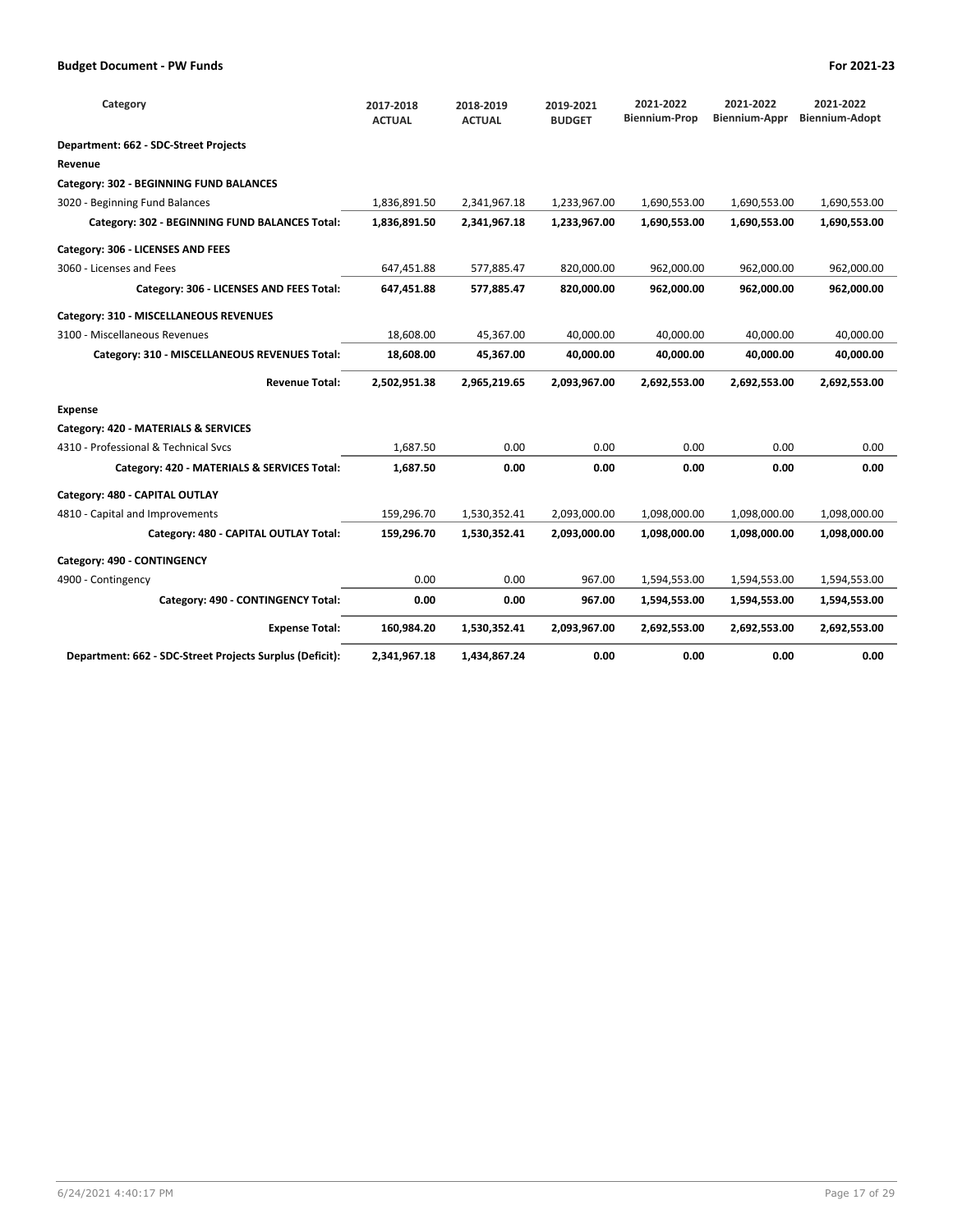| Category                                                | 2017-2018<br><b>ACTUAL</b> | 2018-2019<br><b>ACTUAL</b> | 2019-2021<br><b>BUDGET</b> | 2021-2022<br><b>Biennium-Prop</b> | 2021-2022<br><b>Biennium-Appr</b> | 2021-2022<br><b>Biennium-Adopt</b> |
|---------------------------------------------------------|----------------------------|----------------------------|----------------------------|-----------------------------------|-----------------------------------|------------------------------------|
| Department: 663 - SDC-Water Projects                    |                            |                            |                            |                                   |                                   |                                    |
| Revenue                                                 |                            |                            |                            |                                   |                                   |                                    |
| Category: 302 - BEGINNING FUND BALANCES                 |                            |                            |                            |                                   |                                   |                                    |
| 3020 - Beginning Fund Balances                          | 1,136,025.91               | 1,924,029.28               | 2,269,029.00               | 3,369,871.00                      | 3,369,871.00                      | 3,369,871.00                       |
| Category: 302 - BEGINNING FUND BALANCES Total:          | 1,136,025.91               | 1,924,029.28               | 2,269,029.00               | 3,369,871.00                      | 3,369,871.00                      | 3,369,871.00                       |
| Category: 306 - LICENSES AND FEES                       |                            |                            |                            |                                   |                                   |                                    |
| 3060 - Licenses and Fees                                | 773,236.37                 | 548,230.03                 | 484,000.00                 | 512,000.00                        | 512,000.00                        | 512,000.00                         |
| Category: 306 - LICENSES AND FEES Total:                | 773,236.37                 | 548.230.03                 | 484.000.00                 | 512.000.00                        | 512.000.00                        | 512,000.00                         |
| Category: 309 - SPECIAL ASSESSMENTS                     |                            |                            |                            |                                   |                                   |                                    |
| 3090 - Special Assessments                              | 0.00                       | 0.00                       | 2,000.00                   | 2,000.00                          | 2,000.00                          | 2,000.00                           |
| Category: 309 - SPECIAL ASSESSMENTS Total:              | 0.00                       | 0.00                       | 2.000.00                   | 2,000.00                          | 2,000.00                          | 2,000.00                           |
| Category: 310 - MISCELLANEOUS REVENUES                  |                            |                            |                            |                                   |                                   |                                    |
| 3100 - Miscellaneous Revenues                           | 14,767.00                  | 66,761.00                  | 67,000.00                  | 70,000.00                         | 70,000.00                         | 70,000.00                          |
| Category: 310 - MISCELLANEOUS REVENUES Total:           | 14,767.00                  | 66,761.00                  | 67,000.00                  | 70,000.00                         | 70,000.00                         | 70,000.00                          |
| <b>Revenue Total:</b>                                   | 1,924,029.28               | 2,539,020.31               | 2,822,029.00               | 3,953,871.00                      | 3,953,871.00                      | 3,953,871.00                       |
| <b>Expense</b>                                          |                            |                            |                            |                                   |                                   |                                    |
| Category: 490 - CONTINGENCY                             |                            |                            |                            |                                   |                                   |                                    |
| 4900 - Contingency                                      | 0.00                       | 0.00                       | 2,822,029.00               | 3,953,871.00                      | 3,953,871.00                      | 3,953,871.00                       |
| Category: 490 - CONTINGENCY Total:                      | 0.00                       | 0.00                       | 2,822,029.00               | 3,953,871.00                      | 3,953,871.00                      | 3,953,871.00                       |
| <b>Expense Total:</b>                                   | 0.00                       | 0.00                       | 2,822,029.00               | 3,953,871.00                      | 3,953,871.00                      | 3,953,871.00                       |
| Department: 663 - SDC-Water Projects Surplus (Deficit): | 1,924,029.28               | 2,539,020.31               | 0.00                       | 0.00                              | 0.00                              | 0.00                               |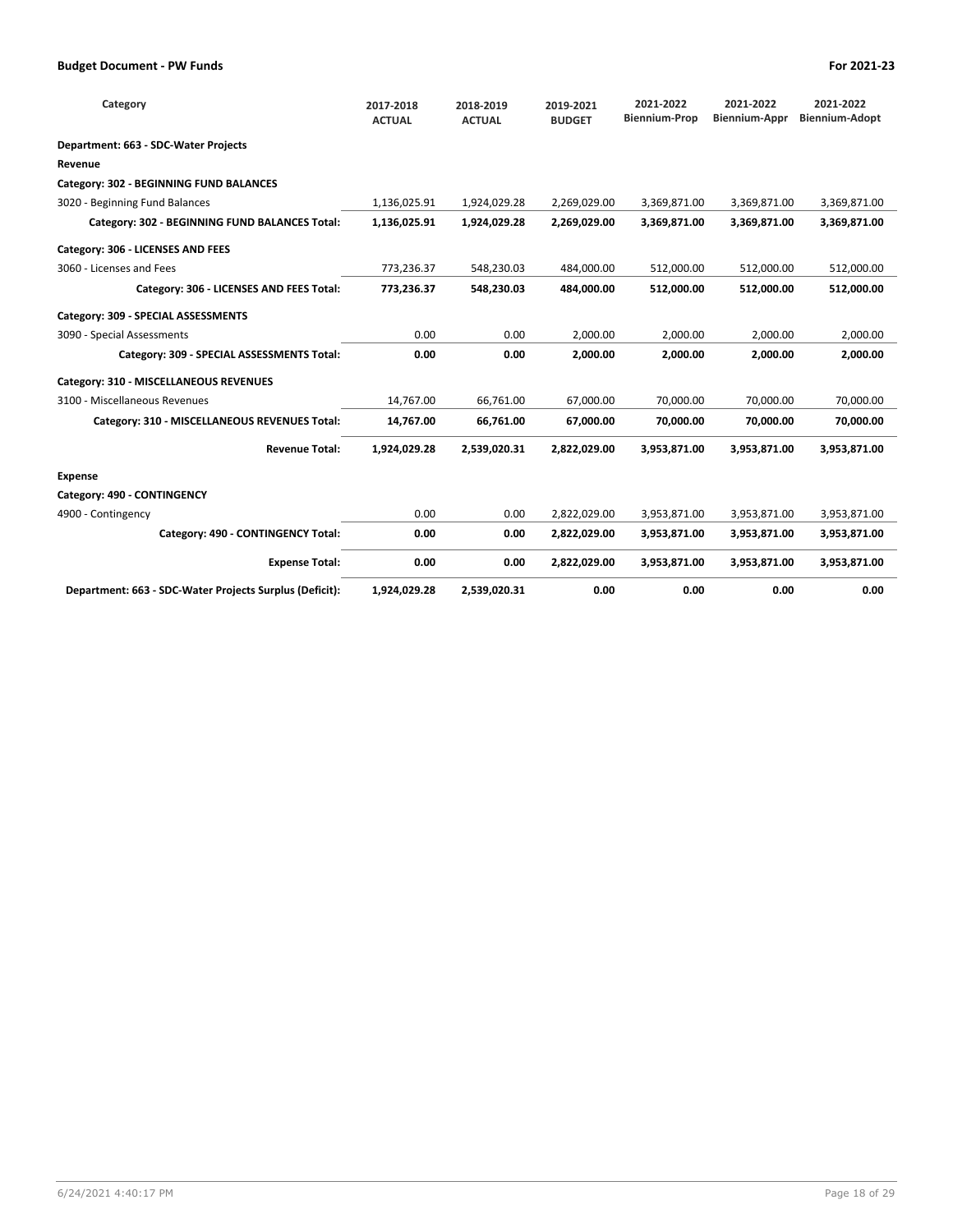| Category                                                | 2017-2018<br><b>ACTUAL</b> | 2018-2019<br><b>ACTUAL</b> | 2019-2021<br><b>BUDGET</b> | 2021-2022<br><b>Biennium-Prop</b> | 2021-2022<br><b>Biennium-Appr</b> | 2021-2022<br><b>Biennium-Adopt</b> |
|---------------------------------------------------------|----------------------------|----------------------------|----------------------------|-----------------------------------|-----------------------------------|------------------------------------|
| Department: 664 - SDC-Sewer Projects                    |                            |                            |                            |                                   |                                   |                                    |
| Revenue                                                 |                            |                            |                            |                                   |                                   |                                    |
| Category: 302 - BEGINNING FUND BALANCES                 |                            |                            |                            |                                   |                                   |                                    |
| 3020 - Beginning Fund Balances                          | 2,481,345.21               | 2,908,404.05               | 3,117,404.00               | 3,900,640.00                      | 3,900,640.00                      | 3,900,640.00                       |
| Category: 302 - BEGINNING FUND BALANCES Total:          | 2,481,345.21               | 2,908,404.05               | 3,117,404.00               | 3,900,640.00                      | 3,900,640.00                      | 3,900,640.00                       |
| Category: 306 - LICENSES AND FEES                       |                            |                            |                            |                                   |                                   |                                    |
| 3060 - Licenses and Fees                                | 401,665.53                 | 311,579.88                 | 176,000.00                 | 205,000.00                        | 205,000.00                        | 205,000.00                         |
| Category: 306 - LICENSES AND FEES Total:                | 401,665.53                 | 311,579.88                 | 176,000.00                 | 205,000.00                        | 205,000.00                        | 205,000.00                         |
| Category: 309 - SPECIAL ASSESSMENTS                     |                            |                            |                            |                                   |                                   |                                    |
| 3090 - Special Assessments                              | 1,947.31                   | 2,752.02                   | 2,000.00                   | 2,000.00                          | 2,000.00                          | 2,000.00                           |
| Category: 309 - SPECIAL ASSESSMENTS Total:              | 1.947.31                   | 2.752.02                   | 2.000.00                   | 2.000.00                          | 2.000.00                          | 2,000.00                           |
| Category: 310 - MISCELLANEOUS REVENUES                  |                            |                            |                            |                                   |                                   |                                    |
| 3100 - Miscellaneous Revenues                           | 23,446.00                  | 91,592.00                  | 90,000.00                  | 90,000.00                         | 90,000.00                         | 90,000.00                          |
| Category: 310 - MISCELLANEOUS REVENUES Total:           | 23,446.00                  | 91,592.00                  | 90,000.00                  | 90,000.00                         | 90,000.00                         | 90,000.00                          |
| <b>Revenue Total:</b>                                   | 2,908,404.05               | 3,314,327.95               | 3,385,404.00               | 4,197,640.00                      | 4,197,640.00                      | 4,197,640.00                       |
| <b>Expense</b>                                          |                            |                            |                            |                                   |                                   |                                    |
| Category: 490 - CONTINGENCY                             |                            |                            |                            |                                   |                                   |                                    |
| 4900 - Contingency                                      | 0.00                       | 0.00                       | 3,385,404.00               | 4,197,640.00                      | 4,197,640.00                      | 4,197,640.00                       |
| Category: 490 - CONTINGENCY Total:                      | 0.00                       | 0.00                       | 3,385,404.00               | 4,197,640.00                      | 4,197,640.00                      | 4,197,640.00                       |
| <b>Expense Total:</b>                                   | 0.00                       | 0.00                       | 3,385,404.00               | 4,197,640.00                      | 4,197,640.00                      | 4,197,640.00                       |
| Department: 664 - SDC-Sewer Projects Surplus (Deficit): | 2,908,404.05               | 3,314,327.95               | 0.00                       | 0.00                              | 0.00                              | 0.00                               |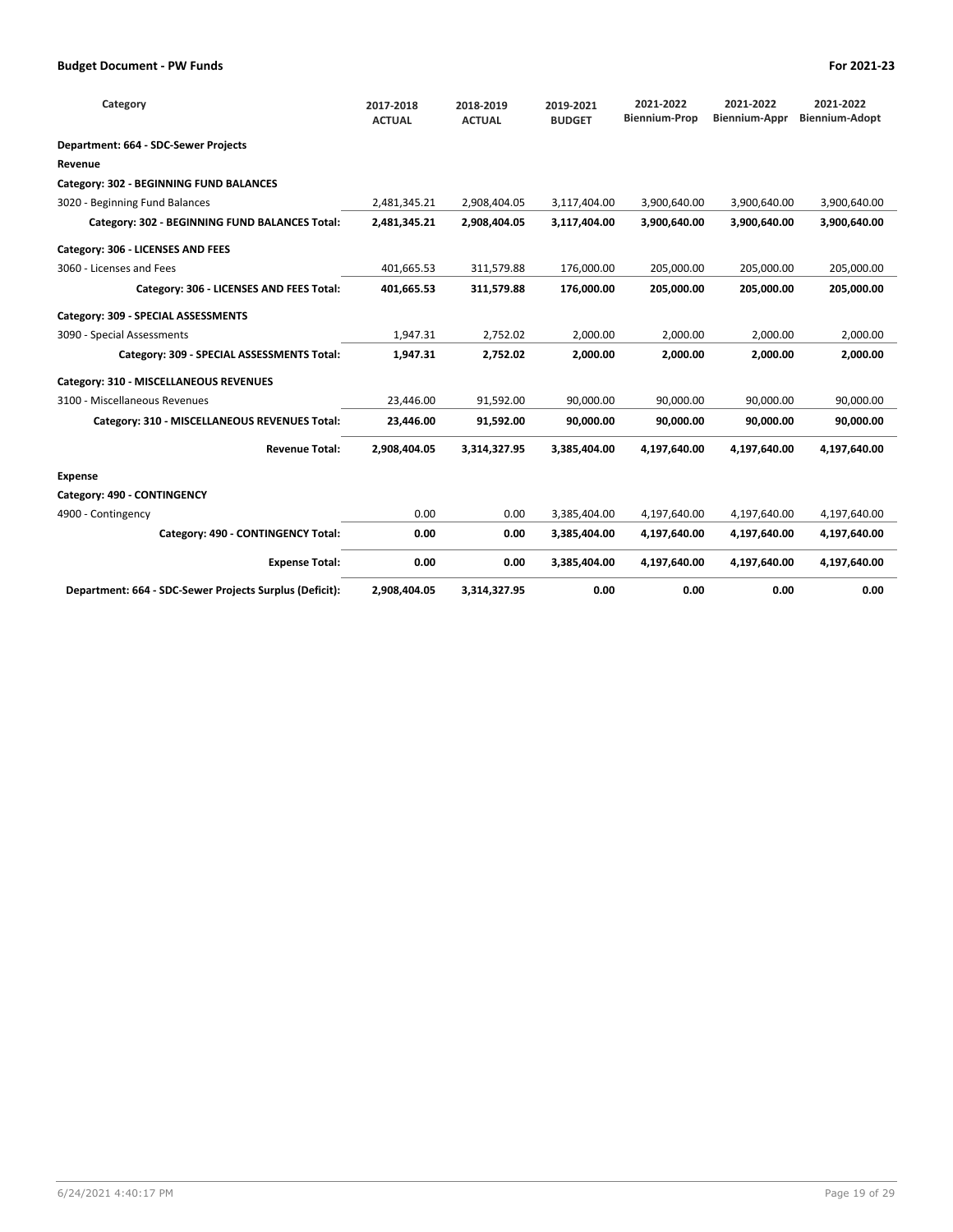| Category                                              | 2017-2018<br><b>ACTUAL</b> | 2018-2019<br><b>ACTUAL</b> | 2019-2021<br><b>BUDGET</b> | 2021-2022<br><b>Biennium-Prop</b> | 2021-2022<br><b>Biennium-Appr</b> | 2021-2022<br><b>Biennium-Adopt</b> |
|-------------------------------------------------------|----------------------------|----------------------------|----------------------------|-----------------------------------|-----------------------------------|------------------------------------|
| Department: 665 - SDC-Stormwater Projects             |                            |                            |                            |                                   |                                   |                                    |
| Revenue                                               |                            |                            |                            |                                   |                                   |                                    |
| Category: 302 - BEGINNING FUND BALANCES               |                            |                            |                            |                                   |                                   |                                    |
| 3020 - Beginning Fund Balances                        | 214,957.49                 | 137.06                     | 8,137.00                   | 17,762.00                         | 17,762.00                         | 17,762.00                          |
| Category: 302 - BEGINNING FUND BALANCES Total:        | 214,957.49                 | 137.06                     | 8,137.00                   | 17,762.00                         | 17,762.00                         | 17,762.00                          |
| Category: 306 - LICENSES AND FEES                     |                            |                            |                            |                                   |                                   |                                    |
| 3060 - Licenses and Fees                              | 21,338.57                  | 7,629.49                   | 8,000.00                   | 9,000.00                          | 9,000.00                          | 9,000.00                           |
| Category: 306 - LICENSES AND FEES Total:              | 21,338.57                  | 7,629.49                   | 8,000.00                   | 9,000.00                          | 9.000.00                          | 9,000.00                           |
| Category: 310 - MISCELLANEOUS REVENUES                |                            |                            |                            |                                   |                                   |                                    |
| 3100 - Miscellaneous Revenues                         | 1,841.00                   | 383.00                     | 2,000.00                   | 2.000.00                          | 2.000.00                          | 2,000.00                           |
| Category: 310 - MISCELLANEOUS REVENUES Total:         | 1,841.00                   | 383.00                     | 2,000.00                   | 2,000.00                          | 2,000.00                          | 2,000.00                           |
| <b>Revenue Total:</b>                                 | 238,137.06                 | 8,149.55                   | 18,137.00                  | 28,762.00                         | 28,762.00                         | 28,762.00                          |
| <b>Expense</b>                                        |                            |                            |                            |                                   |                                   |                                    |
| Category: 480 - CAPITAL OUTLAY                        |                            |                            |                            |                                   |                                   |                                    |
| 4810 - Capital and Improvements                       | 238,000.00                 | 0.00                       | 0.00                       | 0.00                              | 0.00                              | 0.00                               |
| Category: 480 - CAPITAL OUTLAY Total:                 | 238,000.00                 | 0.00                       | 0.00                       | 0.00                              | 0.00                              | 0.00                               |
| Category: 490 - CONTINGENCY                           |                            |                            |                            |                                   |                                   |                                    |
| 4900 - Contingency                                    | 0.00                       | 0.00                       | 18,137.00                  | 28,762.00                         | 28,762.00                         | 28.762.00                          |
| Category: 490 - CONTINGENCY Total:                    | 0.00                       | 0.00                       | 18,137.00                  | 28,762.00                         | 28,762.00                         | 28,762.00                          |
| <b>Expense Total:</b>                                 | 238,000.00                 | 0.00                       | 18,137.00                  | 28,762.00                         | 28,762.00                         | 28,762.00                          |
| Department: 665 - SDC-Stormwater Projects Surplus (De | 137.06                     | 8,149.55                   | 0.00                       | 0.00                              | 0.00                              | 0.00                               |
| Fund: 660 - SYSTEMS DEV CHARGES FUND Surplus (Defic   | 13,709,717.07              | 13,699,893.62              | 0.00                       | 0.00                              | 0.00                              | 0.00                               |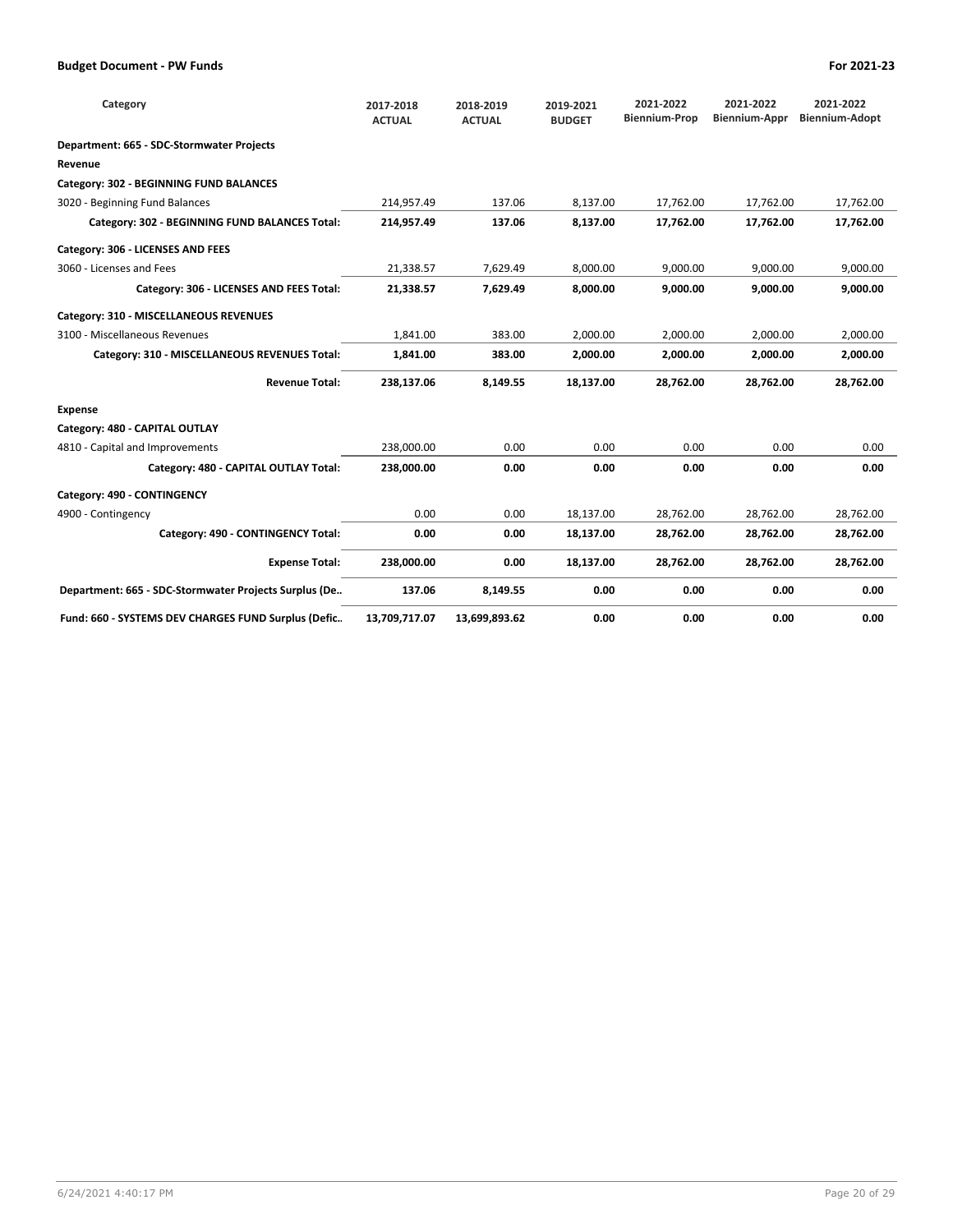## *[Assessment](http://www.ci.oswego.or.us/publicworks/sewer-service-verification-and-connection) Project*

|                                | <b>Annual Budgets</b>      |    |                            | <b>Biennial Budgets</b> |                               |   |                            |   |                            |   |                           |
|--------------------------------|----------------------------|----|----------------------------|-------------------------|-------------------------------|---|----------------------------|---|----------------------------|---|---------------------------|
|                                | 2017-2018<br><b>ACTUAL</b> |    | 2018-2019<br><b>ACTUAL</b> |                         | 2019-2021<br><b>BN BUDGET</b> |   | 2021-23<br><b>PROPOSED</b> |   | 2021-23<br><b>APPROVED</b> |   | 2021-23<br><b>ADOPTED</b> |
| <b>Resources</b>               |                            |    |                            |                         |                               |   |                            |   |                            |   |                           |
| <b>Beginning Balance</b>       | \$<br>459,622              | S  | 506.832                    | \$                      | 622.832                       | Ś | 856,590                    | Ś | 856,590                    | S | 856,590                   |
| <b>Department Revenues</b>     | 47,210                     |    | 234,154                    |                         | 147,000                       |   | 102,000                    |   | 102,000                    |   | 102,000                   |
| <b>Total Resources</b>         | \$<br>506,832              | s  | 740,986                    | S                       | 769,832                       | S | 958,590                    | s | 958,590                    | s | 958,590                   |
|                                |                            |    |                            |                         |                               |   |                            |   |                            |   |                           |
| <b>Requirements</b>            |                            |    |                            |                         |                               |   |                            |   |                            |   |                           |
| Reserve for Future Expenditure | \$<br>$\sim$ 100 $\mu$     | \$ | $\overline{\phantom{a}}$   | \$                      | 769,832                       | Ś | 958,590                    | Ś | 958,590                    | S | 958,590                   |
| Unappropriated Ending Balance  | 506,832                    |    | 740,986                    |                         | ۰                             |   |                            |   |                            |   |                           |
| <b>Total Requirements</b>      | \$<br>506,832              | S  | 740,986                    | S                       | 769,832                       | Ś | 958,590                    | S | 958,590                    | S | 958,590                   |

#### **Budget Notes**

▪ Revenues are related to the City's financing of sewer hookups.

## *[Bicycle](http://www.ci.oswego.or.us/engineering/traffic-and-bikepedestrian-counts-program) Path*

|                                | <b>Annual Budgets</b>      |     |                            | <b>Biennial Budgets</b> |                               |   |                            |   |                            |   |                           |
|--------------------------------|----------------------------|-----|----------------------------|-------------------------|-------------------------------|---|----------------------------|---|----------------------------|---|---------------------------|
|                                | 2017-2018<br><b>ACTUAL</b> |     | 2018-2019<br><b>ACTUAL</b> |                         | 2019-2021<br><b>BN BUDGET</b> |   | 2021-23<br><b>PROPOSED</b> |   | 2021-23<br><b>APPROVED</b> |   | 2021-23<br><b>ADOPTED</b> |
| <b>Resources</b>               |                            |     |                            |                         |                               |   |                            |   |                            |   |                           |
| <b>Beginning Balance</b>       | \$<br>129,848              | S   | 155,210                    | S                       | 181,210                       | S | 240,615                    | S | 240,615                    | s | 240,615                   |
| <b>Department Revenues</b>     | 25,362                     |     | 32,778                     |                         | 54,000                        |   | 54,000                     |   | 54,000                     |   | 54,000                    |
| <b>Total Resources</b>         | \$<br>155,210              | S   | 187,988                    | S                       | 235,210                       | S | 294,615                    | s | 294,615                    | s | 294,615                   |
| <b>Requirements</b>            |                            |     |                            |                         |                               |   |                            |   |                            |   |                           |
| Reserve for Future Expenditure | \$                         | -\$ | $\overline{\phantom{a}}$   | \$                      | 235,210                       | Ś | 294.615                    | Ś | 294.615                    | S | 294,615                   |
| Unappropriated Ending Balance  | 155,210                    |     | 187,988                    |                         |                               |   |                            |   |                            |   |                           |
| <b>Total Requirements</b>      | \$<br>155,210              | S   | 187,988                    | s                       | 235,210                       | Ś | 294,615                    | S | 294,615                    | s | 294,615                   |

#### **Budget Notes**

▪ Revenue comes from 1% of the City's highway fund state shared revenues.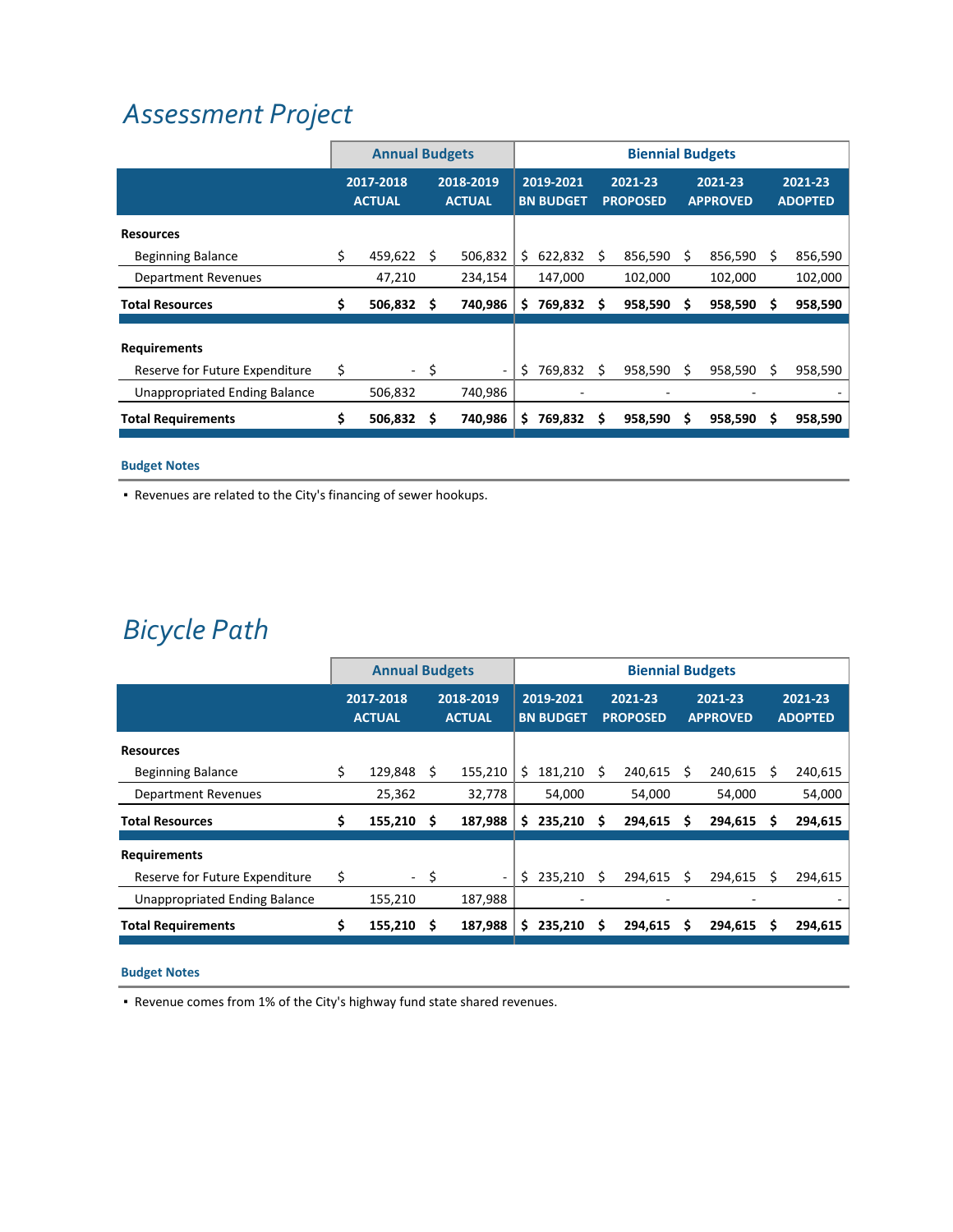| Category                                              | 2017-2018<br><b>ACTUAL</b> | 2018-2019<br><b>ACTUAL</b> | 2019-2021<br><b>BUDGET</b> | 2021-2022<br><b>Biennium-Prop</b> | 2021-2022<br><b>Biennium-Appr</b> | 2021-2022<br><b>Biennium-Adopt</b> |
|-------------------------------------------------------|----------------------------|----------------------------|----------------------------|-----------------------------------|-----------------------------------|------------------------------------|
| Fund: 820 - ASSESSMENT PROJECT FUND                   |                            |                            |                            |                                   |                                   |                                    |
| <b>Department: 820 - Assessment Project Resources</b> |                            |                            |                            |                                   |                                   |                                    |
| Revenue                                               |                            |                            |                            |                                   |                                   |                                    |
| Category: 302 - BEGINNING FUND BALANCES               |                            |                            |                            |                                   |                                   |                                    |
| 3020 - Beginning Fund Balances                        | 459,621.53                 | 506,832.52                 | 622,832.00                 | 856,590.00                        | 856,590.00                        | 856,590.00                         |
| Category: 302 - BEGINNING FUND BALANCES Total:        | 459,621.53                 | 506,832.52                 | 622,832.00                 | 856,590.00                        | 856.590.00                        | 856,590.00                         |
| Category: 306 - LICENSES AND FEES                     |                            |                            |                            |                                   |                                   |                                    |
| 3060 - Licenses and Fees                              | 37,219.22                  | 206,252.55                 | 120,000.00                 | 80.000.00                         | 80,000.00                         | 80,000.00                          |
| Category: 306 - LICENSES AND FEES Total:              | 37,219.22                  | 206,252.55                 | 120,000.00                 | 80,000.00                         | 80,000.00                         | 80,000.00                          |
| Category: 309 - SPECIAL ASSESSMENTS                   |                            |                            |                            |                                   |                                   |                                    |
| 3090 - Special Assessments                            | 5,988.37                   | 9,752.92                   | 12,000.00                  | 14,000.00                         | 14,000.00                         | 14,000.00                          |
| Category: 309 - SPECIAL ASSESSMENTS Total:            | 5,988.37                   | 9,752.92                   | 12,000.00                  | 14,000.00                         | 14,000.00                         | 14,000.00                          |
| Category: 310 - MISCELLANEOUS REVENUES                |                            |                            |                            |                                   |                                   |                                    |
| 3100 - Miscellaneous Revenues                         | 4,003.40                   | 18,147.78                  | 15,000.00                  | 8,000.00                          | 8,000.00                          | 8,000.00                           |
| Category: 310 - MISCELLANEOUS REVENUES Total:         | 4,003.40                   | 18,147.78                  | 15,000.00                  | 8,000.00                          | 8,000.00                          | 8,000.00                           |
| <b>Revenue Total:</b>                                 | 506,832.52                 | 740,985.77                 | 769,832.00                 | 958,590.00                        | 958,590.00                        | 958,590.00                         |
| Department: 820 - Assessment Project Resources Total: | 506,832.52                 | 740,985.77                 | 769,832.00                 | 958,590.00                        | 958,590.00                        | 958,590.00                         |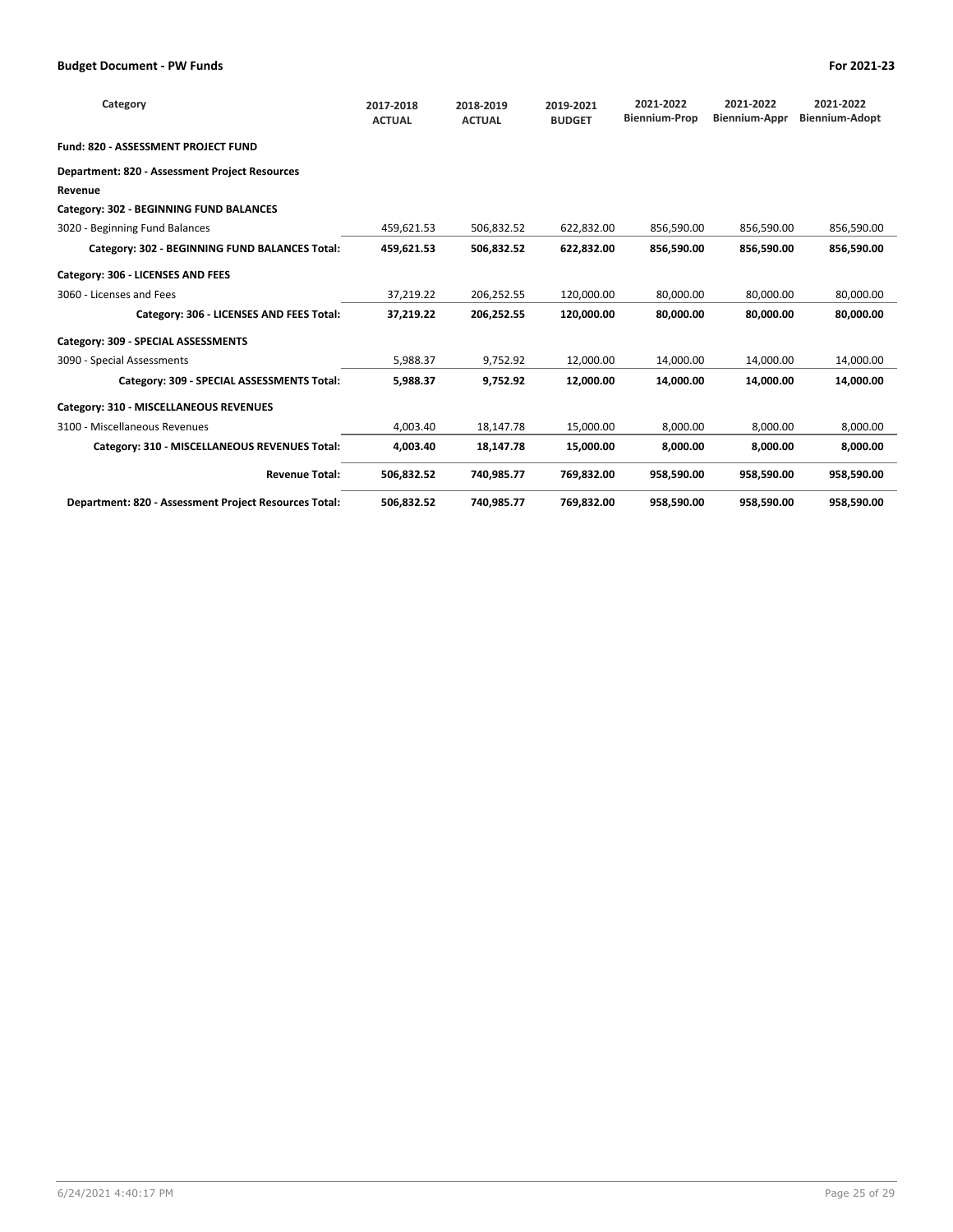| Category                                             | 2017-2018<br><b>ACTUAL</b> | 2018-2019<br><b>ACTUAL</b> | 2019-2021<br><b>BUDGET</b> | 2021-2022<br><b>Biennium-Prop</b> | 2021-2022<br><b>Biennium-Appr</b> | 2021-2022<br><b>Biennium-Adopt</b> |
|------------------------------------------------------|----------------------------|----------------------------|----------------------------|-----------------------------------|-----------------------------------|------------------------------------|
| Department: 821 - Assessment Project                 |                            |                            |                            |                                   |                                   |                                    |
| Expense                                              |                            |                            |                            |                                   |                                   |                                    |
| Category: 495 - RESERVE FOR FUTURE EXPENDITURE       |                            |                            |                            |                                   |                                   |                                    |
| 4950 - Reserve for Future Expenditure                | 0.00                       | 0.00                       | 769,832.00                 | 958,590.00                        | 958,590.00                        | 958,590.00                         |
| Category: 495 - RESERVE FOR FUTURE EXPENDITURE Tot   | 0.00                       | 0.00                       | 769.832.00                 | 958.590.00                        | 958.590.00                        | 958,590.00                         |
| <b>Expense Total:</b>                                | 0.00                       | 0.00                       | 769.832.00                 | 958.590.00                        | 958.590.00                        | 958,590.00                         |
| Department: 821 - Assessment Project Total:          | 0.00                       | 0.00                       | 769.832.00                 | 958.590.00                        | 958.590.00                        | 958,590.00                         |
| Fund: 820 - ASSESSMENT PROJECT FUND Surplus (Deficit | 506.832.52                 | 740.985.77                 | 0.00                       | 0.00                              | 0.00                              | 0.00                               |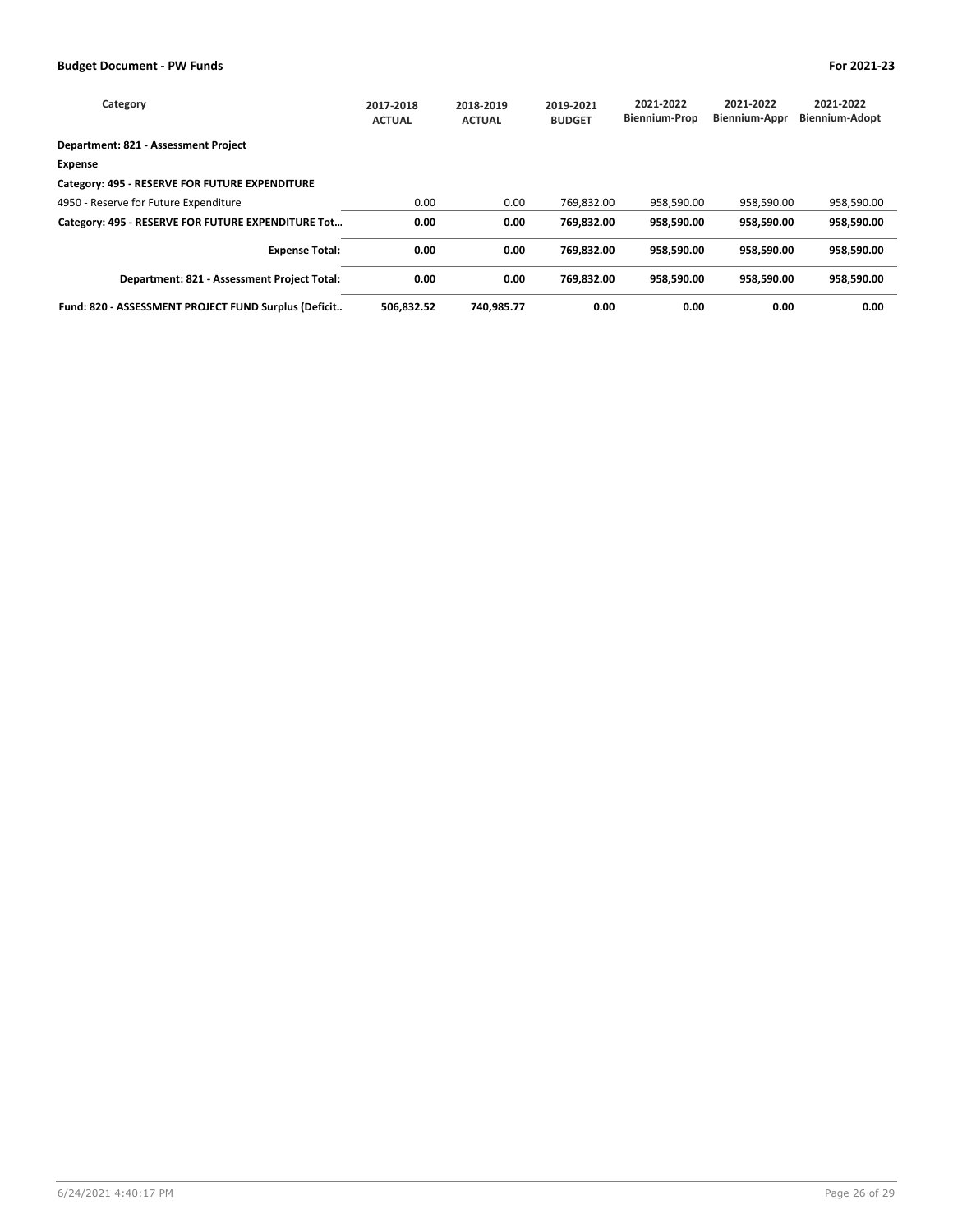| Category                                        | 2017-2018<br><b>ACTUAL</b> | 2018-2019<br><b>ACTUAL</b> | 2019-2021<br><b>BUDGET</b> | 2021-2022<br><b>Biennium-Prop</b> | 2021-2022<br>Biennium-Appr | 2021-2022<br><b>Biennium-Adopt</b> |
|-------------------------------------------------|----------------------------|----------------------------|----------------------------|-----------------------------------|----------------------------|------------------------------------|
| <b>Fund: 830 - BICYCLE PATH FUND</b>            |                            |                            |                            |                                   |                            |                                    |
| Department: 830 - Bicycle Path Resources        |                            |                            |                            |                                   |                            |                                    |
| Revenue                                         |                            |                            |                            |                                   |                            |                                    |
| Category: 302 - BEGINNING FUND BALANCES         |                            |                            |                            |                                   |                            |                                    |
| 3020 - Beginning Fund Balances                  | 129,848.13                 | 155,210.13                 | 181,210.00                 | 240,615.00                        | 240,615.00                 | 240,615.00                         |
| Category: 302 - BEGINNING FUND BALANCES Total:  | 129,848.13                 | 155,210.13                 | 181,210.00                 | 240,615.00                        | 240,615.00                 | 240,615.00                         |
| Category: 305 - INTERGOVERNMENTAL               |                            |                            |                            |                                   |                            |                                    |
| 3050 - Intergovernmental                        | 24,164.13                  | 27,755.65                  | 48,000.00                  | 49,000.00                         | 49,000.00                  | 49,000.00                          |
| Category: 305 - INTERGOVERNMENTAL Total:        | 24,164.13                  | 27,755.65                  | 48,000.00                  | 49,000.00                         | 49,000.00                  | 49,000.00                          |
| Category: 310 - MISCELLANEOUS REVENUES          |                            |                            |                            |                                   |                            |                                    |
| 3100 - Miscellaneous Revenues                   | 1,197.87                   | 5,022.40                   | 6,000.00                   | 5,000.00                          | 5,000.00                   | 5,000.00                           |
| Category: 310 - MISCELLANEOUS REVENUES Total:   | 1,197.87                   | 5,022.40                   | 6,000.00                   | 5,000.00                          | 5,000.00                   | 5,000.00                           |
| <b>Revenue Total:</b>                           | 155,210.13                 | 187,988.18                 | 235,210.00                 | 294,615.00                        | 294,615.00                 | 294,615.00                         |
| Department: 830 - Bicycle Path Resources Total: | 155,210.13                 | 187,988.18                 | 235,210.00                 | 294,615.00                        | 294,615.00                 | 294,615.00                         |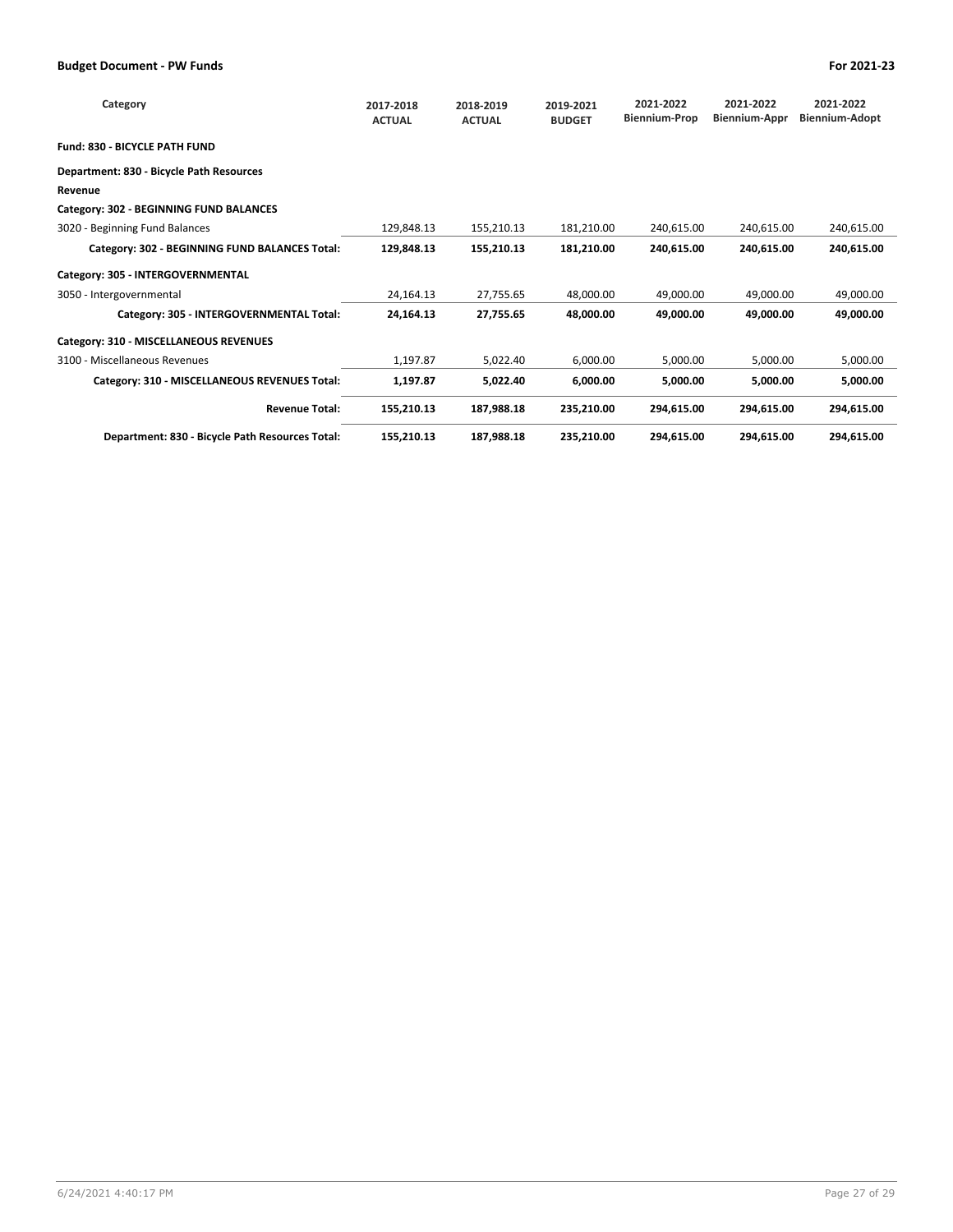| Category                                           | 2017-2018<br><b>ACTUAL</b> | 2018-2019<br><b>ACTUAL</b> | 2019-2021<br><b>BUDGET</b> | 2021-2022<br><b>Biennium-Prop</b> | 2021-2022<br><b>Biennium-Appr</b> | 2021-2022<br>Biennium-Adopt |
|----------------------------------------------------|----------------------------|----------------------------|----------------------------|-----------------------------------|-----------------------------------|-----------------------------|
| Department: 831 - Bicycle Path                     |                            |                            |                            |                                   |                                   |                             |
| <b>Expense</b>                                     |                            |                            |                            |                                   |                                   |                             |
| Category: 495 - RESERVE FOR FUTURE EXPENDITURE     |                            |                            |                            |                                   |                                   |                             |
| 4950 - Reserve for Future Expenditure              | 0.00                       | 0.00                       | 235,210.00                 | 294,615.00                        | 294,615.00                        | 294,615.00                  |
| Category: 495 - RESERVE FOR FUTURE EXPENDITURE Tot | 0.00                       | 0.00                       | 235,210.00                 | 294.615.00                        | 294.615.00                        | 294.615.00                  |
| <b>Expense Total:</b>                              | 0.00                       | 0.00                       | 235,210.00                 | 294.615.00                        | 294.615.00                        | 294,615.00                  |
| Department: 831 - Bicycle Path Total:              | 0.00                       | 0.00                       | 235,210.00                 | 294.615.00                        | 294.615.00                        | 294,615.00                  |
| Fund: 830 - BICYCLE PATH FUND Surplus (Deficit):   | 155,210.13                 | 187,988.18                 | 0.00                       | 0.00                              | 0.00                              | 0.00                        |
| <b>Report Surplus (Deficit):</b>                   | 59,122,975.79              | 54,441,857.08              | 0.00                       | 0.00                              | 0.00                              | 0.00                        |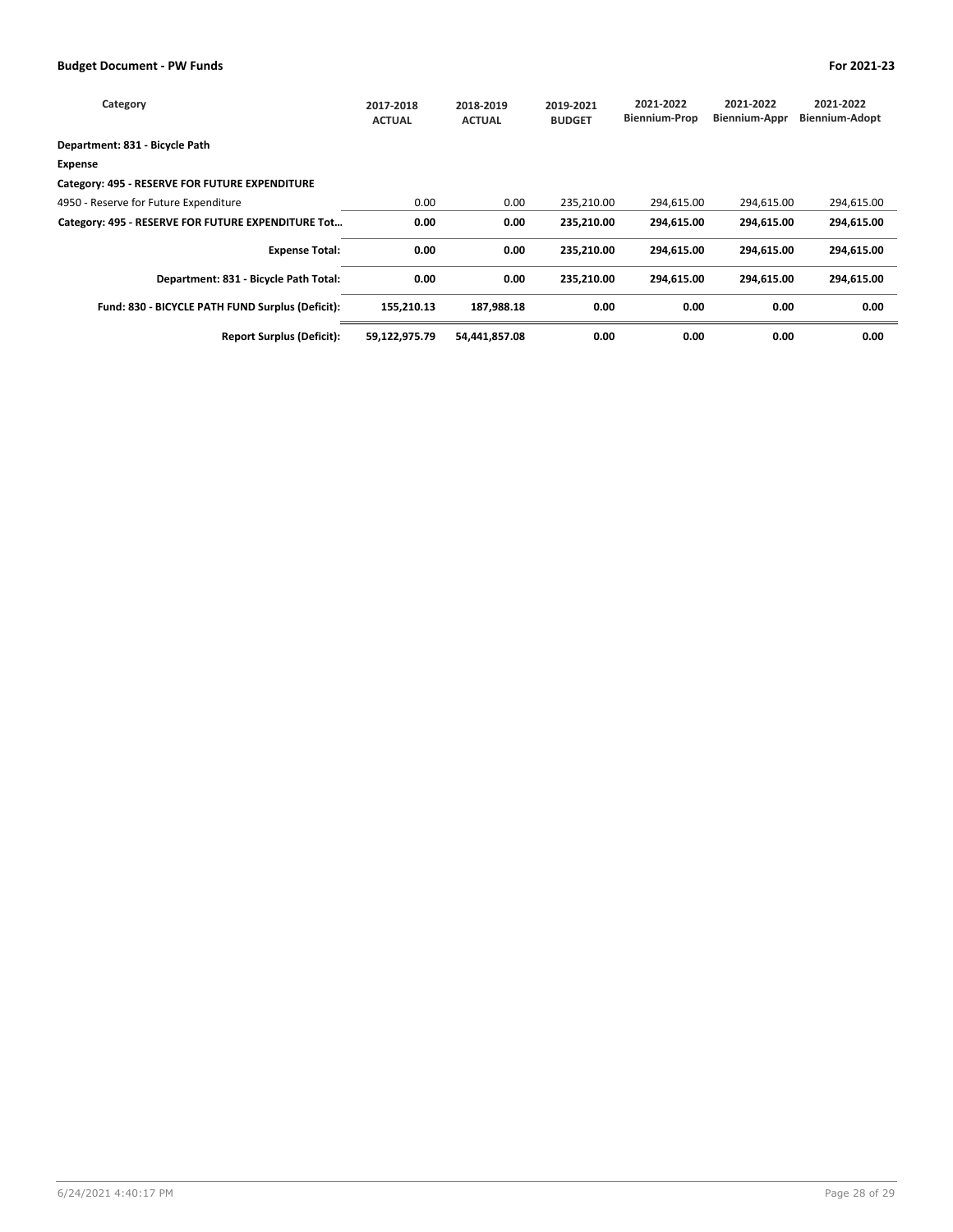# *[Operations](http://www.ci.oswego.or.us/publicworks/maintenance-center-project) Building Capital Projects Fund*

|                            |     | <b>Annual Budgets</b>      |   |                            |                                |      | <b>Biennial Budgets</b>    |                               |                           |
|----------------------------|-----|----------------------------|---|----------------------------|--------------------------------|------|----------------------------|-------------------------------|---------------------------|
|                            |     | 2017-2018<br><b>ACTUAL</b> |   | 2018-2019<br><b>ACTUAL</b> | 2019-2021<br><b>BN BUDGET</b>  |      | 2021-23<br><b>PROPOSED</b> | 2021-23<br><b>APPROVED</b>    | 2021-23<br><b>ADOPTED</b> |
| <b>Resources</b>           |     |                            |   |                            |                                |      |                            |                               |                           |
| <b>Beginning Balance</b>   | \$. | $2,234,105$ \$             |   |                            | \$                             | - \$ | - \$                       |                               | - \$                      |
| <b>Department Revenues</b> |     | 55,658                     |   | ٠                          |                                |      |                            |                               |                           |
| <b>Transfers</b>           |     | 895,000                    |   | ۰                          |                                |      |                            |                               |                           |
| <b>Total Resources</b>     | S.  | $3,184,763$ \$             |   |                            | \$                             | - \$ | $-$ \$                     |                               | - \$                      |
| <b>Requirements</b>        |     |                            |   |                            |                                |      |                            |                               |                           |
| <b>Transfers</b>           | \$  | 299,469 \$                 |   |                            | \$                             | - \$ | - \$                       |                               | - \$                      |
| Capital Outlay             |     | 2,885,294                  |   |                            |                                |      |                            |                               |                           |
| <b>Total Requirements</b>  |     | 3,184,763                  | Ŝ |                            | \$<br>$\overline{\phantom{0}}$ | \$   | $\overline{\phantom{0}}$   | Ś<br>$\overline{\phantom{0}}$ | \$                        |

The Maintenance Center project was closed out in February 2018.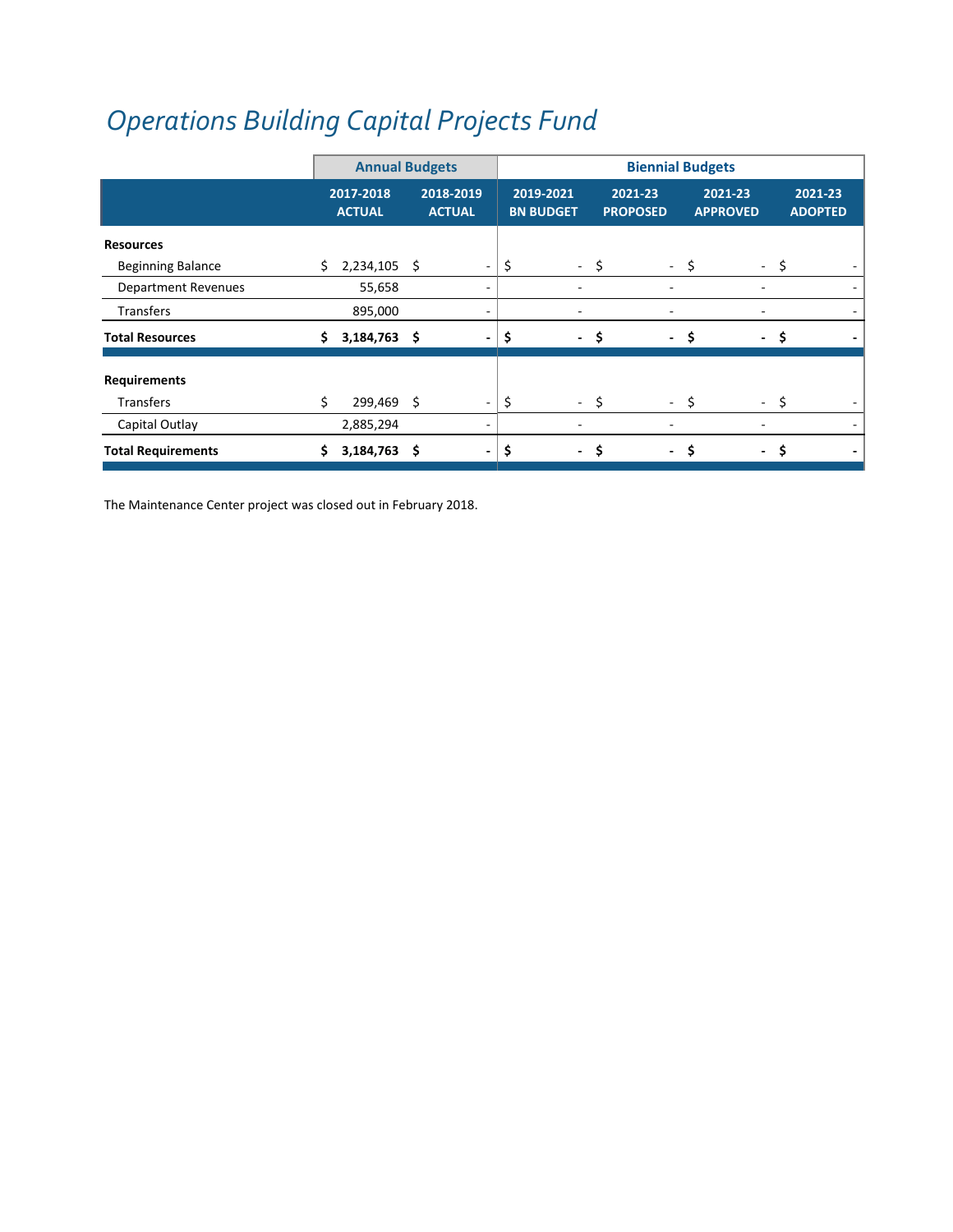| Category                                                      | 2017-2018<br><b>ACTUAL</b> | 2018-2019<br><b>ACTUAL</b> | 2019-2021<br><b>BUDGET</b> | 2021-2022<br><b>Biennium-Prop</b> | 2021-2022<br>Biennium-Appr | 2021-2022<br><b>Biennium-Adopt</b> |
|---------------------------------------------------------------|----------------------------|----------------------------|----------------------------|-----------------------------------|----------------------------|------------------------------------|
| <b>Fund: 677 - OPERATIONS BUILDING CAPITAL PROJECTS </b>      |                            |                            |                            |                                   |                            |                                    |
| <b>Department: 677 - Operations Building Resources</b>        |                            |                            |                            |                                   |                            |                                    |
| Revenue                                                       |                            |                            |                            |                                   |                            |                                    |
| Category: 302 - BEGINNING FUND BALANCES                       |                            |                            |                            |                                   |                            |                                    |
| 3020 - Beginning Fund Balances                                | 2,234,105.01               | 0.00                       | 0.00                       | 0.00                              | 0.00                       | 0.00                               |
| Category: 302 - BEGINNING FUND BALANCES Total:                | 2,234,105.01               | 0.00                       | 0.00                       | 0.00                              | 0.00                       | 0.00                               |
| Category: 310 - MISCELLANEOUS REVENUES                        |                            |                            |                            |                                   |                            |                                    |
| 3100 - Miscellaneous Revenues                                 | 55,657.79                  | 0.00                       | 0.00                       | 0.00                              | 0.00                       | 0.00                               |
| Category: 310 - MISCELLANEOUS REVENUES Total:                 | 55,657.79                  | 0.00                       | 0.00                       | 0.00                              | 0.00                       | 0.00                               |
| Category: 320 - TRANSFERS                                     |                            |                            |                            |                                   |                            |                                    |
| 3220 - Operating Transfers                                    | 895,000.00                 | 0.00                       | 0.00                       | 0.00                              | 0.00                       | 0.00                               |
| Category: 320 - TRANSFERS Total:                              | 895,000.00                 | 0.00                       | 0.00                       | 0.00                              | 0.00                       | 0.00                               |
| <b>Revenue Total:</b>                                         | 3,184,762.80               | 0.00                       | 0.00                       | 0.00                              | 0.00                       | 0.00                               |
| <b>Department: 677 - Operations Building Resources Total:</b> | 3,184,762.80               | 0.00                       | 0.00                       | 0.00                              | 0.00                       | 0.00                               |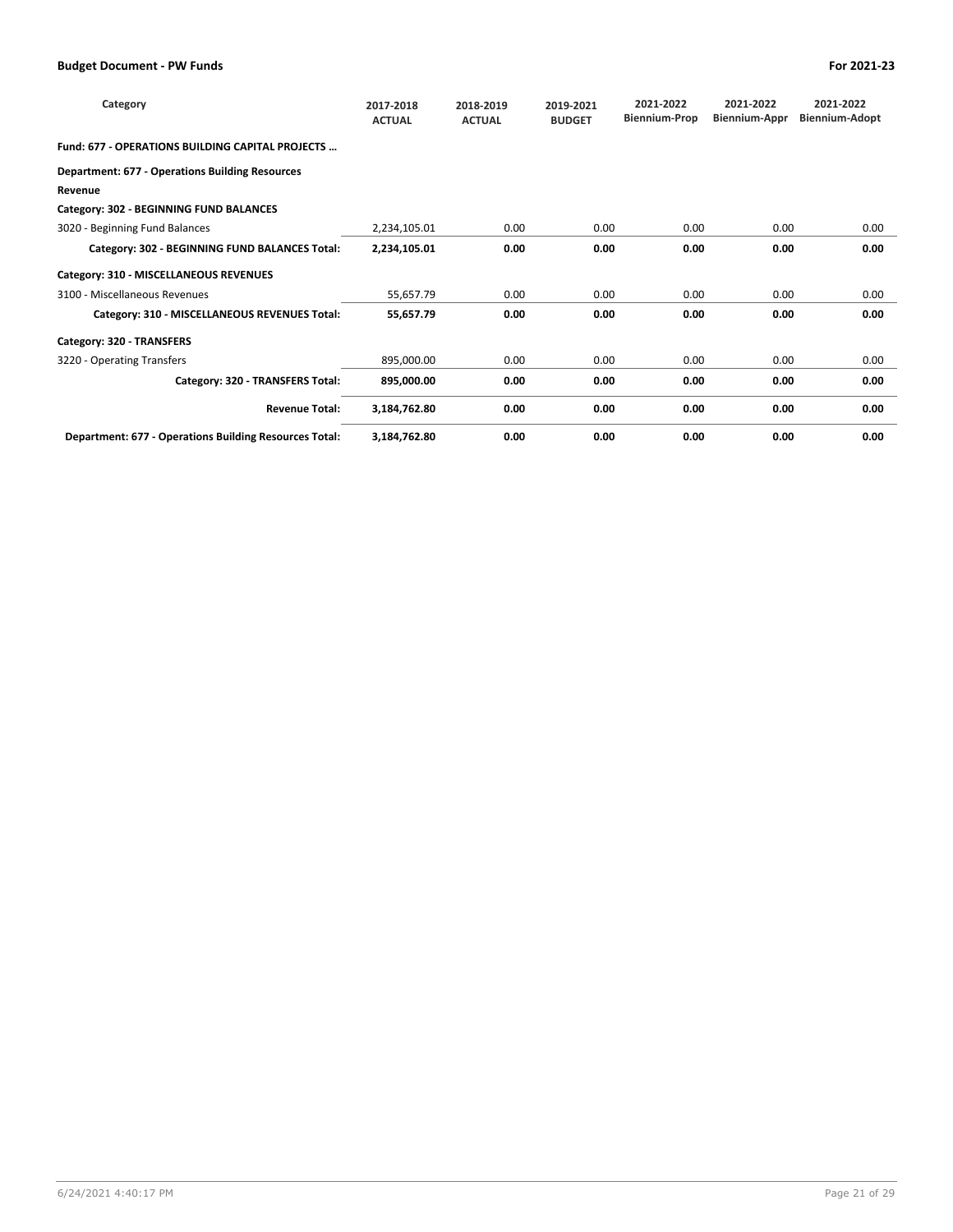| Category                                                 | 2017-2018<br><b>ACTUAL</b> | 2018-2019<br><b>ACTUAL</b> | 2019-2021<br><b>BUDGET</b> | 2021-2022<br><b>Biennium-Prop</b> | 2021-2022<br><b>Biennium-Appr</b> | 2021-2022<br><b>Biennium-Adopt</b> |
|----------------------------------------------------------|----------------------------|----------------------------|----------------------------|-----------------------------------|-----------------------------------|------------------------------------|
| <b>Department: 678 - Operations Building</b>             |                            |                            |                            |                                   |                                   |                                    |
| <b>Expense</b>                                           |                            |                            |                            |                                   |                                   |                                    |
| Category: 420 - MATERIALS & SERVICES                     |                            |                            |                            |                                   |                                   |                                    |
| 4290 - Other Materials and Supplies                      | 299,469.20                 | 0.00                       | 0.00                       | 0.00                              | 0.00                              | 0.00                               |
| Category: 420 - MATERIALS & SERVICES Total:              | 299,469.20                 | 0.00                       | 0.00                       | 0.00                              | 0.00                              | 0.00                               |
| Category: 480 - CAPITAL OUTLAY                           |                            |                            |                            |                                   |                                   |                                    |
| 4810 - Capital and Improvements                          | 2,885,293.60               | 0.00                       | 0.00                       | 0.00                              | 0.00                              | 0.00                               |
| Category: 480 - CAPITAL OUTLAY Total:                    | 2,885,293.60               | 0.00                       | 0.00                       | 0.00                              | 0.00                              | 0.00                               |
| <b>Expense Total:</b>                                    | 3,184,762.80               | 0.00                       | 0.00                       | 0.00                              | 0.00                              | 0.00                               |
| Department: 678 - Operations Building Total:             | 3,184,762.80               | 0.00                       | 0.00                       | 0.00                              | 0.00                              | 0.00                               |
| <b>Fund: 677 - OPERATIONS BUILDING CAPITAL PROJECTS </b> | 0.00                       | 0.00                       | 0.00                       | 0.00                              | 0.00                              | 0.00                               |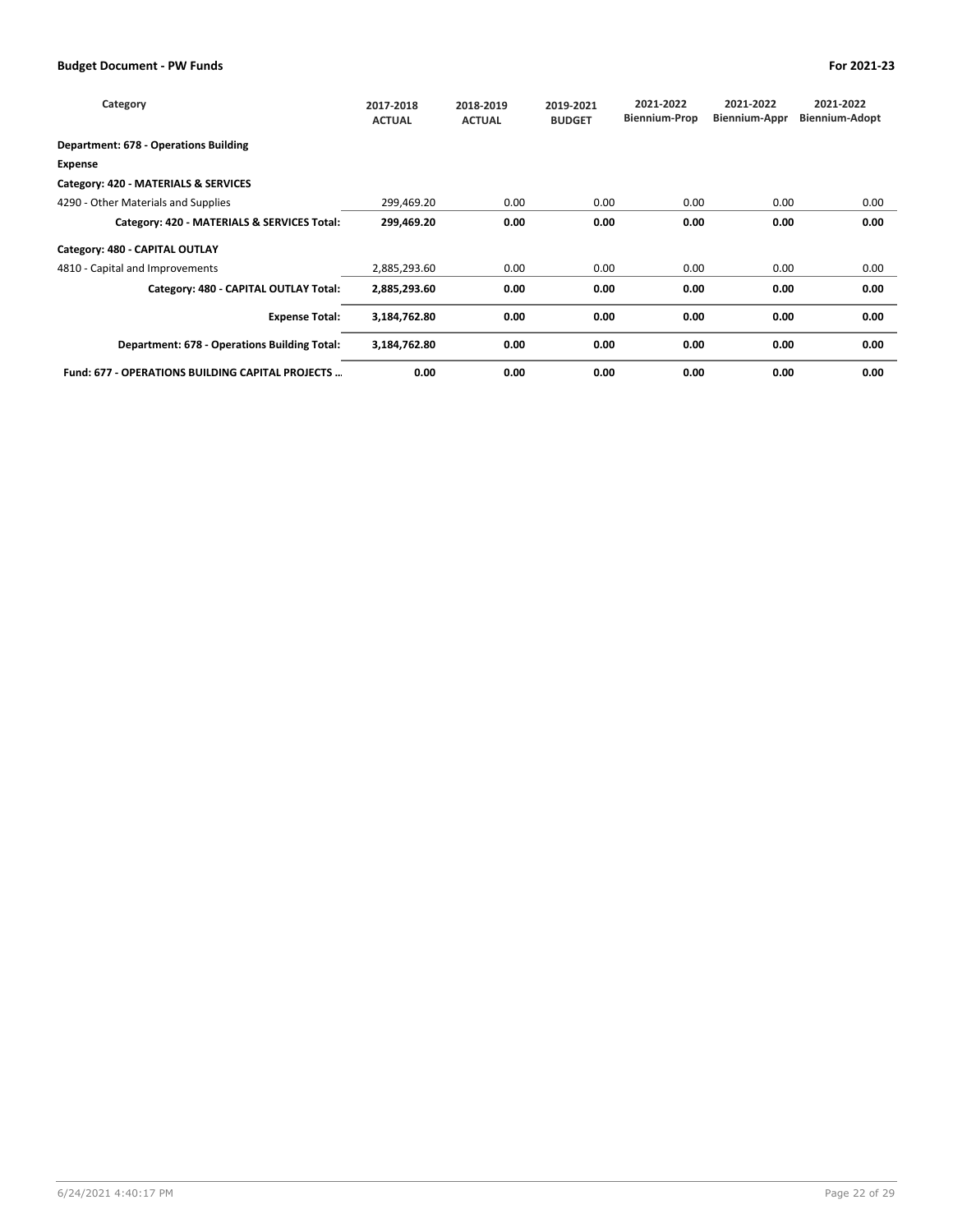# *Lake Oswego‐Tigard Water [Partnership](http://www.lotigardwater.org/)*

|                                 |    |                            | <b>Annual Budgets</b> |                            |    | <b>Biennial Budgets</b>       |      |                            |      |                            |      |                           |
|---------------------------------|----|----------------------------|-----------------------|----------------------------|----|-------------------------------|------|----------------------------|------|----------------------------|------|---------------------------|
|                                 |    | 2017-2018<br><b>ACTUAL</b> |                       | 2018-2019<br><b>ACTUAL</b> |    | 2019-2021<br><b>BN BUDGET</b> |      | 2021-23<br><b>PROPOSED</b> |      | 2021-23<br><b>APPROVED</b> |      | 2021-23<br><b>ADOPTED</b> |
| <b>Resources</b>                |    |                            |                       |                            |    |                               |      |                            |      |                            |      |                           |
| <b>Beginning Balance</b>        | \$ | 2,174,031 \$               |                       |                            | \$ |                               | - \$ |                            | - \$ |                            | - \$ |                           |
| <b>Department Revenues</b>      |    | 2,258,307                  |                       |                            |    |                               |      |                            |      |                            |      |                           |
| Transfer from Water Fund        |    | 165,310                    |                       |                            |    |                               |      |                            |      |                            |      |                           |
| <b>Total Resources</b>          | Ś. | 4,597,648 \$               |                       |                            | \$ | $\overline{\phantom{a}}$      | Ś.   | $\overline{\phantom{0}}$   | \$   | $\overline{\phantom{0}}$   |      | Ŝ.                        |
| <b>Requirements</b>             |    |                            |                       |                            |    |                               |      |                            |      |                            |      |                           |
| <b>Personnel Services</b>       | \$ | $51,248$ \$                |                       |                            | \$ |                               | - \$ |                            | - \$ |                            | - \$ |                           |
| <b>Materials &amp; Services</b> |    | 53,986                     |                       |                            |    |                               |      |                            |      |                            |      |                           |
| <b>Transfers</b>                |    | 2,663,567                  |                       |                            |    |                               |      |                            |      |                            |      |                           |
| Capital Outlay                  |    | 1,828,847                  |                       | ٠                          |    |                               |      |                            |      |                            |      | $\overline{\phantom{0}}$  |
| <b>Total Requirements</b>       | \$ | 4,597,648 \$               |                       |                            | \$ | ٠                             |      |                            | \$   | $\overline{\phantom{0}}$   |      | Ś.                        |
| <b>FTE</b>                      |    | 0.3                        |                       |                            |    |                               |      |                            |      |                            |      |                           |

The project was completed in FY 2017‐18.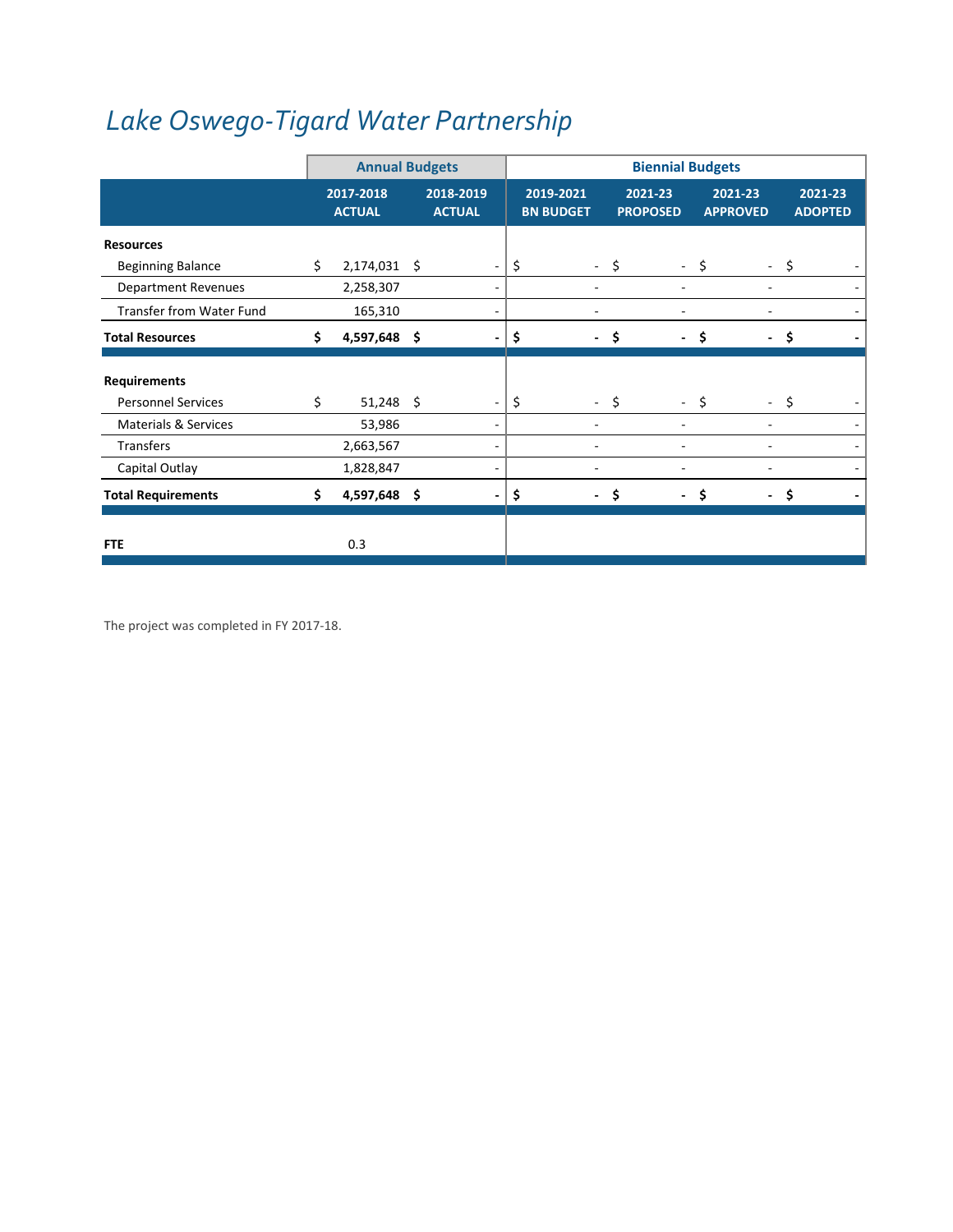| Category                                              | 2017-2018<br><b>ACTUAL</b> | 2018-2019<br><b>ACTUAL</b> | 2019-2021<br><b>BUDGET</b> | 2021-2022<br><b>Biennium-Prop</b> | 2021-2022<br><b>Biennium-Appr</b> | 2021-2022<br><b>Biennium-Adopt</b> |
|-------------------------------------------------------|----------------------------|----------------------------|----------------------------|-----------------------------------|-----------------------------------|------------------------------------|
| Fund: 690 - LO - TIGARD WATER PARTNERSHIP FUND        |                            |                            |                            |                                   |                                   |                                    |
| Department: 690 - LO-Tigard Water Partnership Resourc |                            |                            |                            |                                   |                                   |                                    |
| Revenue                                               |                            |                            |                            |                                   |                                   |                                    |
| Category: 302 - BEGINNING FUND BALANCES               |                            |                            |                            |                                   |                                   |                                    |
| 3020 - Beginning Fund Balances                        | 2,174,031.46               | 0.00                       | 0.00                       | 0.00                              | 0.00                              | 0.00                               |
| Category: 302 - BEGINNING FUND BALANCES Total:        | 2,174,031.46               | 0.00                       | 0.00                       | 0.00                              | 0.00                              | 0.00                               |
| Category: 305 - INTERGOVERNMENTAL                     |                            |                            |                            |                                   |                                   |                                    |
| 3050 - Intergovernmental                              | 2,091,400.03               | 0.00                       | 0.00                       | 0.00                              | 0.00                              | 0.00                               |
| Category: 305 - INTERGOVERNMENTAL Total:              | 2,091,400.03               | 0.00                       | 0.00                       | 0.00                              | 0.00                              | 0.00                               |
| Category: 310 - MISCELLANEOUS REVENUES                |                            |                            |                            |                                   |                                   |                                    |
| 3100 - Miscellaneous Revenues                         | 166,907.35                 | 0.00                       | 0.00                       | 0.00                              | 0.00                              | 0.00                               |
| Category: 310 - MISCELLANEOUS REVENUES Total:         | 166,907.35                 | 0.00                       | 0.00                       | 0.00                              | 0.00                              | 0.00                               |
| Category: 312 - CHARGES FOR SERVICES                  |                            |                            |                            |                                   |                                   |                                    |
| 3120 - Charges for Services                           | 165.309.64                 | 0.00                       | 0.00                       | 0.00                              | 0.00                              | 0.00                               |
| Category: 312 - CHARGES FOR SERVICES Total:           | 165,309.64                 | 0.00                       | 0.00                       | 0.00                              | 0.00                              | 0.00                               |
| <b>Revenue Total:</b>                                 | 4,597,648.48               | 0.00                       | 0.00                       | 0.00                              | 0.00                              | 0.00                               |
| Department: 690 - LO-Tigard Water Partnership Resourc | 4.597.648.48               | 0.00                       | 0.00                       | 0.00                              | 0.00                              | 0.00                               |